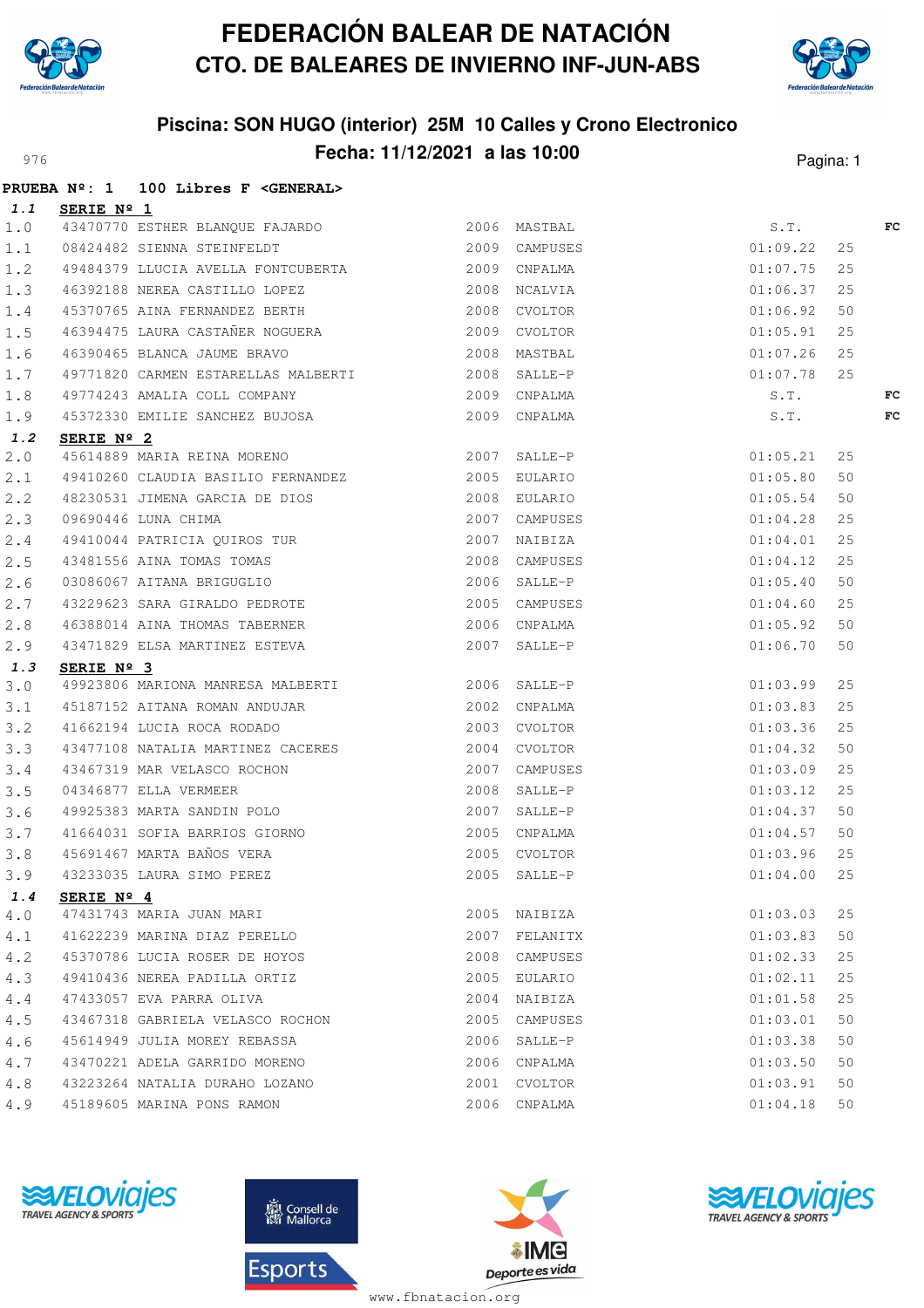



## **Piscina: SON HUGO (interior) 25M 10 Calles y Crono Electronico** Pagina: 2

|     | <b>PRUEBA Nº: 1</b> | 100 Libres F < GENERAL>                                                                         |               |             |    |    |
|-----|---------------------|-------------------------------------------------------------------------------------------------|---------------|-------------|----|----|
| 1.5 | SERIE $N^{\circ}$ 5 |                                                                                                 |               |             |    |    |
| 5.0 |                     | <u>2007</u> SALLE-P<br>49481148 EMMA FRAGA MORRONDO                                             |               | 01:01.38    | 25 |    |
| 5.1 |                     | 48233287 ADRIANA ESTEBAN SEGOVIA (2007 NAIBIZA                                                  |               | 01:00.73    | 25 |    |
| 5.2 |                     | 01579553 ESTELLA LLUM TONRATH                                                                   | 2007 CAMPUSES | 00:58.81    | 25 |    |
| 5.3 |                     |                                                                                                 |               | 00:57.99    | 25 |    |
| 5.4 |                     | 43164284 MELANI COSTA SCHMID 1989 CNPALMA                                                       |               | 00:55.77    | 25 |    |
| 5.5 |                     | 49770151 ESTELA GARAU MORENO 2005 CNPALMA                                                       |               | 00:56.90    | 25 |    |
| 5.6 |                     | 04346837 JOSHA VERMEER 2006 SALLE-P<br>49868937 CARLA LLABRES PEDRET 2006 SALLE-P               |               | 00:58.69    | 25 |    |
| 5.7 |                     |                                                                                                 |               | 01:01.28    | 50 |    |
| 5.8 |                     |                                                                                                 |               | 01:00.78    | 25 |    |
| 5.9 |                     |                                                                                                 |               | 01:01.46    | 25 |    |
|     |                     | PRUEBA Nº: 2 100 Libres M <general></general>                                                   |               |             |    |    |
| 2.1 | SERIE $N^{\circ}$ 6 |                                                                                                 |               |             |    |    |
| 6.0 |                     | 43479936 DANIEL CALZETTA TORRES 2005 MASTBAL                                                    |               | S.T.        |    | FC |
| 6.1 |                     | 43460901 JAVIER HOLGADO BARAHONA 2005 CNPALMA                                                   |               | S.T.        |    | FC |
| 6.2 |                     | 45698049 XISCO QUINTANILLA GUTIERREZ 2007 CNPALMA                                               |               | 01:01.31    | 25 |    |
| 6.3 |                     | 2007 FELANITX<br>41661947 TOMEU JULIA MAIMO                                                     |               | 01:00.57    | 25 |    |
| 6.4 |                     | 45614938 GUILLEM FEMENIA CRESPI 2005 SALLE-P                                                    |               | 00:59.81    | 25 |    |
| 6.5 |                     | 45611299 JUAN MANUEL NUÑEZ BALDOMIR 2005 CNPALMA                                                |               | 01:01.46    | 50 |    |
| 6.6 |                     | 45192656 GERARD DOMENECH DE LA IGLESIA 2007 CAMPUSES                                            |               | $01$ :00.93 | 25 |    |
| 6.7 |                     | 41663863 TOMEU BONET BONET CONFIDENT 2007 CNPALMA                                               |               | 01:01.36    | 25 |    |
| 6.8 |                     | 45697069 SERGIO BENNASSAR MARTIN 2007 CNPALMA                                                   |               | S.T.        |    | FC |
| 2.2 | SERIE Nº 7          |                                                                                                 |               |             |    |    |
| 7.0 |                     | 45697045 MARTIN VILI GRIGOROV 1999 2005 CNPALMA<br>45184835 TONI BERGAS COMAS 1999 2005 SALLE-P |               | 00:59.70    | 25 |    |
| 7.1 |                     |                                                                                                 |               | 01:00.61    | 50 |    |
| 7.2 |                     | 41663833 ALBERT PORTER VICENS 2005 SALLE-P                                                      |               | 00:58.95    | 25 |    |
| 7.3 |                     | 43463950 ALEJANDRO ARIAS GOMILA 2004 LLUCMA                                                     |               | 01:00.19    | 50 |    |
| 7.4 |                     | 48233533 ANDRES ROMERO PRIETO                                                                   | 2004 NAIBIZA  | 00:57.87    | 25 |    |
| 7.5 |                     | 41619398 DANIEL SERVERA GODOY 2006 ES.ARTA                                                      |               | 00:58.10    | 25 |    |
| 7.6 |                     | 43467664 HUGO MORENO BONET 2007 NAIBIZA                                                         |               | 00:58.75    | 25 |    |
| 7.7 |                     | 46392195 MIGUEL ANGEL SUÑER AMENGUAL 6392195 CNPALMA                                            |               | 00:58.98    | 25 |    |
| 7.8 |                     | 47431112 HECTOR ROSELLO FERNANDEZ 2005 NAIBIZA                                                  |               | 00:59.31    | 25 |    |
| 2.3 | SERIE Nº 8          |                                                                                                 |               |             |    |    |
| 8.0 |                     | 43466668 JAIME FLORIT CASTILLO                                                                  | 2005 CVOLTOR  | 00:57.64    | 25 |    |
| 8.1 |                     | 47430056 DOROTEO SESMERO RIERA                                                                  | 2004 EULARIO  | 00:58.69    | 50 |    |
| 8.2 |                     | 47409903 DAVID MEDINA CARDENAS                                                                  | 2004 NAIBIZA  | 00:56.67    | 25 |    |
| 8.3 |                     | 43463962 HUGO GUERRERO LOPEZ                                                                    | 2005 SALLE-P  | 00:57.98    | 50 |    |
| 8.4 |                     | 45188997 LLUC ZANIN BARCELO                                                                     | 2007 NCALVIA  | 00:57.77    | 50 |    |
| 8.5 |                     | 43115340 DANIEL LLOMPART LLOMPART                                                               | 1978 EULARIO  | 00:56.22    | 25 |    |
| 8.6 |                     | 49483562 ALEX JOAN ROMERO LLUCH                                                                 | 2006 CNPALMA  | 00:56.49    | 25 |    |
| 8.7 |                     | 07704218 DENIS MOLNAR                                                                           | 2004 CNPALMA  | 00:58.27    | 50 |    |
| 8.8 |                     | 41664005 JUAN GARCIA VIVES                                                                      | 2006 SALLE-P  | 00:59.01    | 50 |    |
| 8.9 |                     | 48199434 JOSE MARIA AZNAREZ TUR                                                                 | 2006 NAIBIZA  | 00:57.65    | 25 |    |







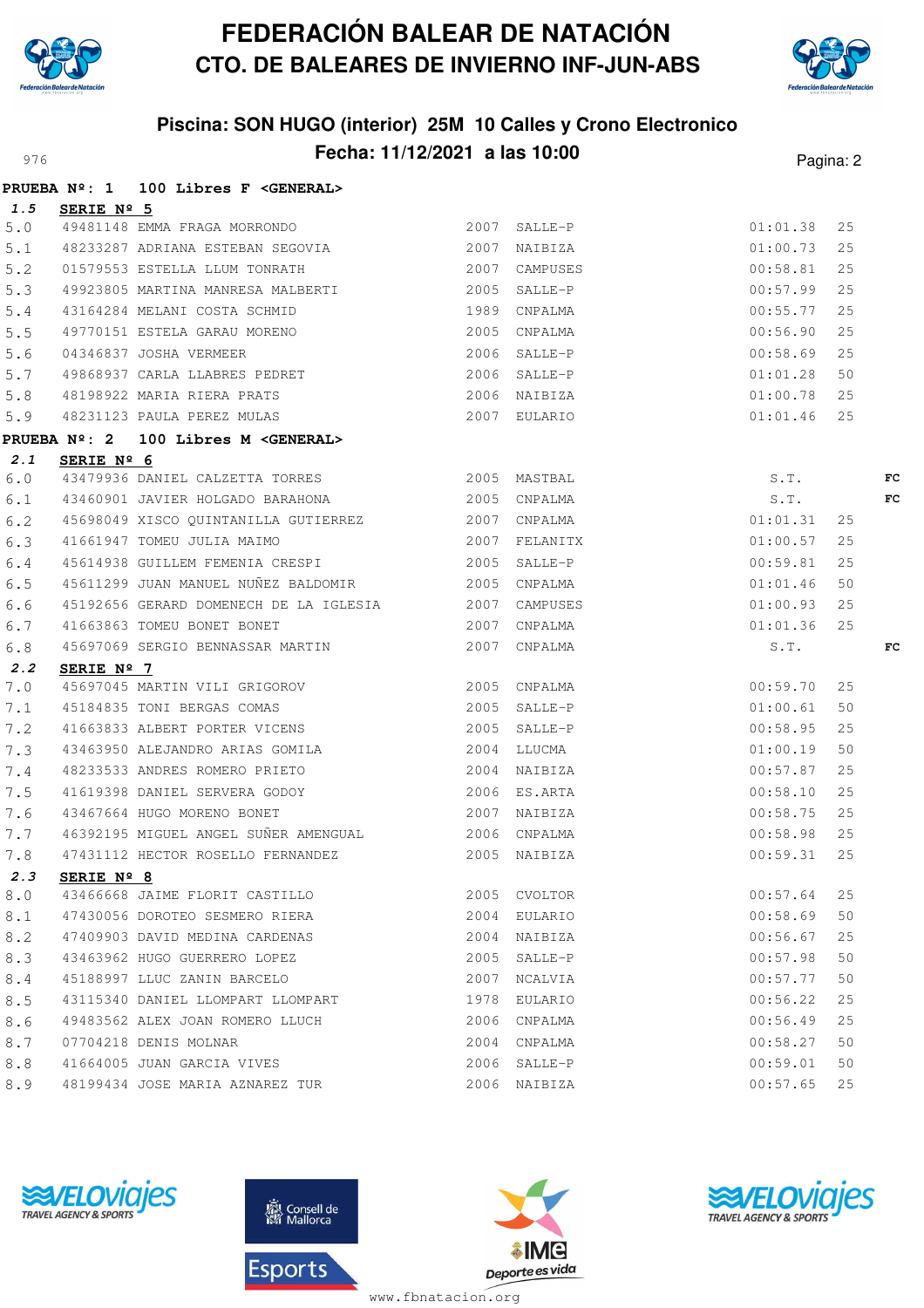



# **Piscina: SON HUGO (interior) 25M 10 Calles y Crono Electronico** Pagina: 3

|      |             | PRUEBA Nº: 2 100 Libres M <general></general>                                        |               |               |          |    |
|------|-------------|--------------------------------------------------------------------------------------|---------------|---------------|----------|----|
| 2.4  | SERIE Nº 9  |                                                                                      |               |               |          |    |
| 9.0  |             |                                                                                      |               |               | 00:55.71 | 25 |
| 9.1  |             |                                                                                      |               |               | 00:55.21 | 25 |
| 9.2  |             |                                                                                      |               |               | 00:56.62 | 50 |
| 9.3  |             | 45370659 ALEJANDRO GOMEZ MILLAN                                                      | 2005 CAMPUSES |               | 00:54.60 | 25 |
| 9.4  |             | 43232272 JORGE SABATER ESPINOSA 2006 SALLE-P                                         |               |               | 00:55.93 | 50 |
| 9.5  |             | 43233522 ALFONSO REINA MORENO 2005 SALLE-P                                           |               |               | 00:54.60 | 25 |
| 9.6  |             | 55466834 GASTON VARELA EGUREN 1997 NAIBIZA                                           |               |               | 00:54.93 | 25 |
| 9.7  |             | 43469832 JAUME SASTRE GALARZO                                                        |               | 2000 CNPALMA  | 00:55.06 | 25 |
| 9.8  |             |                                                                                      |               | 2006 CAMPUSES | 00:55.62 | 25 |
| 9.9  |             | 59288243 PETRE OLIVIER JESUS<br>09897080 ALEX EMERY SACH<br>09897080 ALEX EMERY SACH |               | 2005 SALLE-P  | 00:56.16 | 25 |
| 2.5  | SERIE Nº 10 |                                                                                      |               |               |          |    |
| 10.0 |             | 43478908 ADRIA SARD PUIGROS 2001 CNPALMA                                             |               |               | 00:54.19 | 25 |
| 10.1 |             | 43470663 MARCOS SANCHEZ GONZALEZ 2004 SALLE-P                                        |               |               | 00:52.37 | 25 |
| 10.2 |             | 43205972 JOAN REYNES VALLVERDU                                                       | 1997 CNPALMA  |               | 00:53.23 | 50 |
|      |             | 10.3 45190652 RAUL BERMIN MORAIS 2002 CNPALMA                                        |               |               | 00:53.04 | 50 |
|      |             | 10.4 43205973 SALVADOR REYNES VALLVERDU 2002                                         |               | CNPALMA       | 00:52.48 | 50 |
| 10.5 |             | 45187625 SERGI PUIG BLANCO                                                           |               | 2003 CVOLTOR  | 00:52.96 | 50 |
|      |             |                                                                                      |               |               | 00:53.20 | 50 |
|      |             |                                                                                      |               |               | 00:53.87 | 50 |
|      |             |                                                                                      |               |               | 00:52.75 | 25 |
|      |             |                                                                                      |               |               | 00:55.80 | 50 |
|      |             | PRUEBA Nº: 3 200 Mariposa F <general></general>                                      |               |               |          |    |
| 3.1  | SERIE Nº 11 |                                                                                      |               |               |          |    |
|      |             | 11.2 41692086 LAIA REUS SANS 2009 CN.INCA                                            |               |               | 02:44.70 | 25 |
|      |             | 11.3 43479539 PATRICIA TORVISO QUIROZ 2007 CN.INCA                                   |               |               | 02:40.10 | 25 |
|      |             | 11.4 41662594 ESTHER PENALVA CAÑELLAS                                                | 2007 SALLE-P  |               | 02:35.07 | 50 |
| 11.5 |             | 49928381 LUCIA SANTHA FERENCZI 2009 SALLE-P                                          |               |               | 02:37.77 | 25 |
| 11.6 |             | 46389239 LEYRE LUMBRERAS ROJO                                                        |               | 2006 SALLE-P  | 02:41.70 | 25 |
| 3.2  | SERIE Nº 12 |                                                                                      |               |               |          |    |
|      |             | 12.2 46394473 NEREA CASTAÑER NOGUERA 2003 CVOLTOR                                    |               |               | 02:32.50 | 25 |
|      |             | 12.3 45614991 ELISABETH ABAD NUÑEZ<br>12.4 45614441 CLAUDIA NUÑEZ LLADO              | 2008 CNPALMA  |               | 02:31.72 | 50 |
| 12.4 |             |                                                                                      |               | 2005 CNPALMA  | 02:17.79 | 50 |
|      |             | 12.5 78223022 KIARA TORRICO RUIZ                                                     |               | 2005 CVOLTOR  | 02:25.94 | 25 |
|      |             | 12.6 43573918 NADIA CORRADINI KOPECKA                                                |               | 2005 SALLE-P  | 02:31.33 | 25 |
|      |             | 12.7 48199024 MARTA BONET PEREZ                                                      |               | 2008 EULARIO  | 02:33.17 | 25 |
|      |             | PRUEBA Nº: 4 200 Mariposa M <general></general>                                      |               |               |          |    |
| 4.1  | SERIE Nº 13 |                                                                                      |               |               |          |    |
|      |             | 13.0 45696312 POL VALLESPIR TORAN                                                    | 2007          | CN.INCA       | 02:31.28 | 25 |
|      |             | 13.1 43476590 OLIVER TOLEDO PANIAGUA                                                 |               | 2007 MASTBAL  | 02:17.05 | 50 |
|      |             | 13.2 43466374 NESTOR SIQUIER RIPOLL                                                  |               | 2004 CNPALMA  | 02:11.71 | 25 |
|      |             | 13.3 47406107 ANGEL ESTEBAN SEGOVIA                                                  |               | 2004 NAIBIZA  | 02:05.55 | 25 |
|      |             | 13.4 46392451 MARC FALCO GUILLEM                                                     |               | 2003 SALLE-P  | 02:03.28 | 25 |
|      |             | 13.5 43473869 JAVIER LOPEZ GUILLEN                                                   |               | 2006 CN.INCA  | 02:04.10 | 25 |
| 13.6 |             | 45699211 SAMUEL DIAZ GUERRERO                                                        |               | 2003 CNPALMA  | 02:07.24 | 25 |
| 13.7 |             | 01876455 KEVIN NICOLAS RADU                                                          |               | 2006 CNPALMA  | 02:15.54 | 50 |







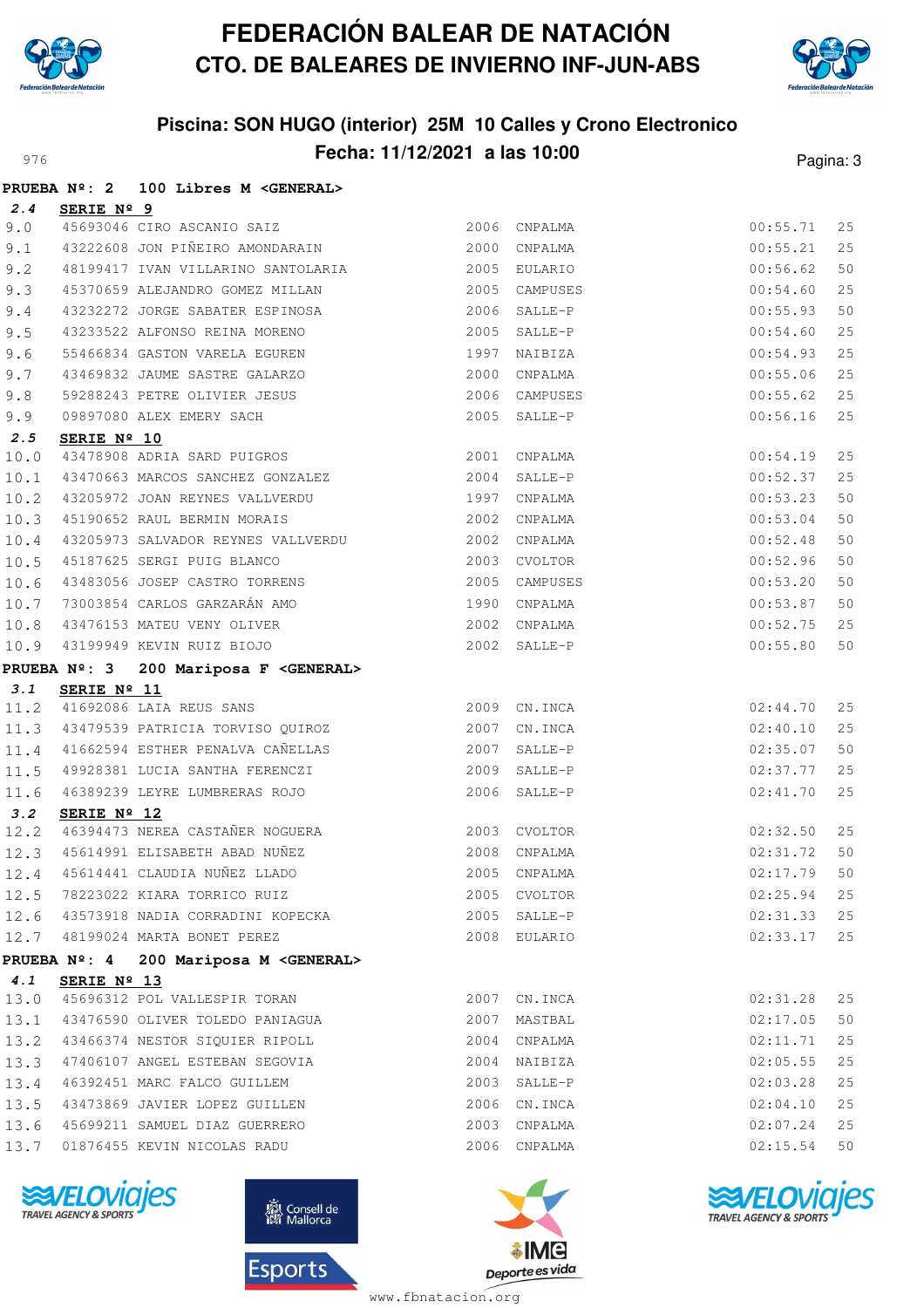



### **Piscina: SON HUGO (interior) 25M 10 Calles y Crono Electronico** Pagina: 4

|      |                     | PRUEBA Nº: 4 200 Mariposa M <general></general>                                                                                             |               |          |    |
|------|---------------------|---------------------------------------------------------------------------------------------------------------------------------------------|---------------|----------|----|
| 4.1  | SERIE Nº 13         |                                                                                                                                             |               |          |    |
| 13.8 |                     | 45611418 GUILLEM ESTARELLAS DE HARO 2004 CAMPUSES                                                                                           |               | 02:17.78 | 50 |
|      | <b>PRUEBA Nº: 5</b> | 50 Braza F <general></general>                                                                                                              |               |          |    |
| 5.1  | SERIE Nº 14         |                                                                                                                                             |               |          |    |
|      |                     | 5.1 SERIE Nº 14<br>14.2 45614994 AINA ABAD NUÑEZ 2008 CNPALMA<br>14.3 43476920 LUCIA DEL VALLE MARIN 2007 CAMPUSES                          |               | 00:41.21 | 25 |
|      |                     |                                                                                                                                             |               | 00:40.46 | 25 |
| 14.4 |                     |                                                                                                                                             |               | 00:39.94 | 25 |
| 14.5 |                     |                                                                                                                                             | CNPALMA       | 00:40.10 | 25 |
|      |                     |                                                                                                                                             |               | 00:40.85 | 25 |
|      |                     | 14.6 48231700 VICTORIA RAMON IGLESIA (2009 EULARIO)<br>14.7 45697729 PAULA MELIS FERRER (2009 CNPALMA)                                      |               | 00:41.27 | 25 |
| 5.2  | SERIE Nº 15         | SERIE Nº 15<br>41750312 MAR PONS TORRES 2007 CNJAMMA                                                                                        |               |          |    |
| 15.1 |                     |                                                                                                                                             |               | 00:39.80 | 25 |
| 15.2 |                     | 45184949 CLAUDIA FRANCO ROSSELLO 2008                                                                                                       | CNPALMA       | 00:39.20 | 25 |
| 15.3 |                     | 41662209 CELIA ROSSELLO BRUGAROLAS 2008 CNPALMA                                                                                             |               | 00:39.48 | 50 |
| 15.4 |                     | 45696080 CLAUDIA AMENGUAL CAMPINS 2005 CN.INCA                                                                                              |               | 00:38.27 | 25 |
| 15.5 |                     | 48232179 AITANA ALCANTARA MARCELO 2007                                                                                                      | EULARIO       | 00:38.41 | 25 |
| 15.6 |                     |                                                                                                                                             |               | 00:39.06 | 25 |
| 15.7 |                     |                                                                                                                                             |               | 00:39.72 | 25 |
| 5.3  | SERIE Nº 16         |                                                                                                                                             |               |          |    |
| 16.0 |                     | 45697330 MARIA DE LLUCH GONZALEZ CAPLLONCH 2007 SALLE-P                                                                                     |               | 00:37.74 | 25 |
| 16.1 |                     | 45691103 PAULA COLOMAR CARRASCO 2004 CNPALMA                                                                                                |               | 00:37.34 | 25 |
| 16.2 |                     | 45184053 AINA TOMAS HERNANDEZ 2004 CNPALMA                                                                                                  |               | 00:36.92 | 25 |
| 16.3 |                     | 43473466 CLAUDIA GELABERT RUBIO 2007 CNPALMA                                                                                                |               | 00:35.56 | 25 |
| 16.4 |                     | 43235046 PAULA GAYA BISQUERRA 2005 CNPALMA                                                                                                  |               | 00:33.14 | 25 |
| 16.5 |                     | 49481148 EMMA FRAGA MORRONDO 2007                                                                                                           | SALLE-P       | 00:35.28 | 25 |
| 16.6 |                     | 43480417 MARIA BURGUERA MOREY<br>2003 CNPALMA                                                                                               |               | 00:36.93 | 50 |
| 16.7 |                     | 43475268 MARTA CHUN ROCA SANCHEZ 2005 CVOLTOR                                                                                               |               | 00:37.23 | 25 |
| 16.8 |                     | 2005 EULARIO<br>49410436 NEREA PADILLA ORTIZ                                                                                                |               | 00:37.92 | 50 |
|      |                     | 16.9 43474950 NOA MARTINEZ COUSELO 2006 CVOLTOR                                                                                             |               | 00:38.22 | 25 |
|      |                     | PRUEBA Nº: 6 50 Braza M <general></general>                                                                                                 |               |          |    |
| 6.1  | SERIE Nº 17         |                                                                                                                                             |               |          |    |
|      |                     | 17.0 45190652 RAUL BERMIN MORAIS 6.T.<br>17.1 45613692 JOAN BORDOY TASCON 17.1 45613692 JOAN BORDOY TASCON 1888 1888 1890 1890 2007 NCALVIA |               |          | FC |
|      |                     |                                                                                                                                             |               |          |    |
|      |                     | 17.2 43470583 PAU REY GARCIA                                                                                                                | 2007 NCALVIA  | 00:34.71 | 25 |
|      |                     | 17.3 41664334 MARC TOMAS MORCILLO                                                                                                           | 2006 CVOLTOR  | 00:35.29 | 50 |
| 17.4 |                     | 01653059 DANIEL MAURER                                                                                                                      | 2005 SALLE-P  | 00:34.57 | 50 |
| 17.5 |                     | 49414378 ALEXIS MIRALLES RUBIO-QUINTANILLA                                                                                                  | 2005 PORTUS   | 00:33.99 | 25 |
| 17.6 |                     | 41663833 ALBERT PORTER VICENS                                                                                                               | 2005 SALLE-P  | 00:34.68 | 25 |
| 17.7 |                     | 45697045 MARTIN VILI GRIGOROV                                                                                                               | 2005 CNPALMA  | 00:35.50 | 50 |
| 17.8 |                     | 41661947 TOMEU JULIA MAIMO                                                                                                                  | 2007 FELANITX | 00:36.43 | 25 |







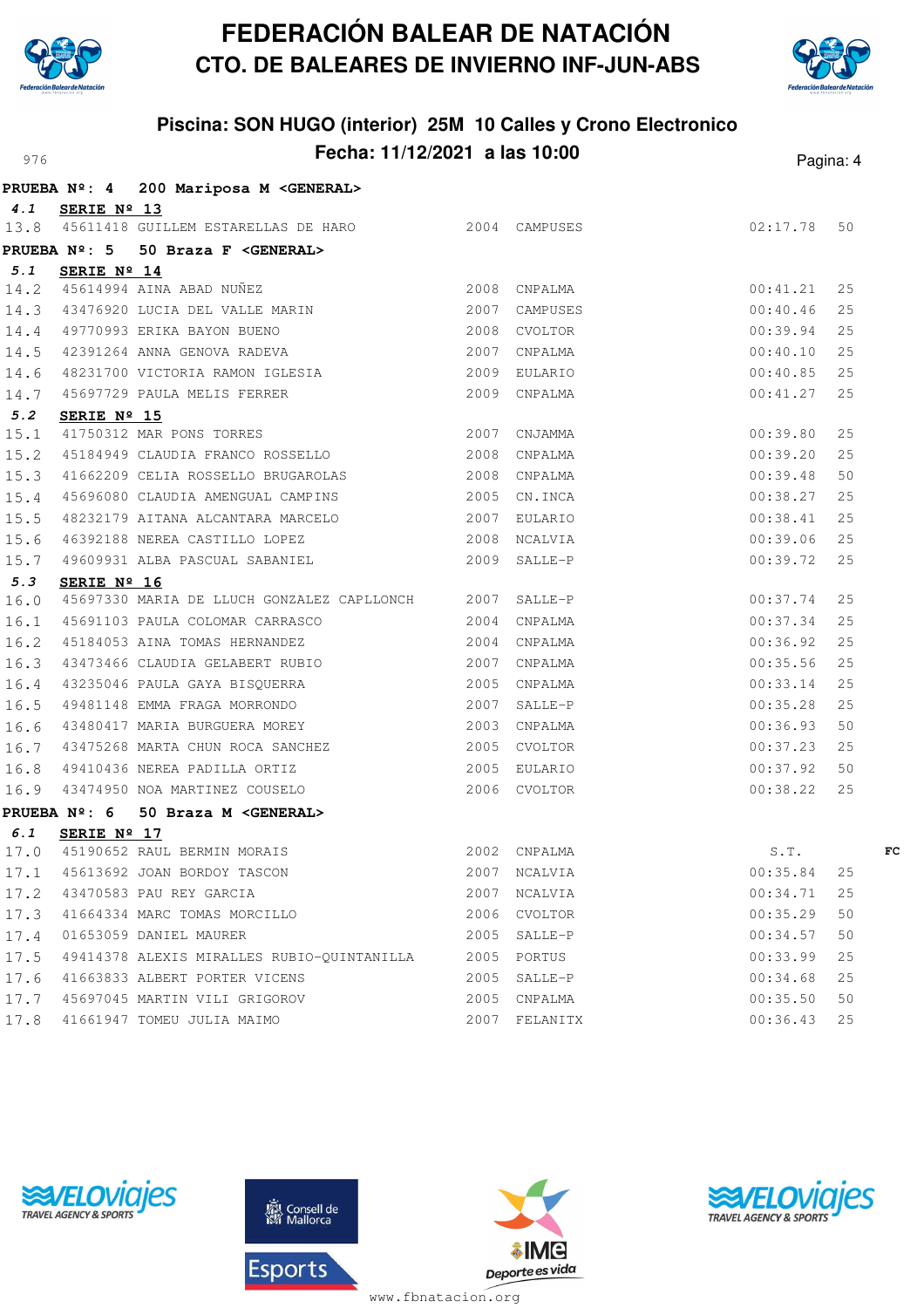



## **Piscina: SON HUGO (interior) 25M 10 Calles y Crono Electronico** Pagina: 5

|     |                      | PRUEBA Nº: 6 50 Braza M <general></general>                                                                                                                                                                                                      |              |                |          |    |    |
|-----|----------------------|--------------------------------------------------------------------------------------------------------------------------------------------------------------------------------------------------------------------------------------------------|--------------|----------------|----------|----|----|
|     | 6.2 SERIE Nº 18      |                                                                                                                                                                                                                                                  |              |                |          |    |    |
|     |                      | 18.0 45696311 JAUME VALLESPIR TORAN 2006 CN.INCA                                                                                                                                                                                                 |              |                | 00:32.54 | 25 |    |
|     |                      |                                                                                                                                                                                                                                                  |              |                | 00:32.06 | 25 |    |
|     |                      | 18.1 20000880 SACHA GIBBS<br>18.2 41749255 ERIK MASSIP MESQUIDA 2001 CNJAMMA                                                                                                                                                                     |              |                | 00:31.70 | 25 |    |
|     |                      |                                                                                                                                                                                                                                                  |              | $2004$ NAIBIZA | 00:31.03 | 25 |    |
|     |                      |                                                                                                                                                                                                                                                  | 1992 CVOLTOR |                | 00:30.08 | 25 |    |
|     |                      |                                                                                                                                                                                                                                                  |              | 2005 CN.INCA   | 00:30.50 | 25 |    |
|     |                      |                                                                                                                                                                                                                                                  |              | 2002 SALLE-P   | 00:31.32 | 25 |    |
|     |                      |                                                                                                                                                                                                                                                  |              | 2001 SALLE-P   | 00:32.71 | 50 |    |
|     |                      |                                                                                                                                                                                                                                                  |              | 1994 PORTUS    | 00:32.08 | 25 |    |
|     |                      | 18.3 47409850 MARC TORRES VEGA<br>18.4 43183969 CARLOS GOMARIZ GAYA<br>18.5 43471880 JORDI CINTA PEREZ<br>18.6 43199949 KEVIN RUIZ BIOJO<br>18.7 46392450 GERARD FALCO GUILLEM<br>18.8 47255993 LLUC RIBAS RIERA<br>18.9 47432065 DAMIAN PAEZ TO |              | 1997 CNPALMA   | 00:33.28 | 25 |    |
|     |                      | PRUEBA Nº: 7 100 Espalda F <general></general>                                                                                                                                                                                                   |              |                |          |    |    |
| 7.1 | SERIE Nº 19          |                                                                                                                                                                                                                                                  |              |                |          |    |    |
|     |                      | 7.1 SERIE Nº 19<br>19.2 49774243 AMALIA COLL COMPANY 2009 CNPALMA                                                                                                                                                                                |              |                | S.T.     |    | FC |
|     |                      | 19.3 46390465 BLANCA JAUME BRAVO 2008 MASTBAL                                                                                                                                                                                                    |              |                | 01:14.81 | 25 |    |
|     |                      | 19.4 49481006 LUCIA MOYA JIMENEZ 2007 NCALVIA                                                                                                                                                                                                    |              |                | 01:13.58 | 25 |    |
|     |                      | 19.5 43471829 ELSA MARTINEZ ESTEVA 2007 SALLE-P                                                                                                                                                                                                  |              |                | 01:16.68 | 50 |    |
|     |                      | 19.6 41692085 ARIADNA REUS SANS                                                                                                                                                                                                                  |              | 2007 CN. INCA  | 01:15.04 | 25 |    |
|     |                      | 19.7 45372330 EMILIE SANCHEZ BUJOSA 2009 CNPALMA                                                                                                                                                                                                 |              |                | S.T.     |    | FC |
| 7.2 | SERIE Nº 20          |                                                                                                                                                                                                                                                  |              |                |          |    |    |
|     |                      | 7.2 SERIE Nº ZU<br>20.1 46394475 LAURA CASTAÑER NOGUERA 2009 CVOLTOR                                                                                                                                                                             |              |                | 01:12.82 | 25 |    |
|     |                      | 20.2 45193826 Mª VICTORIA CAÑADILLAS SMOLOVA 2008 CNPALMA                                                                                                                                                                                        |              |                | 01:10.37 | 25 |    |
|     |                      | 20.3 45691319 BEATRIZ GIJON CASTRO 2009 SALLE-P<br>20.4 45614381 MARTA RUBIO BUJOSA 2005 CNPALMA<br>20.5 01009114 ANIA CRISTINA BUCIU 2007 LLUCMA<br>20.6 43481556 AINA TOMAS TOMAS 2008 CAMPUSES<br>20.7 43216891 LAURA SASTRE COLOM            |              |                | 01:08.97 | 25 |    |
|     |                      |                                                                                                                                                                                                                                                  |              |                | 01:08.08 | 25 |    |
|     |                      |                                                                                                                                                                                                                                                  |              |                | 01:08.65 | 25 |    |
|     |                      |                                                                                                                                                                                                                                                  |              | 2008 CAMPUSES  | 01:12.21 | 50 |    |
|     |                      |                                                                                                                                                                                                                                                  |              |                | 01:12.64 | 50 |    |
| 7.3 | SERIE $N^{\circ}$ 21 |                                                                                                                                                                                                                                                  |              |                |          |    |    |
|     |                      | 21.0 48199273 VIOLETA CUBERO SOLER 2006 NAIBIZA<br>21.1 09690446 LUNA CHIMA 2007 CAMPUSES                                                                                                                                                        |              |                | 01:07.72 | 25 |    |
|     |                      |                                                                                                                                                                                                                                                  |              |                | 01:07.07 | 25 |    |
|     |                      |                                                                                                                                                                                                                                                  |              |                | 01:06.73 | 25 |    |
|     |                      | 21.3 49923805 MARTINA MANRESA MALBERTI 2005 SALLE-P                                                                                                                                                                                              |              |                | 01:04.25 | 50 |    |
|     |                      | 21.4 43164284 MELANI COSTA SCHMID                                                                                                                                                                                                                |              | 1989 CNPALMA   | 01:01.15 | 25 |    |
|     |                      | 21.5 43466614 MARTA MARIA GUASP BAUZA 2004 CVOLTOR                                                                                                                                                                                               |              |                | 01:04.04 | 50 |    |
|     |                      | 21.6 49923806 MARIONA MANRESA MALBERTI 2006 SALLE-P                                                                                                                                                                                              |              |                | 01:05.79 | 25 |    |
|     |                      | 21.7 43467318 GABRIELA VELASCO ROCHON 2005 CAMPUSES                                                                                                                                                                                              |              |                | 01:06.91 | 25 |    |
|     |                      |                                                                                                                                                                                                                                                  |              |                | 01:07.61 | 25 |    |
|     |                      | 21.9 45692762 ANGELA BUSQUETS NAVARRO                                                                                                                                                                                                            |              | 2006 CNPALMA   | 01:07.97 | 25 |    |





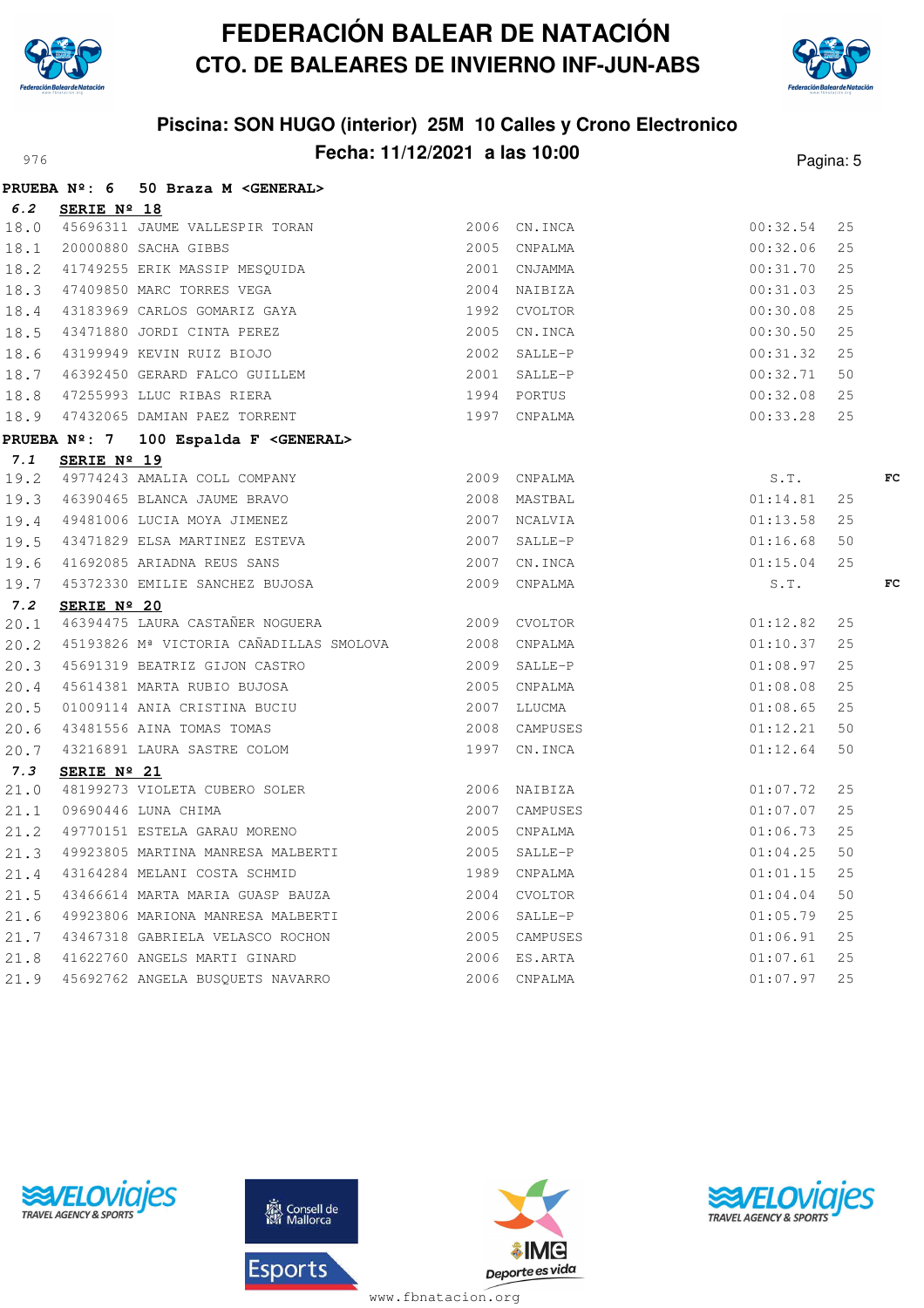



## **Piscina: SON HUGO (interior) 25M 10 Calles y Crono Electronico** Pagina: 6 **Fecha: 11/12/2021 a las 10:00** Pagina: 6

|      |                  | PRUEBA Nº: 8 100 Espalda M <general></general>                                                                                                                                                                                                  |              |               |    |
|------|------------------|-------------------------------------------------------------------------------------------------------------------------------------------------------------------------------------------------------------------------------------------------|--------------|---------------|----|
|      | 8.1 SERIE Nº 22  |                                                                                                                                                                                                                                                 |              |               |    |
|      |                  | 22.0 45693738 JAUME PONS SANTAMARIA<br>22.0 45693738 JAUME PONS SANTAMARIA 2006 CNMURO 2007 COMPALMA 01:08.69                                                                                                                                   |              |               | 50 |
|      |                  |                                                                                                                                                                                                                                                 |              |               | 25 |
|      |                  | 22.2 43224511 GONZALO TORRES PUERTAS 2004 SALLE-P 01:02.80                                                                                                                                                                                      |              |               | 25 |
|      |                  |                                                                                                                                                                                                                                                 |              |               |    |
|      |                  | 22.3 13233522 ALFONSO REINA MORENO<br>22.3 13233522 ALFONSO REINA MORENO<br>2005 CAMPUSES 00:58.48 25                                                                                                                                           |              |               |    |
|      |                  | 22.5 45691572 ANDREAS CARRASCAL GUILCHENKO 2006 CNPALMA 60:58.66                                                                                                                                                                                |              |               | 25 |
|      |                  |                                                                                                                                                                                                                                                 |              |               |    |
|      |                  |                                                                                                                                                                                                                                                 |              |               |    |
|      |                  |                                                                                                                                                                                                                                                 |              |               |    |
|      |                  | 22.6 43476153 MATEU VENY OLIVER<br>22.7 43467664 HUGO MORENO BONET<br>22.8 45693046 CIRO ASCANIO SAIZ<br>22.9 43476877 VICTOR CASTAÑER HERNANDEZ<br>22.9 43476877 VICTOR CASTAÑER HERNANDEZ<br>2006 CNPALMA<br>2006 CNPALMA<br>2006 CNPALMA<br> |              |               | FC |
|      |                  | PRUEBA Nº: 9 800 Libres F <general></general>                                                                                                                                                                                                   |              |               |    |
|      | 9.1 SERIE Nº 23  |                                                                                                                                                                                                                                                 |              |               |    |
|      |                  | 9.1 SERIE Nº 23<br>23.0 48230531 JIMENA GARCIA DE DIOS<br>23.1 41709410 MARTA JULIA MARTORELL 2007 FELANITX 10:12.91                                                                                                                            |              |               | 25 |
|      |                  |                                                                                                                                                                                                                                                 |              |               | 25 |
|      |                  | 23.2 45193097 JOANA MARIA SIERRA RIERA 2008 CAMPUSES                                                                                                                                                                                            |              | 10:07.90      | 50 |
|      |                  | 23.3 46393032 CAROLINA HEREDIA BLANCO 2005 SALLE-P                                                                                                                                                                                              |              | $09:44.37$ 25 |    |
|      |                  |                                                                                                                                                                                                                                                 |              |               |    |
|      |                  |                                                                                                                                                                                                                                                 |              |               |    |
|      |                  | 23.3 48393032 CAROLINA REREDIA BLANCO<br>23.4 43475079 SARAH HOLGADO BARAHONA<br>23.5 43479700 AGNES MAYOL SERRA<br>23.6 49925382 ALEXANDRA SANDIN POLO<br>23.7 04346877 ELLA VERMEER<br>23.7 04346877 ELLA VERMEER<br>23.8 41664006 MARIA      |              |               |    |
|      |                  |                                                                                                                                                                                                                                                 |              |               |    |
|      |                  |                                                                                                                                                                                                                                                 |              |               |    |
|      |                  | 23.9 45613777 NEUS GREGORIO RIERA 2009 CVOLTOR                                                                                                                                                                                                  |              | 10:53.71      | 25 |
|      |                  | PRUEBA Nº: 10 1500 Libres M <general></general>                                                                                                                                                                                                 |              |               |    |
|      | 10.1 SERIE Nº 24 |                                                                                                                                                                                                                                                 |              |               |    |
|      |                  | 10.1 SERIE Nº 24<br>24.0 45696312 POL VALLESPIR TORAN 2007 2007 CN.INCA 18:40.07 25<br>24.1 47431112 HECTOR ROSELLO FERNANDEZ 2005 NAIBIZA 18:16.48 25                                                                                          |              |               |    |
|      |                  |                                                                                                                                                                                                                                                 |              |               |    |
|      |                  | 24.2 48233533 ANDRES ROMERO PRIETO 2004 NAIBIZA                                                                                                                                                                                                 |              | 17:41.65      | 25 |
|      |                  |                                                                                                                                                                                                                                                 |              | 17:26.06 25   |    |
|      |                  |                                                                                                                                                                                                                                                 |              | 16:50.54 50   |    |
|      |                  | 24.5 43476590 OLIVER TOLEDO PANIAGUA 2007 MASTBAL 17:40.33                                                                                                                                                                                      |              |               | 50 |
|      |                  | 24.6 43466210 MARCOS RUIZ MARTIN 2005 CVOLTOR<br>2005 CVOLTOR                                                                                                                                                                                   |              | 17:32.49      | 25 |
|      |                  | 24.7 45185607 LLUIS VICENS BUJOSA 2005 CNPALMA 2005 CNPALMA 18:37.25 50                                                                                                                                                                         |              |               |    |
|      |                  | 24.8 47433258 MARC VALLVE PALERM                                                                                                                                                                                                                | 2007 NAIBIZA | 18:30.90      | 25 |
|      |                  | PRUEBA Nº: 11 50 Mariposa F <general></general>                                                                                                                                                                                                 |              |               |    |
|      | 11.1 SERIE Nº 25 |                                                                                                                                                                                                                                                 |              |               |    |
|      |                  | 25.0 49614755 NEUS MARCO ESCRIBANO                                                                                                                                                                                                              | 2009 SALLE-P | 00:36.05      | 25 |
|      |                  | 25.1 45614994 AINA ABAD NUÑEZ                                                                                                                                                                                                                   | 2008 CNPALMA | 00:35.45      | 50 |
|      |                  | 25.2 45184949 CLAUDIA FRANCO ROSSELLO                                                                                                                                                                                                           | 2008 CNPALMA | 00:34.55      | 50 |
|      |                  | 25.3 45370765 AINA FERNANDEZ BERTH                                                                                                                                                                                                              | 2008 CVOLTOR | 00:33.20      | 25 |
|      |                  | 25.4 49410044 PATRICIA QUIROS TUR                                                                                                                                                                                                               | 2007 NAIBIZA | $00:32.93$ 25 |    |
|      |                  | 25.5 41622760 ANGELS MARTI GINARD                                                                                                                                                                                                               | 2006 ES.ARTA | $00:33.05$ 25 |    |
| 25.6 |                  | 41692085 ARIADNA REUS SANS                                                                                                                                                                                                                      | 2007 CN.INCA | 00:34.18      | 25 |
| 25.7 |                  | 45697326 AINA GONZALEZ CAPLLONCH                                                                                                                                                                                                                | 2007 SALLE-P | 00:34.66      | 50 |
| 25.8 |                  | 41621226 JULIA FERRANDO CANTO                                                                                                                                                                                                                   | 2008 ES.ARTA | 00:35.16      | 25 |
| 25.9 |                  | 03086090 LUCIA BRIGUGLIO                                                                                                                                                                                                                        | 2009 SALLE-P | $00:36.15$ 25 |    |
|      |                  |                                                                                                                                                                                                                                                 |              |               |    |







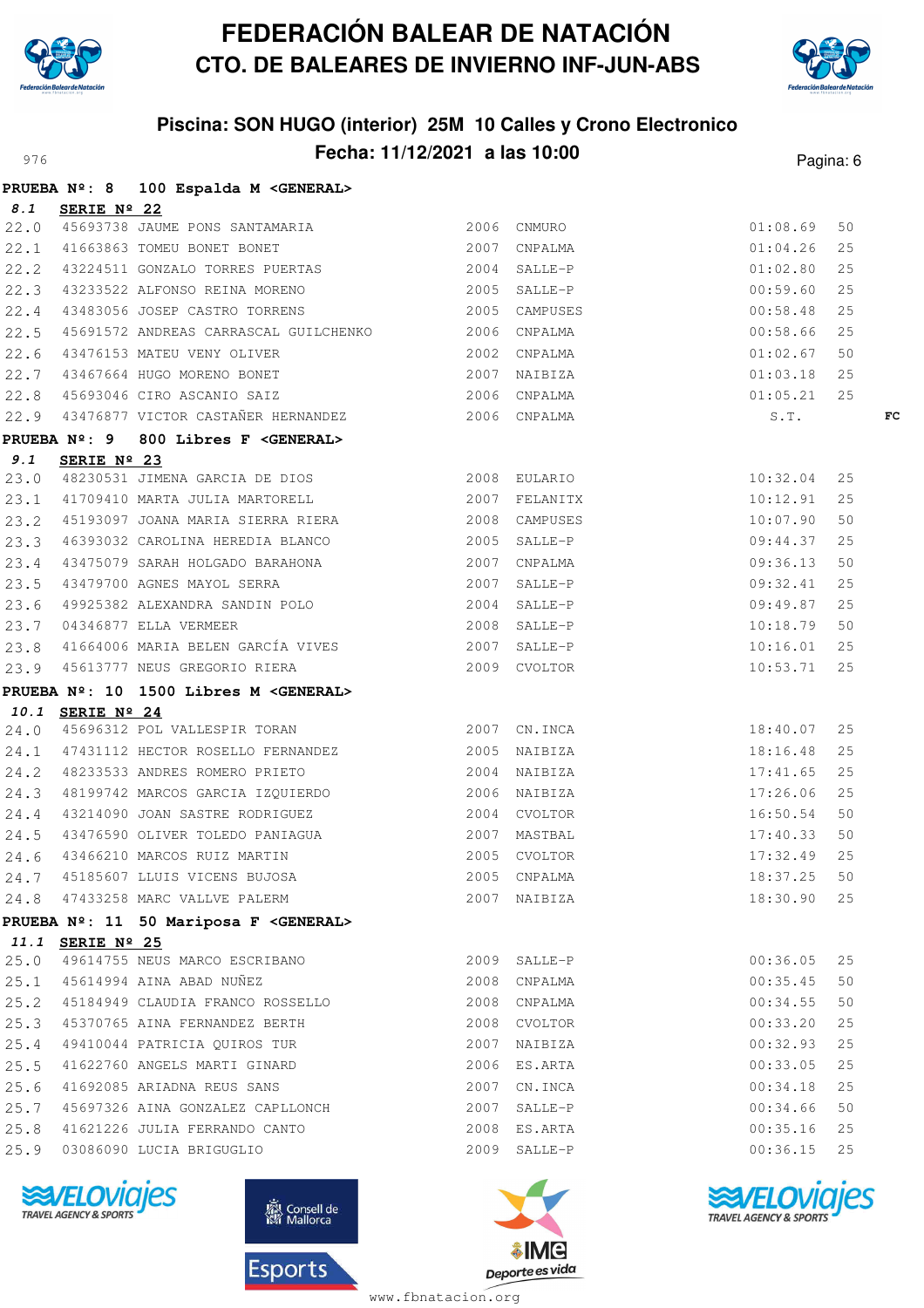

**PRUEBA Nº: 11 50 Mariposa F <GENERAL>**

# **FEDERACIÓN BALEAR DE NATACIÓN CTO. DE BALEARES DE INVIERNO INF-JUN-ABS**



## **Piscina: SON HUGO (interior) 25M 10 Calles y Crono Electronico** Pagina: **Fecha: 11/12/2021 a las 10:00** Pagina: 7

|      |                  | PROEBA Nº: II 30 Mariposa F <general></general>                                                                                                                                                                                           |               |          |     |    |
|------|------------------|-------------------------------------------------------------------------------------------------------------------------------------------------------------------------------------------------------------------------------------------|---------------|----------|-----|----|
|      | 11.2 SERIE Nº 26 |                                                                                                                                                                                                                                           |               |          |     |    |
| 26.0 |                  | 47431743 MARIA JUAN MARI<br>47431743 MARIA JUAN MARI                                                                                                                                                                                      |               | 00:31.83 | 25  |    |
|      |                  | 26.1 41659557 MARGALIDA CERDA MANRESA 2007 FELANITX                                                                                                                                                                                       |               | 00:31.84 | 50  |    |
|      |                  | 26.2 46394473 NEREA CASTAÑER NOGUERA 2003 CVOLTOR                                                                                                                                                                                         |               | 00:31.51 | 50  |    |
| 26.3 |                  | 46389239 LEYRE LUMBRERAS ROJO                                                                                                                                                                                                             | 2006 SALLE-P  | 00:31.07 | 25  |    |
| 26.4 |                  | 41664031 SOFIA BARRIOS GIORNO                                                                                                                                                                                                             | 2005 CNPALMA  | 00:30.82 | 50  |    |
| 26.5 |                  | 43573918 NADIA CORRADINI KOPECKA                                                                                                                                                                                                          | 2005 SALLE-P  | 00:30.60 | 25  |    |
| 26.6 |                  | 01009114 ANIA CRISTINA BUCIU                                                                                                                                                                                                              | 2007 LLUCMA   | 00:31.16 | 25  |    |
| 26.7 |                  | 45184053 AINA TOMAS HERNANDEZ                                                                                                                                                                                                             | 2004 CNPALMA  | 00:31.66 | 50  |    |
| 26.8 |                  | 41543010 CARME GOMEZ CAMPINS                                                                                                                                                                                                              | 2003 CNPALMA  | 00:31.65 | 25  |    |
|      |                  | 26.9 43469426 ARIADNA LOPEZ RISCO                                                                                                                                                                                                         | 2001 CN. INCA | 00:31.91 | 25  |    |
|      | 11.3 SERIE Nº 27 |                                                                                                                                                                                                                                           |               |          |     |    |
|      |                  |                                                                                                                                                                                                                                           |               | 00:30.43 | 25  |    |
|      |                  | 11.3 SERIE Nº 27<br>27.0 43477108 NATALIA MARTINEZ CACERES<br>27.1 48198922 MARIA RIERA PRATS<br>27.2 04346837 JOSHA VERMEER<br>27.2 43466209 ALEJANDRA RUIZ MARTIN<br>27.3 43466209 ALEJANDRA RUIZ MARTIN<br>27.4 45614441 CLAUDIA NUÑEZ |               | 00:30.52 | 50  |    |
|      |                  |                                                                                                                                                                                                                                           |               | 00:30.09 | 50  |    |
|      |                  |                                                                                                                                                                                                                                           |               | 00:29.04 | 25  |    |
|      |                  |                                                                                                                                                                                                                                           |               | 00:28.10 | 25  |    |
|      |                  |                                                                                                                                                                                                                                           |               | 00:29.02 | 25  |    |
|      |                  |                                                                                                                                                                                                                                           |               | 00:29.37 | 25  |    |
|      |                  |                                                                                                                                                                                                                                           |               | 00:30.15 | 50  |    |
|      |                  |                                                                                                                                                                                                                                           |               | 00:30.70 | 50  |    |
|      |                  |                                                                                                                                                                                                                                           |               | 00:30.44 | 25  |    |
|      |                  | PRUEBA Nº: 12 50 Mariposa M <general></general>                                                                                                                                                                                           |               |          |     |    |
|      | 12.1 SERIE Nº 28 |                                                                                                                                                                                                                                           |               |          |     |    |
|      |                  | 28.2 45698049 XISCO QUINTANILLA GUTIERREZ 2007 CNPALMA                                                                                                                                                                                    |               | 00:32.23 | 25  |    |
|      |                  | 2007 CNJAMMA<br>28.3 41748543 LLUC CORTES SALA                                                                                                                                                                                            |               | 00:31.03 | 25  |    |
|      |                  | 28.4 47433603 IZAN RIBAS RODRIGUEZ 2007 PORTUS                                                                                                                                                                                            |               | 00:30.17 | 25  |    |
|      |                  | 28.5 41749701 BIEL MASCARO MOLL                                                                                                                                                                                                           | 2006 CNJAMMA  | 00:30.81 | 25  |    |
|      |                  | 28.6 45188997 LLUC ZANIN BARCELO                                                                                                                                                                                                          | 2007 NCALVIA  | 00:31.37 | 25  |    |
|      |                  | 28.7 43222608 JON PIÑEIRO AMONDARAIN                                                                                                                                                                                                      | 2000 CNPALMA  | S.T.     |     | FC |
|      | 12.2 SERIE Nº 29 |                                                                                                                                                                                                                                           |               |          |     |    |
| 29.1 |                  | 41749888 LLUIS CARDONA MESQUIDA 2006 CNJAMMA                                                                                                                                                                                              |               | 00:29.95 | 25  |    |
|      |                  | 29.2 46392195 MIGUEL ANGEL SUÑER AMENGUAL 2006 CNPALMA                                                                                                                                                                                    |               | 00:29.52 | 25  |    |
|      |                  | 29.3 49483562 ALEX JOAN ROMERO LLUCH 2006 CNPALMA                                                                                                                                                                                         |               | 00:28.88 | 25  |    |
|      |                  | 29.4 45693738 JAUME PONS SANTAMARIA 2006 CNMURO                                                                                                                                                                                           |               | 00:29.06 | 50  |    |
|      |                  | 29.5 20000880 SACHA GIBBS                                                                                                                                                                                                                 |               | 00:29.19 | 50  |    |
| 29.6 |                  |                                                                                                                                                                                                                                           |               | 00:29.45 | 25  |    |
| 29.7 |                  |                                                                                                                                                                                                                                           |               | 00:29.85 | 2.5 |    |





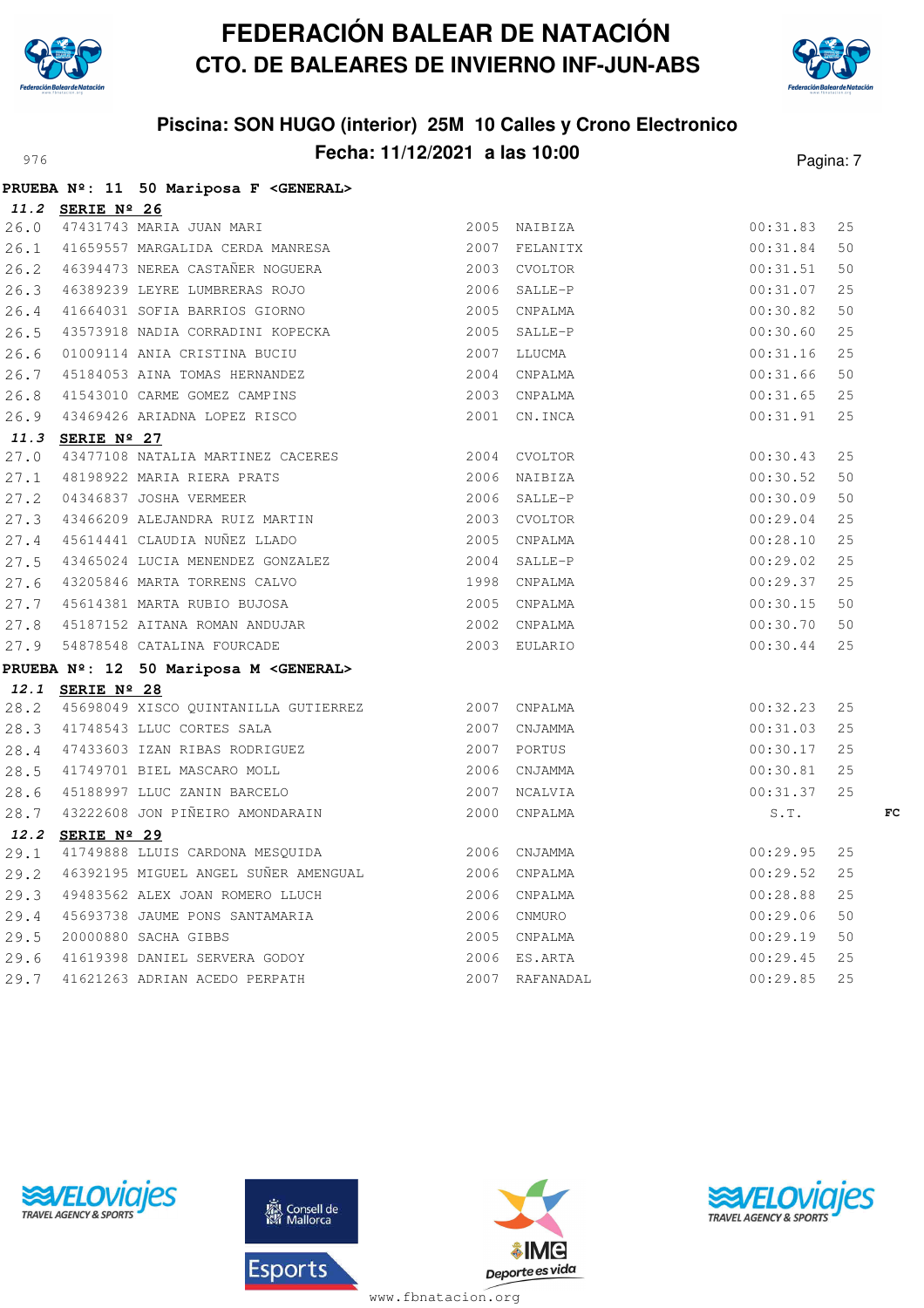



## **Piscina: SON HUGO (interior) 25M 10 Calles y Crono Electronico** Pagina: 8 **Fecha: 11/12/2021 a las 10:00** Pagina: 8

|      |                    | PRUEBA Nº: 12 50 Mariposa M <general></general>                                             |              |              |                             |                  |    |    |
|------|--------------------|---------------------------------------------------------------------------------------------|--------------|--------------|-----------------------------|------------------|----|----|
|      | 12.3 SERIE Nº 30   |                                                                                             |              |              |                             |                  |    |    |
|      |                    | 30.0 43227645 DANIEL LLOMPART BARRERA 2005 SALLE-P                                          |              |              |                             | 00:28.48         | 25 |    |
|      |                    | 30.1 48199417 IVAN VILLARINO SANTOLARIA 62005 EULARIO                                       |              |              |                             | 00:28.68         | 50 |    |
|      |                    | 30.2 43463962 HUGO GUERRERO LOPEZ                                                           |              | 2005 SALLE-P |                             | 00:28.35         | 50 |    |
|      |                    | 30.3 43115340 DANIEL LLOMPART LLOMPART 1978 EULARIO                                         |              |              |                             | $00:27.74$ 25    |    |    |
|      |                    | 30.4 47430056 DOROTEO SESMERO RIERA 2004 EULARIO                                            |              |              |                             | 00:27.55         | 50 |    |
|      |                    |                                                                                             |              |              |                             | 00:27.67         | 25 |    |
|      |                    | 30.5 47409850 MARC TORRES VEGA 2004 NAIBIZA<br>30.6 43469427 JOEL LOPEZ RISCO 2004 CN.INCA  |              |              |                             | 00:27.93         | 25 |    |
|      |                    | 30.7 41749255 ERIK MASSIP MESQUIDA 2001 CNJAMMA                                             |              |              |                             | 00:28.03         | 25 |    |
|      |                    | 30.8 07704218 DENIS MOLNAR 2004 CNPALMA<br>30.9 43466668 JAIME FLORIT CASTILLO 2005 CVOLTOR |              |              |                             | 00:28.77         | 50 |    |
|      |                    |                                                                                             |              |              |                             | 00:28.90         | 50 |    |
|      | 12.4 SERIE Nº 31   |                                                                                             |              |              |                             |                  |    |    |
|      |                    | 31.0 43469832 JAUME SASTRE GALARZO 2000 CNPALMA                                             |              |              |                             | 00:26.77         | 25 |    |
|      |                    | 31.1 45186330 VICTOR TORAN PALAO 1998 EULARIO                                               |              |              |                             | 00:26.42         | 25 |    |
|      |                    | 31.2 43478908 ADRIA SARD PUIGROS 2001 CNPALMA                                               |              |              |                             | 00:26.51         | 50 |    |
|      |                    | 31.3 45185810 SANTIAGO SALES LLINAS 1999 CVOLTOR                                            |              |              |                             | 00:25.53         | 25 |    |
|      |                    | 31.4 43205972 JOAN REYNES VALLVERDU                                                         |              | 1997 CNPALMA |                             | 00:25.78         | 50 |    |
|      |                    | 31.5 43213329 SERGIO FUSTER POORE                                                           | 1999 CVOLTOR |              |                             | 00:25.89         | 50 |    |
|      |                    | 31.6 73003854 CARLOS GARZARÁN AMO                                                           | 1990 CNPALMA |              |                             | 00:26.19         | 50 |    |
|      |                    | 31.7 47254877 LUIS CARDONA RECIO 1993 EULARIO                                               |              |              |                             | 00:26.22         | 25 |    |
|      |                    | 31.8 43199949 KEVIN RUIZ BIOJO                                                              |              | 2002 SALLE-P |                             | 00:27.10         | 50 |    |
|      |                    | 31.9 45190652 RAUL BERMIN MORAIS 2002 CNPALMA                                               |              |              |                             | 00:27.33         | 50 |    |
|      |                    | PRUEBA Nº: 13 4x50 Libres F <general></general>                                             |              |              |                             |                  |    |    |
|      | 13.1 SERIE Nº 32   |                                                                                             |              |              |                             |                  |    |    |
|      | 32.3 00848         |                                                                                             |              | SALLE-P      |                             | GENERAL S.T.     |    | FC |
|      | 32.4 00499         |                                                                                             |              | NAIBIZA      |                             | GENERAL 04:41.40 | 25 |    |
|      | 32.5 00056         |                                                                                             |              | CNPALMA      | GENERAL                     | S.T.             |    | FC |
|      | 32.6 01268         | SALLE-P GENERAL <eq.b><br/>NAIBIZA<br/>CNPALMA GENERAL <eq.b><br/>CAMPUSES</eq.b></eq.b>    |              | CAMPUSES     | GENERAL                     | S.T.             |    |    |
|      | 13.2 SERIE Nº 33   |                                                                                             |              |              |                             |                  |    |    |
|      | 33.2 01243         | CN.INCA                                                                                     |              | CN.INCA      |                             | GENERAL 01:56.80 | 25 |    |
|      | 33.3 00848         | SALLE-P                                                                                     |              | SALLE-P      |                             | GENERAL 01:49.36 | 25 |    |
| 33.4 | 00056              | CNPALMA                                                                                     |              | CNPALMA      | GENERAL                     | 01:47.25         | 25 |    |
|      | 33.5 00895 EULARIO |                                                                                             |              |              | EULARIO GENERAL 01:48.73 25 |                  |    |    |
|      | 33.6 00877         | CVOLTOR                                                                                     |              | CVOLTOR      | GENERAL                     | 01:53.82         | 50 |    |
|      |                    | PRUEBA Nº: 14 4x50 Libres M <general></general>                                             |              |              |                             |                  |    |    |
|      | 14.1 SERIE Nº 34   |                                                                                             |              |              |                             |                  |    |    |
| 34.2 | 00883              | NCALVIA                                                                                     |              | NCALVIA      | GENERAL                     | S.T.             |    |    |
| 34.3 | 00848              | SALLE-P GENERAL <eq.b></eq.b>                                                               |              | SALLE-P      | GENERAL                     | S.T.             |    | FC |
| 34.4 | 00895              | EULARIO                                                                                     |              | EULARIO      | GENERAL                     | 01:44.47         | 25 |    |
| 34.5 | 00056              | CNPALMA GENERAL <eo.b></eo.b>                                                               |              | CNPALMA      | GENERAL                     | S.T.             |    | FC |
| 34.6 | 01268              | CAMPUSES                                                                                    |              | CAMPUSES     | GENERAL                     | S.T.             |    |    |





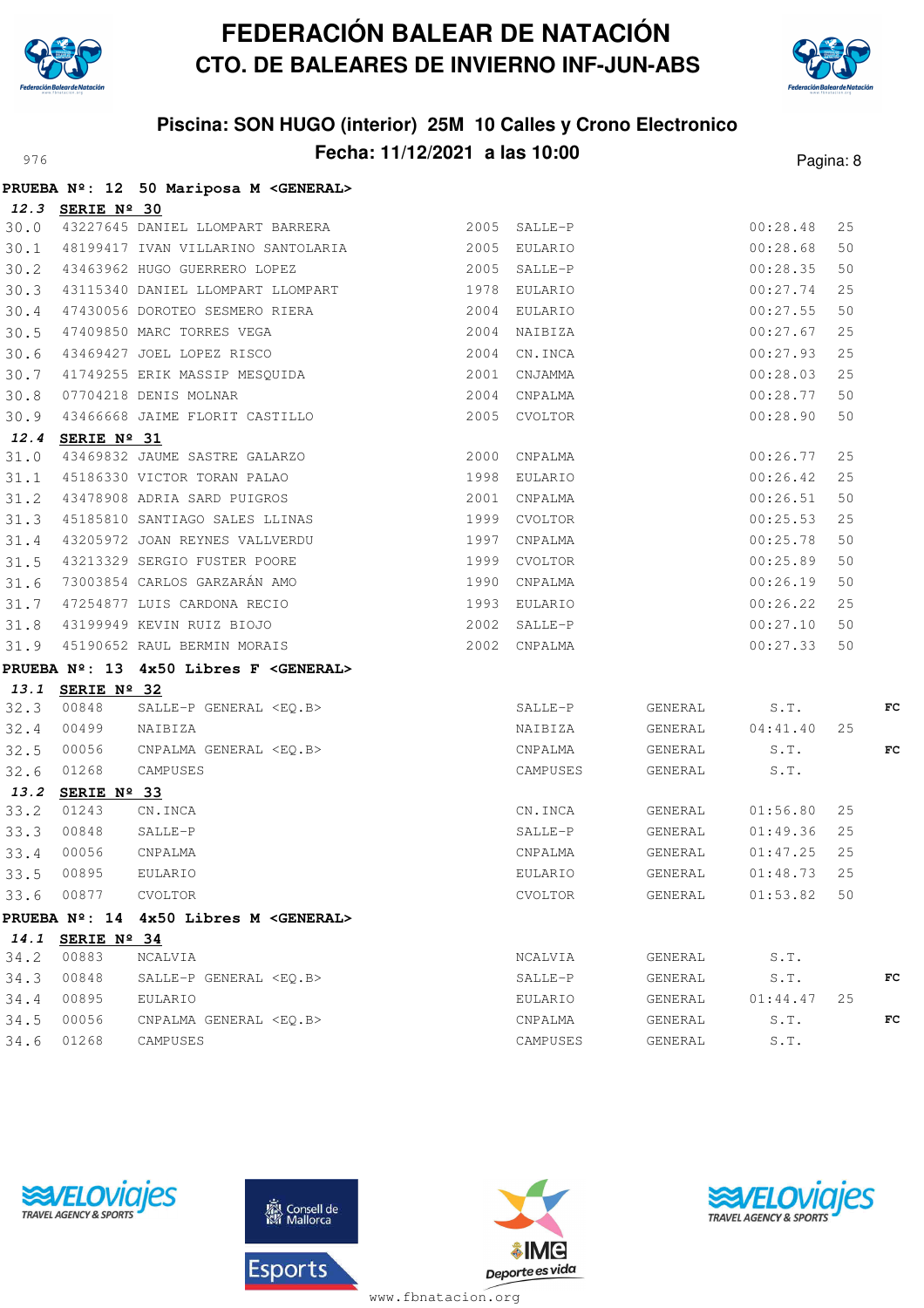



## **Piscina: SON HUGO (interior) 25M 10 Calles y Crono Electronico Fecha: 11/12/2021 a las 10:00** Pagina: 9

|  |  |  |  |  |  | PRUEBA Nº: 14 4x50 Libres M <general></general> |
|--|--|--|--|--|--|-------------------------------------------------|
|--|--|--|--|--|--|-------------------------------------------------|

| 14.2 | SERIE Nº 35 |                |         |         |          |       |
|------|-------------|----------------|---------|---------|----------|-------|
| 35.2 | 01095       | CNJAMMA        | CNJAMMA | GENERAL | 01:40.65 | - 25  |
| 35.3 | 00848       | SALLE-P        | SALLE-P | GENERAL | 01:38.59 | - 2.5 |
| 35.4 | 00056       | CNPALMA        | CNPALMA | GENERAL | 01:35.94 | 50    |
| 35.5 | 00877       | <b>CVOLTOR</b> | CVOLTOR | GENERAL | 01:36.59 | 50    |
| 35.6 | 00499       | NAIBIZA        | NAIBIZA | GENERAL | 01:40.15 | 25    |
| 35.7 | 01243       | CN.INCA        | CN.INCA | GENERAL | 01:42.23 | - 2.5 |
|      |             |                |         |         |          |       |





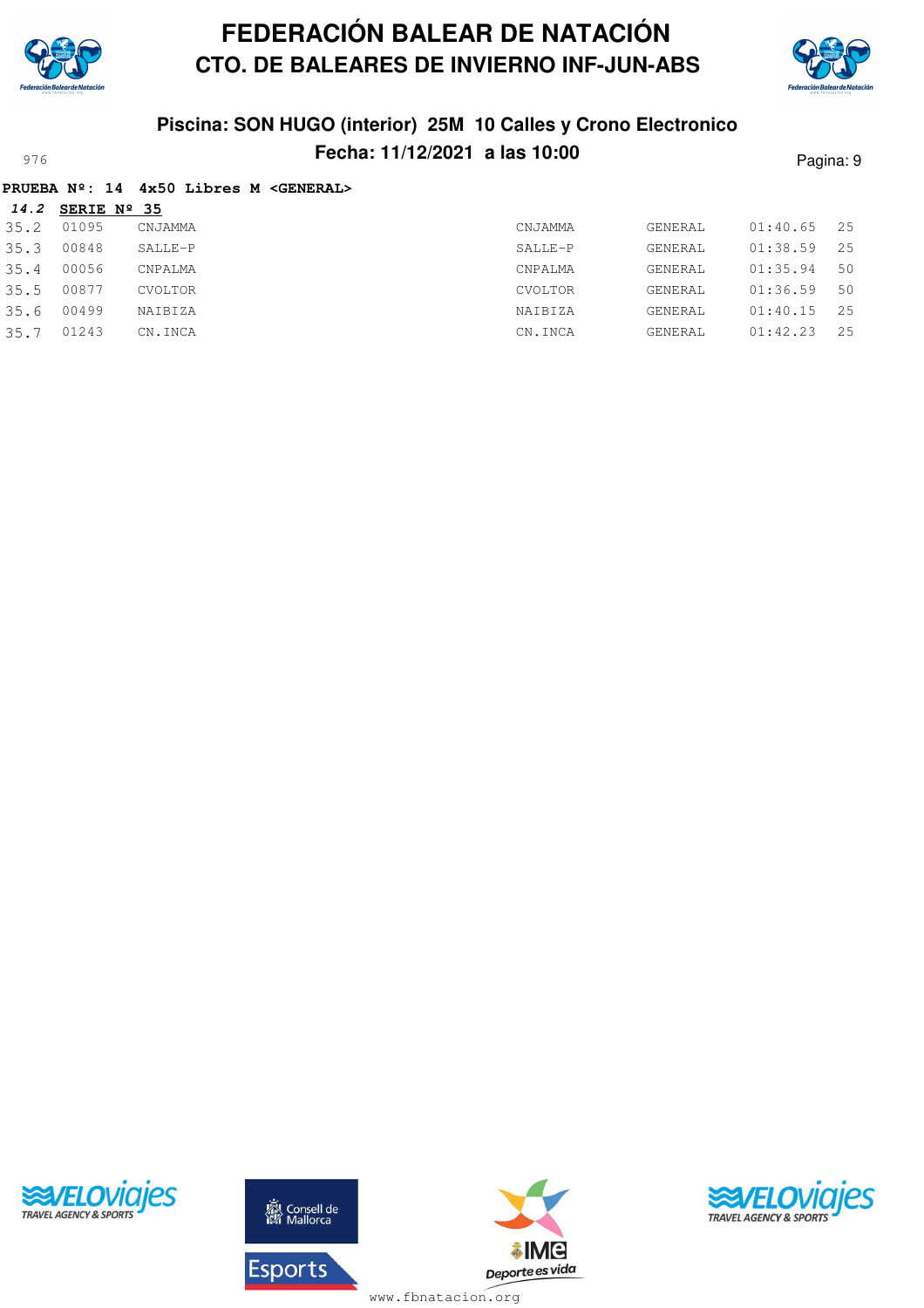



## **Piscina: SON HUGO (interior) 25M 10 Calles y Crono Electronico** Pagina: 11/12/2021 **a las 17:00** Pagina: 1

|      |                  | PRUEBA Nº: 15 400 Libres M < GENERAL>                                                                                                                                                                                                      |              |              |                                          |    |    |
|------|------------------|--------------------------------------------------------------------------------------------------------------------------------------------------------------------------------------------------------------------------------------------|--------------|--------------|------------------------------------------|----|----|
|      | 15.1 SERIE Nº 36 |                                                                                                                                                                                                                                            |              |              |                                          |    |    |
|      |                  | 36.1 43222608 JON PIÑEIRO AMONDARAIN 2000 CNPALMA<br>36.2 48233940 MARC CARDONA MARTIN 2006 NAIBIZA                                                                                                                                        |              |              | S.T.                                     |    | FC |
|      |                  |                                                                                                                                                                                                                                            |              |              | 04:40.11                                 | 25 |    |
| 36.3 |                  | 47431112 HECTOR ROSELLO FERNANDEZ 2005 NAIBIZA                                                                                                                                                                                             |              |              | 04:37.48                                 | 25 |    |
|      |                  | 36.4 47433258 MARC VALLVE PALERM                                                                                                                                                                                                           | 2007 NAIBIZA |              | 04:36.38                                 | 25 |    |
| 36.5 |                  | ---<br>59288243 PETRE OLIVIER JESUS 2006 CAMPUSES                                                                                                                                                                                          |              |              | 04:37.23                                 | 25 |    |
| 36.6 |                  |                                                                                                                                                                                                                                            |              |              | 04:37.58                                 | 25 |    |
| 36.7 |                  | 45192768 MARC CASTRO ARQUES 2007 CAMPUSES                                                                                                                                                                                                  |              |              | 04:47.08                                 | 25 |    |
|      | 15.2 SERIE Nº 37 |                                                                                                                                                                                                                                            |              |              |                                          |    |    |
| 37.1 |                  | 45611299 JUAN MANUEL NUÑEZ BALDOMIR 2005 CNPALMA                                                                                                                                                                                           |              |              | 04:34.34                                 | 25 |    |
| 37.2 |                  | 45185607 LLUIS VICENS BUJOSA 2005 CNPALMA                                                                                                                                                                                                  |              |              | 04:30.90                                 | 25 |    |
|      |                  |                                                                                                                                                                                                                                            |              |              | 04:25.16                                 | 25 |    |
|      |                  |                                                                                                                                                                                                                                            |              |              | 04:19.41                                 | 25 |    |
|      |                  |                                                                                                                                                                                                                                            |              |              | 04:20.34                                 | 25 |    |
|      |                  |                                                                                                                                                                                                                                            |              |              | 04:25.18                                 | 25 |    |
|      |                  |                                                                                                                                                                                                                                            |              |              | 04:32.93                                 | 25 |    |
|      |                  | 37.3 48199742 MARCOS GARCIA IZQUIERDO<br>37.4 47433490 ALVARO BENITEZ RODRIGUEZ<br>37.5 43476590 OLIVER TOLEDO PANIAGUA<br>37.6 48233533 ANDRES ROMERO PRIETO<br>37.7 45693426 TONI OLIVER ARDERIU<br>37.8 45184835 TONI BERGAS COMAS<br>1 |              |              | 04:41.73                                 | 50 |    |
|      | 15.3 SERIE Nº 38 |                                                                                                                                                                                                                                            |              |              |                                          |    |    |
| 38.0 |                  | 48199434 JOSE MARIA AZNAREZ TUR 2006 NAIBIZA                                                                                                                                                                                               |              |              | 04:18.45                                 | 25 |    |
| 38.1 |                  | 45370659 ALEJANDRO GOMEZ MILLAN 2005 CAMPUSES                                                                                                                                                                                              |              |              | 04:15.08                                 | 25 |    |
| 38.2 |                  | 43232272 JORGE SABATER ESPINOSA 2006 SALLE-P                                                                                                                                                                                               |              |              | 2006 SALLE-P<br>2004 CVOLTOR<br>04:07.16 | 25 |    |
| 38.3 |                  | 43214090 JOAN SASTRE RODRIGUEZ                                                                                                                                                                                                             |              |              | 04:08.27                                 | 50 |    |
| 38.4 |                  |                                                                                                                                                                                                                                            |              |              | 03:59.38                                 | 25 |    |
| 38.5 |                  |                                                                                                                                                                                                                                            |              |              | 03:59.42                                 | 25 |    |
| 38.6 |                  | 47406107 ANGEL ESTEBAN SEGOVIA 2004 NAIBIZA                                                                                                                                                                                                |              |              | 04:06.55                                 | 25 |    |
| 38.7 |                  | 43473869 JAVIER LOPEZ GUILLEN 2006 CN.INCA                                                                                                                                                                                                 |              |              | 04:10.32                                 | 25 |    |
|      |                  |                                                                                                                                                                                                                                            |              |              | 04:16.95                                 | 25 |    |
|      |                  | 38.8 09897080 ALEX EMERY SACH<br>38.9 41664005 JUAN GARCIA VIVES 2006 SALLE-P                                                                                                                                                              |              |              | 04:26.01                                 | 50 |    |
|      |                  | PRUEBA Nº: 16 400 Libres F <general></general>                                                                                                                                                                                             |              |              |                                          |    |    |
|      | 16.1 SERIE Nº 39 |                                                                                                                                                                                                                                            |              |              |                                          |    |    |
|      |                  | 39.0 49771820 CARMEN ESTARELLAS MALBERTI 2008 SALLE-P                                                                                                                                                                                      |              |              | 05:13.04                                 | 25 |    |
|      |                  | 39.1 45372330 EMILIE SANCHEZ BUJOSA<br>39.2 48199024 MARTA BONET PEREZ                                                                                                                                                                     |              | 2009 CNPALMA | 05:12.02                                 | 25 |    |
|      |                  |                                                                                                                                                                                                                                            |              | 2008 EULARIO | 05:03.89                                 | 25 |    |
| 39.3 |                  | 41664006 MARIA BELEN GARCÍA VIVES                                                                                                                                                                                                          |              | 2007 SALLE-P | 05:09.07                                 | 50 |    |
|      |                  | 39.4 43470221 ADELA GARRIDO MORENO                                                                                                                                                                                                         |              | 2006 CNPALMA | 04:56.22                                 | 25 |    |
| 39.5 |                  | 46388014 AINA THOMAS TABERNER                                                                                                                                                                                                              |              | 2006 CNPALMA | 05:03.18                                 | 50 |    |
| 39.6 |                  | 04346877 ELLA VERMEER                                                                                                                                                                                                                      |              | 2008 SALLE-P | 05:09.93                                 | 50 |    |
| 39.7 |                  | 45614994 AINA ABAD NUÑEZ                                                                                                                                                                                                                   |              | 2008 CNPALMA | 05:13.97                                 | 50 |    |
| 39.8 |                  | 46392188 NEREA CASTILLO LOPEZ                                                                                                                                                                                                              |              | 2008 NCALVIA | 05:12.09                                 | 25 |    |
| 39.9 |                  | 45613777 NEUS GREGORIO RIERA                                                                                                                                                                                                               |              | 2009 CVOLTOR | 05:19.40                                 | 25 |    |





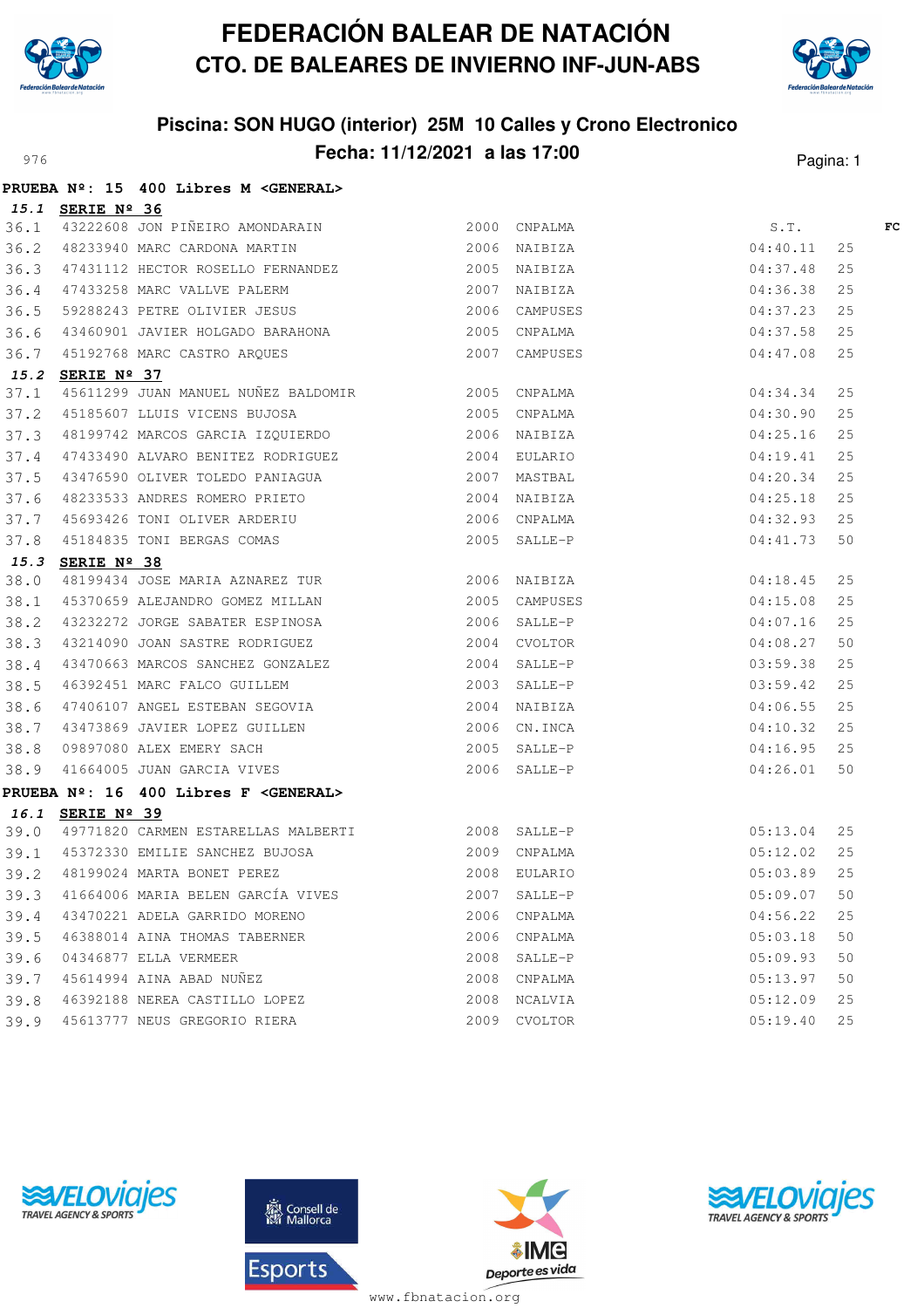



# **Piscina: SON HUGO (interior) 25M 10 Calles y Crono Electronico Fecha: 11/12/2021 a las 17:00** Pagina: 2

|      |                  | PRUEBA Nº: 16 400 Libres F < GENERAL>                                  |              |               |          |    |
|------|------------------|------------------------------------------------------------------------|--------------|---------------|----------|----|
|      | 16.2 SERIE Nº 40 |                                                                        |              |               |          |    |
|      |                  | 40.0 03086067 AITANA BRIGUGLIO<br>40.1 48231123 PAULA PEREZ MULAS      |              | 2006 SALLE-P  | 04:55.70 | 25 |
|      |                  |                                                                        |              | 2007 EULARIO  | 04:53.67 | 25 |
| 40.2 |                  | 48230531 JIMENA GARCIA DE DIOS                                         |              | 2008 EULARIO  | 04:49.98 | 25 |
|      |                  | 2007 CAMPUSES<br>40.3 43467319 MAR VELASCO ROCHON                      |              |               | 04:48.25 | 25 |
| 40.4 |                  | 46393032 CAROLINA HEREDIA BLANCO 2005 SALLE-P                          |              |               | 04:46.86 | 25 |
|      |                  |                                                                        |              |               | 04:47.75 | 25 |
| 40.6 |                  | 45193826 Mª VICTORIA CAÑADILLAS SMOLOVA 2008 CNPALMA                   |              |               | 04:55.09 | 50 |
| 40.7 |                  |                                                                        |              |               | 04:50.79 | 25 |
| 40.8 |                  | 41659557 MARGALIDA CERDA MANRESA 2007 FELANITX                         |              |               | 04:53.72 | 25 |
|      |                  | 40.9 45614991 ELISABETH ABAD NUÑEZ                                     |              | 2008 CNPALMA  | 04:55.72 | 25 |
| 16.3 | SERIE Nº 41      |                                                                        |              |               |          |    |
| 41.0 |                  | 49928381 LUCIA SANTHA FERENCZI 2009 SALLE-P                            |              |               | 04:45.99 | 25 |
|      |                  | 41.1 43229623 SARA GIRALDO PEDROTE 6 2005 CAMPUSES                     |              |               | 04:45.01 | 25 |
|      |                  | 41.2 41543011 FRANCETTE GOMEZ CAMPINS                                  |              | 2005 CNPALMA  | 04:41.81 | 25 |
|      |                  | 41.3 49868937 CARLA LLABRES PEDRET                                     | 2006 SALLE-P |               | 04:44.92 | 50 |
| 41.4 |                  | 45614441 CLAUDIA NUÑEZ LLADO                                           |              | 2005 CNPALMA  | 04:17.52 | 25 |
| 41.5 |                  | 45189605 MARINA PONS RAMON                                             |              | 2006 CNPALMA  | 04:37.92 | 25 |
| 41.6 |                  | 45614949 JULIA MOREY REBASSA<br>43479700 AGNES MAYOL SERRA             |              | 2006 SALLE-P  | 04:39.48 | 25 |
| 41.7 |                  |                                                                        |              | 2007 SALLE-P  | 04:43.40 | 25 |
|      |                  | 41.8 49925382 ALEXANDRA SANDIN POLO 2004 SALLE-P                       |              |               | 04:45.62 | 25 |
|      |                  | 41.9 48233287 ADRIANA ESTEBAN SEGOVIA 2007 NAIBIZA                     |              |               | 04:46.83 | 25 |
|      |                  | PRUEBA Nº: 17 100 Espalda M <general></general>                        |              |               |          |    |
|      | 17.1 SERIE Nº 42 | FINAL                                                                  |              |               |          |    |
|      |                  | PRUEBA Nº: 18 100 Espalda F <general></general>                        |              |               |          |    |
|      | 18.1 SERIE Nº 43 | FINAL                                                                  |              |               |          |    |
|      |                  | PRUEBA Nº: 19 200 Braza M < GENERAL>                                   |              |               |          |    |
|      | 19.1 SERIE Nº 44 |                                                                        |              |               |          |    |
|      |                  | 44.1 41664334 MARC TOMAS MORCILLO                                      | 2006 CVOLTOR |               | 02:46.43 | 50 |
|      |                  | 44.2 45611418 GUILLEM ESTARELLAS DE HARO 2004 CAMPUSES                 |              |               | 02:35.15 | 25 |
|      |                  | 44.3 49922759 JAVIER HERNANDEZ VILLAR                                  | 2007 MASTBAL |               | 02:31.63 | 25 |
|      |                  | 44.4 43466374 NESTOR SIQUIER RIPOLL<br>44.5 43471880 JORDI CINTA PEREZ |              | 2004 CNPALMA  | 02:25.99 | 50 |
|      |                  |                                                                        |              | 2005 CN. INCA | 02:26.18 | 50 |
| 44.6 |                  | 45696311 JAUME VALLESPIR TORAN                                         |              | 2006 CN.INCA  | 02:33.64 | 25 |
|      |                  | 44.7 43470583 PAU REY GARCIA                                           |              | 2007 NCALVIA  | 02:40.60 | 25 |
|      |                  | 44.8 45192656 GERARD DOMENECH DE LA IGLESIA                            |              | 2007 CAMPUSES | 02:47.25 | 25 |
|      |                  | PRUEBA Nº: 20 200 Braza F < GENERAL>                                   |              |               |          |    |
|      | 20.1 SERIE Nº 45 |                                                                        |              |               |          |    |
| 45.2 |                  | 49920386 JULIA ARROM VILLALONGA                                        |              | 2009 CVOLTOR  | 03:12.79 | 25 |
| 45.3 |                  | 45697729 PAULA MELIS FERRER                                            |              | 2009 CNPALMA  | 03:09.39 | 25 |
| 45.4 |                  | 42391264 ANNA GENOVA RADEVA                                            |              | 2007 CNPALMA  | 02:59.18 | 25 |
| 45.5 |                  | 41662209 CELIA ROSSELLO BRUGAROLAS                                     |              | 2008 CNPALMA  | 03:00.63 | 25 |
| 45.6 |                  | 49609931 ALBA PASCUAL SABANIEL                                         |              | 2009 SALLE-P  | 03:10.59 | 25 |
|      |                  |                                                                        |              |               |          |    |







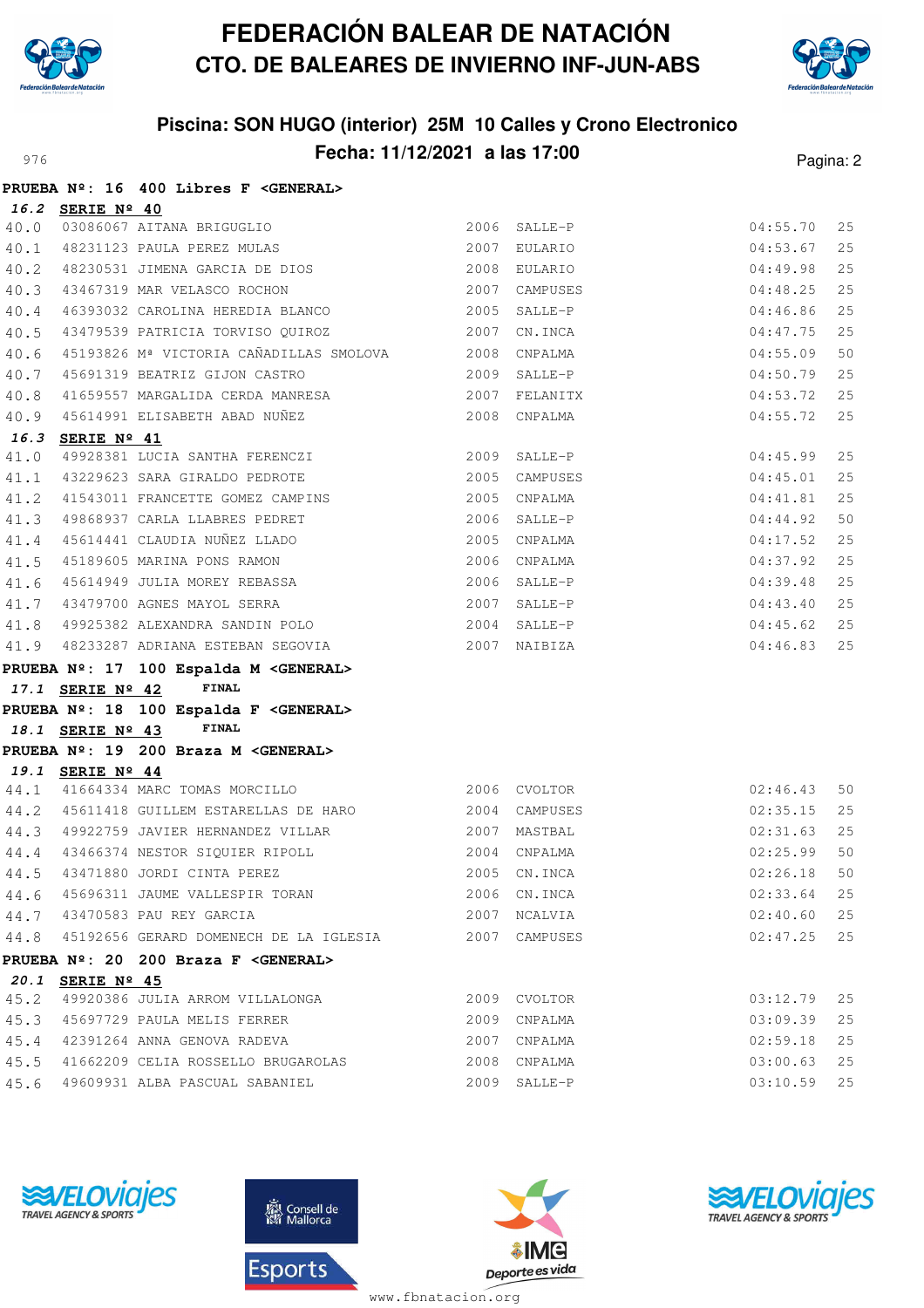

**20.2 SERIE Nº 46**

**PRUEBA Nº: 20 200 Braza F <GENERAL>**

## **FEDERACIÓN BALEAR DE NATACIÓN CTO. DE BALEARES DE INVIERNO INF-JUN-ABS**



## **Piscina: SON HUGO (interior) 25M 10 Calles y Crono Electronico Fecha: 11/12/2021 a las 17:00** Pagina: 3

46.2 41692086 LAIA REUS SANS 2009 CN.INCA 02:56.67 50

|      |                  |                                                                                                                                                        |               | 02:43.40      | 25 |    |
|------|------------------|--------------------------------------------------------------------------------------------------------------------------------------------------------|---------------|---------------|----|----|
|      |                  | 46.3 43475079 SARAH HOLGADO BARAHONA 2007 CNPALMA<br>46.4 43235046 PAULA GAYA BISQUERRA 2005 CNPALMA<br>46.5 41543010 CARME GOMEZ CAMPINS 2003 CNPALMA |               | 02:36.59      | 50 |    |
|      |                  |                                                                                                                                                        |               | 02:42.43      | 25 |    |
|      |                  | 46.6 49481148 EMMA FRAGA MORRONDO (2007 SALLE-P                                                                                                        |               | $02:44.49$ 25 |    |    |
|      |                  | 46.7 45697330 MARIA DE LLUCH GONZALEZ CAPLLONCH 2007 SALLE-P                                                                                           |               | 03:01.18      | 50 |    |
|      |                  | PRUEBA Nº: 21 50 Mariposa M <general></general>                                                                                                        |               |               |    |    |
|      | 21.1 SERIE Nº 47 | FINAL                                                                                                                                                  |               |               |    |    |
|      |                  | PRUEBA Nº: 22 50 Mariposa F <general></general>                                                                                                        |               |               |    |    |
|      |                  | 22.1 SERIE $N^{\circ}$ 48 FINAL                                                                                                                        |               |               |    |    |
|      |                  | PRUEBA Nº: 23 200 Estilos M <general></general>                                                                                                        |               |               |    |    |
|      | 23.1 SERIE Nº 49 |                                                                                                                                                        |               |               |    |    |
|      |                  | 49.0 46392195 MIGUEL ANGEL SUÑER AMENGUAL 2006 CNPALMA                                                                                                 |               | S.T.          |    | FC |
|      |                  | 49.1 45187628 XAVIER PUIG BLANCO 2007 NCALVIA                                                                                                          |               | 02:34.56      | 25 |    |
|      |                  | 49.2 48199418 VICTOR VILLARINO SANTOLARIA 62007 EULARIO                                                                                                |               | $02:33.63$ 25 |    |    |
|      |                  | 49.3 45693426 TONI OLIVER ARDERIU                                                                                                                      | 2006 CNPALMA  | 02:26.89      | 25 |    |
|      |                  | 49.4 45611299 JUAN MANUEL NUÑEZ BALDOMIR 2005 CNPALMA                                                                                                  |               | 02:25.08      | 25 |    |
|      |                  | 49.5 45614938 GUILLEM FEMENIA CRESPI 2005 SALLE-P                                                                                                      |               | 02:26.21      | 25 |    |
|      |                  | 49.6 48233940 MARC CARDONA MARTIN 2006 NAIBIZA<br>49.7 47433603 IZAN RIBAS RODRIGUEZ 2007 PORTUS                                                       |               | $02:29.74$ 25 |    |    |
|      |                  |                                                                                                                                                        |               | 02:34.08 25   |    |    |
|      |                  | 49.8 43476877 VICTOR CASTAÑER HERNANDEZ 2006 CNPALMA                                                                                                   |               | S.T.          |    | FC |
|      | 23.2 SERIE Nº 50 |                                                                                                                                                        |               |               |    |    |
| 50.0 |                  | 43224511 GONZALO TORRES PUERTAS 2004 SALLE-P                                                                                                           |               | 02:22.98      | 25 |    |
|      |                  | 50.1 45693046 CIRO ASCANIO SAIZ<br>50.2 47409903 DAVID MEDINA CARDENAS (2004 NAIBIZA                                                                   |               | $02:21.59$ 25 |    |    |
|      |                  |                                                                                                                                                        |               | 02:17.04      | 25 |    |
|      |                  | 50.3 45699211 SAMUEL DIAZ GUERRERO 2003 CNPALMA                                                                                                        |               | 02:10.74      | 25 |    |
|      |                  | 50.4 45691572 ANDREAS CARRASCAL GUILCHENKO 2006 CNPALMA                                                                                                |               | 02:10.01      | 25 |    |
| 50.5 |                  |                                                                                                                                                        |               | $02:10.36$ 25 |    |    |
| 50.6 |                  |                                                                                                                                                        |               | $02:12.36$ 25 |    |    |
|      |                  | 50.7 49922759 JAVIER HERNANDEZ VILLAR 2007 MASTBAL                                                                                                     |               | $02:19.17$ 25 |    |    |
|      |                  |                                                                                                                                                        |               | $02:21.74$ 25 |    |    |
|      |                  | 50.8 47433490 ALVARO BENITEZ RODRIGUEZ 60.9 43466210 MARCOS RUIZ MARTIN 2005 CVOLTOR                                                                   | 2005 CVOLTOR  | $02:23.28$ 25 |    |    |
|      |                  | <b>PRUEBA Nº: 24 200 Estilos F <general></general></b>                                                                                                 |               |               |    |    |
|      | 24.1 SERIE Nº 51 |                                                                                                                                                        |               |               |    |    |
|      |                  | 51.0 43466209 ALEJANDRA RUIZ MARTIN 2003 CVOLTOR S.T.                                                                                                  |               |               |    | FC |
|      |                  | 51.1 46390955 MARTINA SERRA MARTINEZ                                                                                                                   | 2009 SALLE-P  | 02:53.59      | 25 |    |
|      |                  | 51.2 45184949 CLAUDIA FRANCO ROSSELLO 2008 CNPALMA                                                                                                     |               | 02:53.22      | 50 |    |
|      |                  |                                                                                                                                                        |               | 02:52.50      | 50 |    |
|      |                  | 51.4 08424482 SIENNA STEINFELDT                                                                                                                        | 2009 CAMPUSES | 02:46.10      | 25 |    |
|      |                  | 51.5 49868938 JULIA LLABRES PEDRET                                                                                                                     | 2009 SALLE-P  | $02:46.85$ 25 |    |    |
|      |                  | 51.6 41662209 CELIA ROSSELLO BRUGAROLAS 2008 CNPALMA                                                                                                   |               | $02:49.78$ 25 |    |    |
|      |                  | 51.7 49484379 LLUCIA AVELLA FONTCUBERTA 6000 2009 CNPALMA                                                                                              |               | $02:50.57$ 25 |    |    |
|      |                  | 51.8 45189605 MARINA PONS RAMON                                                                                                                        | 2006 CNPALMA  | S.T.          |    | FC |







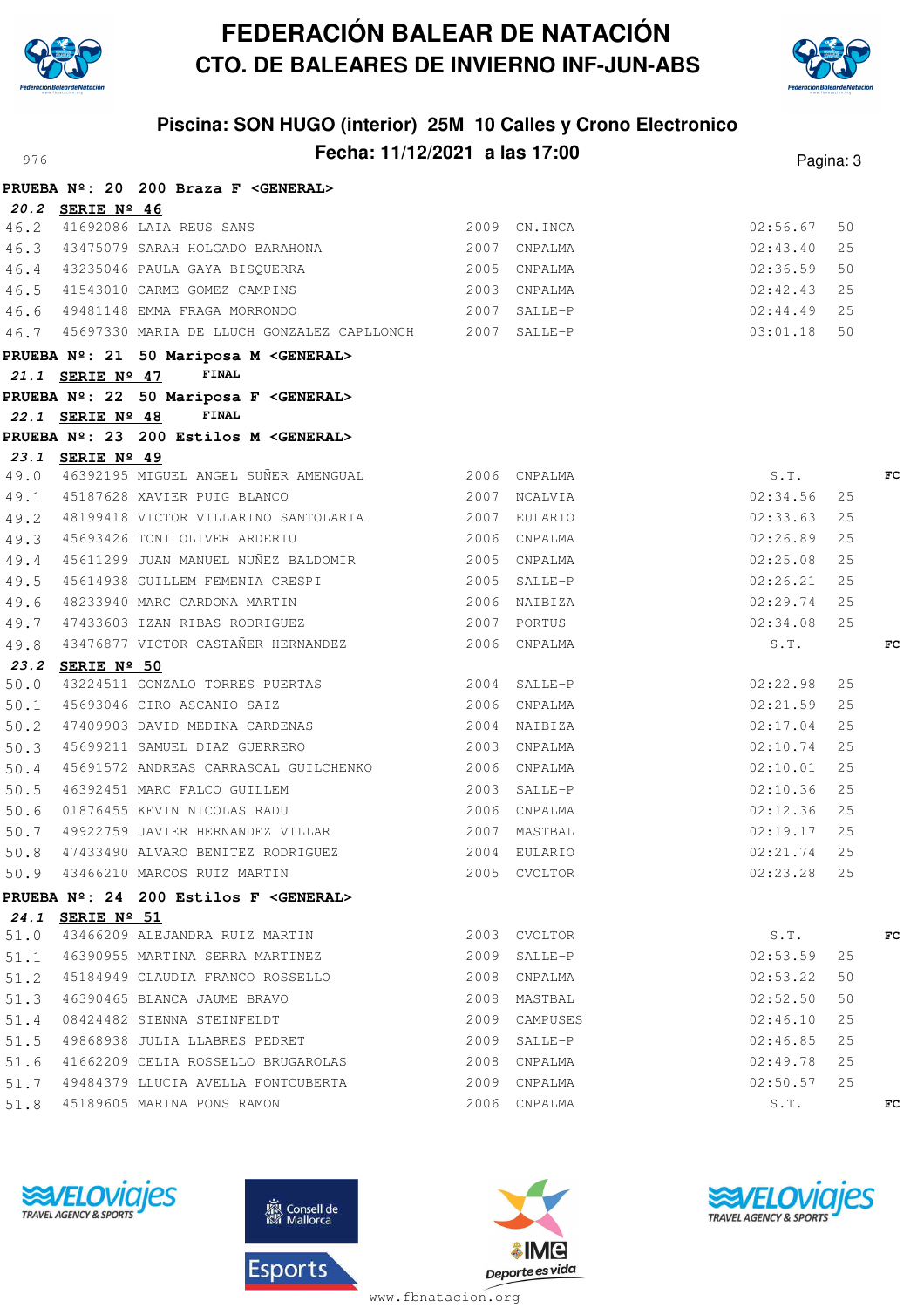

**PRUEBA Nº: 24 200 Estilos F <GENERAL>**

# **FEDERACIÓN BALEAR DE NATACIÓN CTO. DE BALEARES DE INVIERNO INF-JUN-ABS**



## **Piscina: SON HUGO (interior) 25M 10 Calles y Crono Electronico** Pagina: **Fecha: 11/12/2021 a las 17:00** Pagina: 4

|      |                                                  | FRUEDA Nº. 24 200 ESCIIOS I \GENERALY                                                                |                 |                                                                                                                                                                                                                               |                                                                                                                       |    |    |
|------|--------------------------------------------------|------------------------------------------------------------------------------------------------------|-----------------|-------------------------------------------------------------------------------------------------------------------------------------------------------------------------------------------------------------------------------|-----------------------------------------------------------------------------------------------------------------------|----|----|
|      | 24.2 SERIE Nº 52                                 |                                                                                                      |                 |                                                                                                                                                                                                                               |                                                                                                                       |    |    |
|      |                                                  | 52.0 45372330 EMILIE SANCHEZ BUJOSA 2009 CNPALMA<br>52.1 49614755 NEUS MARCO ESCRIBANO 2009 SALLE-P  |                 |                                                                                                                                                                                                                               | 02:45.76                                                                                                              | 25 |    |
|      |                                                  |                                                                                                      |                 |                                                                                                                                                                                                                               | 02:42.48                                                                                                              | 25 |    |
| 52.2 |                                                  |                                                                                                      |                 |                                                                                                                                                                                                                               | 02:41.67                                                                                                              | 25 |    |
| 52.3 |                                                  |                                                                                                      |                 |                                                                                                                                                                                                                               | 02:39.83                                                                                                              | 25 |    |
| 52.4 |                                                  | 49925383 MARTA SANDIN POLO                                                                           | 2007 SALLE-P    |                                                                                                                                                                                                                               | 02:38.04                                                                                                              | 25 |    |
| 52.5 |                                                  | 43474950 NOA MARTINEZ COUSELO 6 2006 CVOLTOR                                                         |                 |                                                                                                                                                                                                                               | 02:41.75                                                                                                              | 50 |    |
| 52.6 |                                                  | 2008 CVOLTOR<br>49770993 ERIKA BAYON BUENO                                                           |                 |                                                                                                                                                                                                                               | 02:41.03                                                                                                              | 25 |    |
| 52.7 |                                                  | 46388014 AINA THOMAS TABERNER 2006 CNPALMA                                                           |                 |                                                                                                                                                                                                                               | 02:42.12                                                                                                              | 25 |    |
| 52.8 |                                                  | 45614889 MARIA REINA MORENO 2007 SALLE-P                                                             |                 |                                                                                                                                                                                                                               | 02:43.14                                                                                                              | 25 |    |
|      | 24.3 SERIE Nº 53                                 |                                                                                                      |                 |                                                                                                                                                                                                                               |                                                                                                                       |    |    |
| 53.0 |                                                  | 45691103 PAULA COLOMAR CARRASCO 2004 CNPALMA                                                         |                 |                                                                                                                                                                                                                               | 02:36.19                                                                                                              | 25 |    |
| 53.1 |                                                  | 45193097 JOANA MARIA SIERRA RIERA 6000 2008 CAMPUSES                                                 |                 |                                                                                                                                                                                                                               | 02:35.62                                                                                                              | 25 |    |
| 53.2 |                                                  |                                                                                                      | 2006 NAIBIZA    |                                                                                                                                                                                                                               | 02:32.77                                                                                                              | 25 |    |
| 53.3 |                                                  | 48199273 VIOLETA CUBERO SOLER<br>78223022 KIARA TORRICO RUIZ                                         | 2005 CVOLTOR    |                                                                                                                                                                                                                               | 02:29.34                                                                                                              | 25 |    |
| 53.4 |                                                  | 01579553 ESTELLA LLUM TONRATH 2007 CAMPUSES                                                          |                 |                                                                                                                                                                                                                               | 02:21.18                                                                                                              | 25 |    |
| 53.5 |                                                  | 41543011 FRANCETTE GOMEZ CAMPINS 2005 CNPALMA                                                        |                 |                                                                                                                                                                                                                               | 02:29.12                                                                                                              | 25 |    |
|      |                                                  | 53.6 43473466 CLAUDIA GELABERT RUBIO 2007 CNPALMA<br>53.7 41622239 MARINA DIAZ PERELLO 2007 FELANITX |                 |                                                                                                                                                                                                                               | 02:31.57                                                                                                              | 25 |    |
|      |                                                  |                                                                                                      |                 |                                                                                                                                                                                                                               | 02:38.10                                                                                                              | 50 |    |
|      |                                                  | 53.8 43233035 LAURA SIMO PEREZ                                                                       |                 | 2005 SALLE-P                                                                                                                                                                                                                  | 02:35.65                                                                                                              | 25 |    |
|      |                                                  | 53.9 41662594 ESTHER PENALVA CAÑELLAS 2007 SALLE-P                                                   |                 |                                                                                                                                                                                                                               | 02:39.75                                                                                                              | 50 |    |
|      |                                                  | PRUEBA Nº: 25 50 Braza M <general></general>                                                         |                 |                                                                                                                                                                                                                               |                                                                                                                       |    |    |
|      | 25.1 SERIE Nº 54                                 | <b>FINAL</b>                                                                                         |                 |                                                                                                                                                                                                                               |                                                                                                                       |    |    |
|      |                                                  | PRUEBA Nº: 26 50 Braza F < GENERAL>                                                                  |                 |                                                                                                                                                                                                                               |                                                                                                                       |    |    |
|      | 26.1 SERIE Nº 55                                 | FINAL                                                                                                |                 |                                                                                                                                                                                                                               |                                                                                                                       |    |    |
|      |                                                  | PRUEBA Nº: 27 100 Libres M <general></general>                                                       |                 |                                                                                                                                                                                                                               |                                                                                                                       |    |    |
|      | 27.1 SERIE Nº 56                                 | <b>FINAL</b>                                                                                         |                 |                                                                                                                                                                                                                               |                                                                                                                       |    |    |
|      |                                                  | PRUEBA Nº: 28 100 Libres F <general></general>                                                       |                 |                                                                                                                                                                                                                               |                                                                                                                       |    |    |
|      | 28.1 SERIE Nº 57                                 | <b>FINAL</b>                                                                                         |                 |                                                                                                                                                                                                                               |                                                                                                                       |    |    |
|      |                                                  | PRUEBA Nº: 29 4x100 Estilos M <general></general>                                                    |                 |                                                                                                                                                                                                                               |                                                                                                                       |    |    |
|      | 29.1 SERIE Nº 58                                 |                                                                                                      |                 |                                                                                                                                                                                                                               |                                                                                                                       |    |    |
|      | 58.2 00883 NCALVIA                               |                                                                                                      |                 | NCALVIA GENERAL                                                                                                                                                                                                               | S.T.                                                                                                                  |    |    |
|      | 58.3 00056<br><u> a dia amin'ny fivondronan-</u> | CNPALMA GENERAL <eq.b></eq.b>                                                                        | CNPALMA GENERAL |                                                                                                                                                                                                                               | S.T.<br>and and and the season of the season of the season of the season of the season of the season of the season of |    | FC |
|      |                                                  |                                                                                                      |                 | the company of the company of the company of the company of the company of the company of the company of the company of the company of the company of the company of the company of the company of the company of the company |                                                                                                                       |    |    |

| UUU56 | CNPALMA GENERAL <eq.b></eq.b> | CNPALMA     | GENERAL | $S$ . T. | FC |
|-------|-------------------------------|-------------|---------|----------|----|
| 01268 | CAMPUSES                      | CAMPUSES    | GENERAL | 04:21.36 | 50 |
| 00895 | EULARIO                       | EULARIO     | GENERAL | 04:21.59 | 25 |
| 00848 | SALLE-P GENERAL <eo.b></eo.b> | SALLE-P     | GENERAL | S.T.     | FC |
|       |                               |             |         |          |    |
| 00499 | NAIBIZA                       | NAIBIZA     | GENERAL | 04:18.33 | 50 |
| 00848 | SALLE-P                       | SALLE-P     | GENERAL | 04:11.33 | 50 |
| 00877 | <b>CVOLTOR</b>                | CVOLTOR     | GENERAL | 03:59.71 | 50 |
| 00056 | CNPALMA                       | CNPALMA     | GENERAL | 03:55.56 | 25 |
| 01243 | CN.INCA                       | CN.INCA     | GENERAL | 04:09.17 | 25 |
| 01095 | CNJAMMA                       | CNJAMMA     | GENERAL | 04:12.61 | 25 |
|       |                               | SERIE Nº 59 |         |          |    |







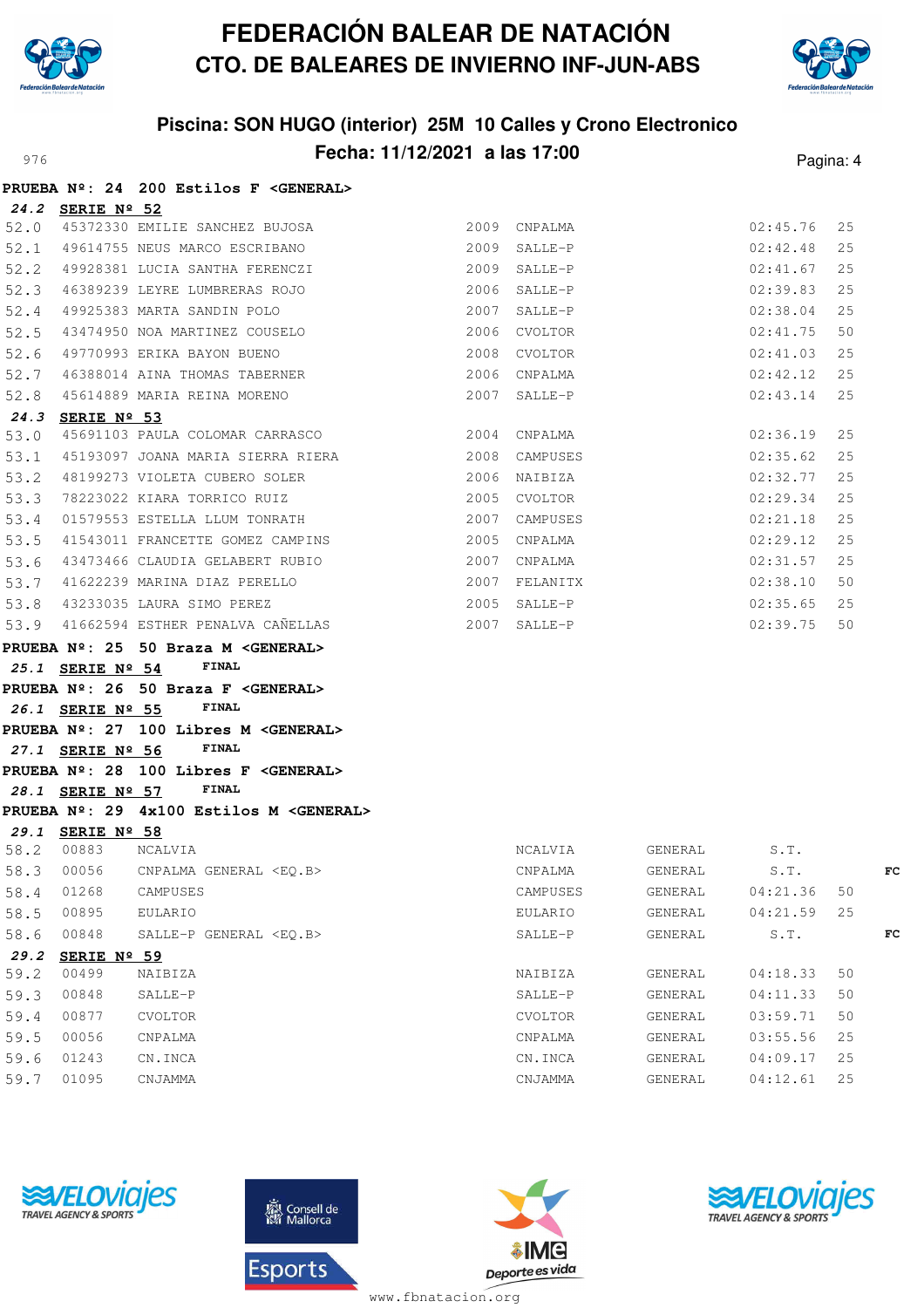

**PRUEBA Nº: 30 4x100 Estilos F <GENERAL>**

# **FEDERACIÓN BALEAR DE NATACIÓN CTO. DE BALEARES DE INVIERNO INF-JUN-ABS**



## **Piscina: SON HUGO (interior) 25M 10 Calles y Crono Electronico** Pagina: 5

| 30.1 | SERIE Nº 60          |                               |                |         |          |    |    |
|------|----------------------|-------------------------------|----------------|---------|----------|----|----|
| 60.3 | 00056                | CNPALMA GENERAL <eo.b></eo.b> | <b>CNPALMA</b> | GENERAL | S.T.     |    | FC |
| 60.4 | 01243                | CN.INCA                       | CN.INCA        | GENERAL | 04:47.40 | 25 |    |
| 60.5 | 01268                | CAMPUSES                      | CAMPUSES       | GENERAL | 04:57.90 | 25 |    |
| 60.6 | 00848                | SALLE-P GENERAL <eo.b></eo.b> | SALLE-P        | GENERAL | S.T.     |    | FC |
| 30.2 | SERIE $N^{\circ}$ 61 |                               |                |         |          |    |    |
| 61.2 | 00499                | NAIBIZA                       | NAIBIZA        | GENERAL | 04:51.65 | 50 |    |
| 61.3 | 00895                | EULARIO                       | EULARIO        | GENERAL | 04:29.31 | 25 |    |
| 61.4 | 00056                | CNPALMA                       | CNPALMA        | GENERAL | 04:17.13 | 25 |    |
| 61.5 | 00848                | SALLE-P                       | SALLE-P        | GENERAL | 04:32.64 | 50 |    |
| 61.6 | 00877                | CVOLTOR                       | CVOLTOR        | GENERAL | 04:36.41 | 50 |    |
|      |                      |                               |                |         |          |    |    |





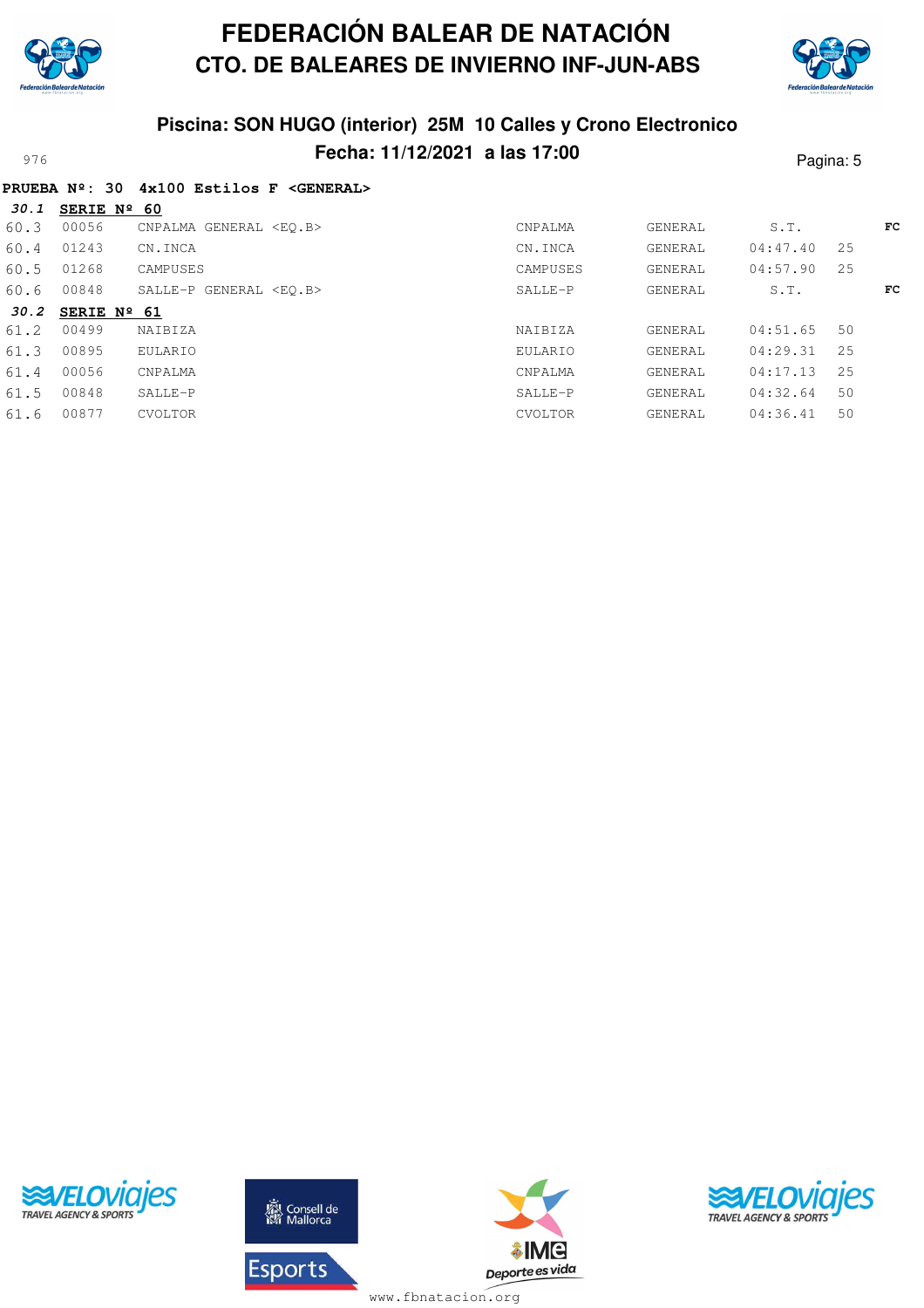



## **Piscina: SON HUGO (interior) 25M 10 Calles y Crono Electronico** Pecha: 12/12/2021 a las 10:00<br>
Pagina: 1

|      |                  | PRUEBA Nº: 31 50 Libres F <general></general>                                                                                                                                                                                                    |               |          |    |
|------|------------------|--------------------------------------------------------------------------------------------------------------------------------------------------------------------------------------------------------------------------------------------------|---------------|----------|----|
|      | 31.1 SERIE Nº 62 |                                                                                                                                                                                                                                                  |               |          |    |
|      |                  |                                                                                                                                                                                                                                                  |               | 00:31.96 | 50 |
|      |                  |                                                                                                                                                                                                                                                  |               | 00:31.27 | 25 |
|      |                  |                                                                                                                                                                                                                                                  |               | 00:30.97 | 25 |
|      |                  | 31.1 SERIE Nº 62<br>62.1 49771820 CARMEN ESTARELLAS MALBERTI 2008 SALLE-P<br>62.2 49770993 ERIKA BAYON BUENO 2008 CVOLTOR<br>62.3 43475126 JULIETA LOPEZ DAMIGO 2006 CN.INCA<br>62.4 41709410 MARTA JULIA MARTORELL 2007 FELANITX                |               | 00:31.30 | 50 |
| 62.5 |                  | 48232179 AITANA ALCANTARA MARCELO 2007 EULARIO                                                                                                                                                                                                   |               | 00:30.95 | 25 |
|      |                  | 62.6 43476920 LUCIA DEL VALLE MARIN 2007 CAMPUSES                                                                                                                                                                                                |               | 00:31.08 | 25 |
|      |                  |                                                                                                                                                                                                                                                  |               | 00:31.46 | 25 |
|      |                  | 62.0 33376526 Booth DEL WELL MENT.<br>62.7 41621226 JULIA FERRANDO CANTO 2008 ES.ARTA<br>62.8 49484379 LLUCIA AVELLA FONTCUBERTA 2009 CNPALMA                                                                                                    |               | S.T.     | FC |
|      | 31.2 SERIE Nº 63 |                                                                                                                                                                                                                                                  |               |          |    |
|      |                  |                                                                                                                                                                                                                                                  |               |          | 25 |
|      |                  |                                                                                                                                                                                                                                                  |               |          | 50 |
|      |                  |                                                                                                                                                                                                                                                  |               | 00:30.47 | 25 |
|      |                  |                                                                                                                                                                                                                                                  |               | 00:30.70 | 50 |
|      |                  |                                                                                                                                                                                                                                                  |               |          | 50 |
|      |                  |                                                                                                                                                                                                                                                  |               |          | 50 |
|      |                  |                                                                                                                                                                                                                                                  |               |          | 50 |
|      |                  |                                                                                                                                                                                                                                                  |               |          | 25 |
|      |                  |                                                                                                                                                                                                                                                  |               |          | 25 |
|      |                  | 63.3 49697330 MARIA DE LLOCA GONZALEZ CAPLLONCA<br>63.4 03086067 AITANA BRIGUGLIO<br>63.5 43233035 LAURA SIMO PEREZ<br>63.6 43474950 NOA MARIINEZ COUSELO<br>2006 SALLE-P<br>2006 SALLE-P<br>2006 SALLE-P<br>2006 SALLE-P<br>2006 SALLE-P<br>200 |               |          |    |
|      |                  |                                                                                                                                                                                                                                                  |               |          | 25 |
|      |                  |                                                                                                                                                                                                                                                  |               |          | 25 |
|      |                  |                                                                                                                                                                                                                                                  |               |          | 25 |
|      |                  |                                                                                                                                                                                                                                                  |               | 00:29.56 | 25 |
|      |                  |                                                                                                                                                                                                                                                  |               | 00:29.81 | 50 |
|      |                  |                                                                                                                                                                                                                                                  |               | 00:29.44 | 25 |
|      |                  |                                                                                                                                                                                                                                                  |               | 00:29.65 | 25 |
|      |                  | 64.5 49410260 CLAUDIA BASILIO FERNANDEZ 2005 EULARIO<br>64.6 49410044 PATRICIA QUIROS TUR 2007 NAIBIZA<br>64.7 43471829 ELSA MARTINEZ ESTEVA 2007 SALLE-P                                                                                        |               | 00:30.13 | 50 |
|      |                  | 64.8 41748014 MARIONA ALLES CAPO 2006 CNJAMMA<br>64.9 45696080 CLAUDIA AMENGUAL CAMPINS 2005 CN.INCA                                                                                                                                             |               | 00:29.76 | 25 |
|      |                  |                                                                                                                                                                                                                                                  |               | 00:29.97 | 25 |
|      | 31.4 SERIE Nº 65 |                                                                                                                                                                                                                                                  |               |          |    |
|      |                  | 49925383 MARTA SANDIN POLO 3007 SALLE-P 00:29.64 50<br>65.1 43216891 LAURA SASTRE COLOM 1997 CN.INCA 00:29.09 25                                                                                                                                 |               |          |    |
|      |                  |                                                                                                                                                                                                                                                  |               |          |    |
|      |                  | 65.2 43467318 GABRIELA VELASCO ROCHON                                                                                                                                                                                                            | 2005 CAMPUSES | 00:29.06 | 25 |
|      |                  | 65.3 43205846 MARTA TORRENS CALVO                                                                                                                                                                                                                | 1998 CNPALMA  | 00:28.86 | 25 |
|      |                  | 65.4 49410436 NEREA PADILLA ORTIZ                                                                                                                                                                                                                | 2005 EULARIO  | 00:28.81 | 25 |
|      |                  | 65.5 41662194 LUCIA ROCA RODADO                                                                                                                                                                                                                  | 2003 CVOLTOR  | 00:28.86 | 25 |
|      |                  | 65.6 04346877 ELLA VERMEER                                                                                                                                                                                                                       | 2008 SALLE-P  | 00:28.87 | 25 |
|      |                  | 65.7 49925382 ALEXANDRA SANDIN POLO                                                                                                                                                                                                              | 2004 SALLE-P  | 00:29.07 | 25 |
|      |                  | 65.8 48231123 PAULA PEREZ MULAS                                                                                                                                                                                                                  | 2007 EULARIO  | 00:29.58 | 50 |
|      |                  | 65.9 43573918 NADIA CORRADINI KOPECKA                                                                                                                                                                                                            | 2005 SALLE-P  | 00:29.65 | 50 |







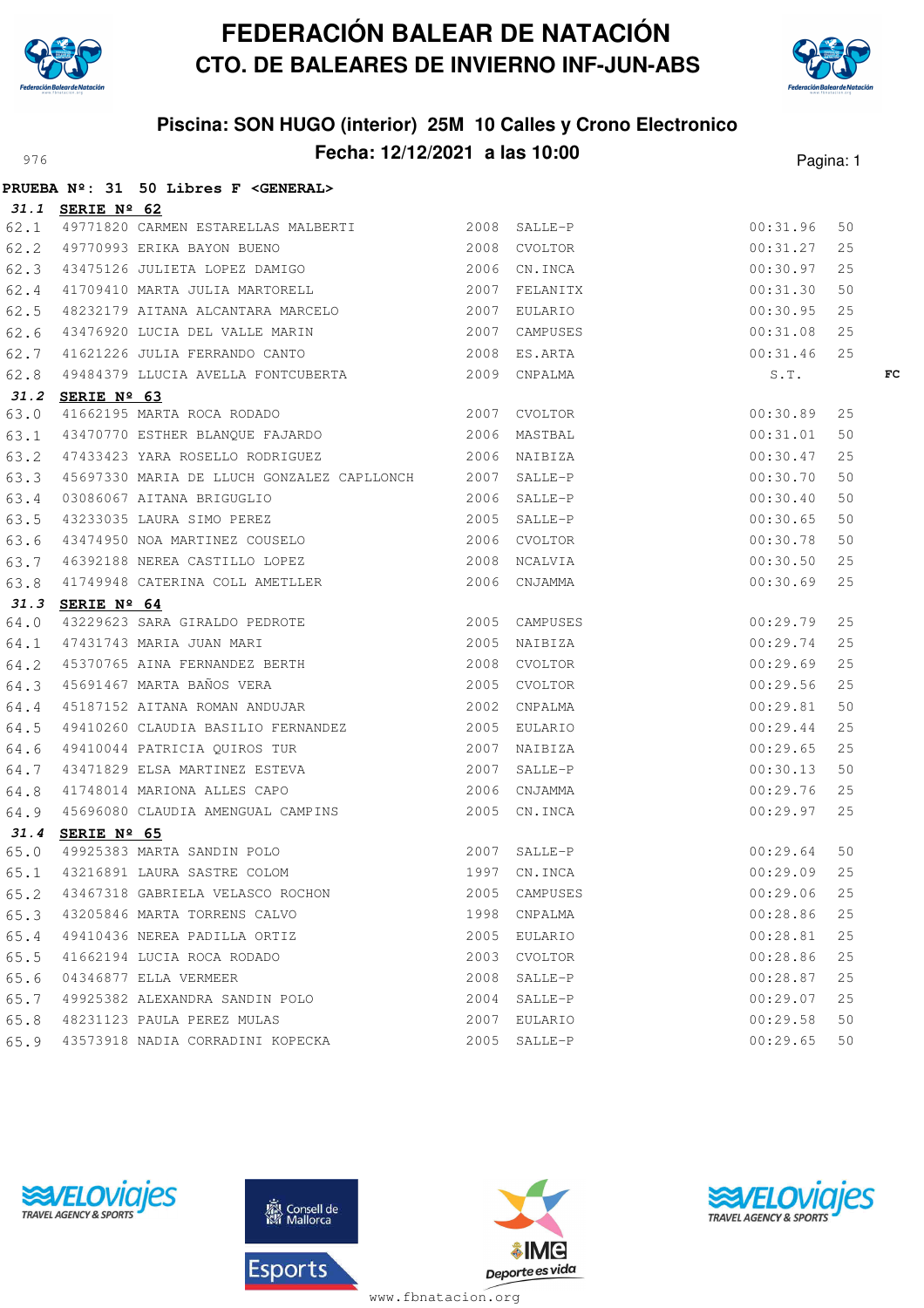



## **Piscina: SON HUGO (interior) 25M 10 Calles y Crono Electronico** Proved **Fecha: 12/12/2021 a las 10:00** Pagina: 2

|      |                  | PRUEBA Nº: 31 50 Libres F < GENERAL>                                                                                                                                                                    |              |               |    |    |
|------|------------------|---------------------------------------------------------------------------------------------------------------------------------------------------------------------------------------------------------|--------------|---------------|----|----|
|      | 31.5 SERIE Nº 66 |                                                                                                                                                                                                         |              |               |    |    |
| 66.0 |                  | <b>SERIE Nº 66</b><br>41622239 MARINA DIAZ PERELLO (2007 FELANITX)                                                                                                                                      |              | 00:28.71      | 50 |    |
|      |                  | 66.1 45370786 LUCIA ROSER DE HOYOS 2008 CAMPUSES                                                                                                                                                        |              | 00:28.68      | 50 |    |
|      |                  |                                                                                                                                                                                                         |              | 00:28.60      | 50 |    |
|      |                  | 66.2 43465024 LUCIA MENENDEZ GONZALEZ (2004 SALLE-P)<br>66.3 48198922 MARIA RIERA PRATS (2006 NAIBIZA (2006 1219)<br>66.4 49770151 ESTELA GARAU MORENO (2005 CNPALMA                                    |              | 00:27.77      | 25 |    |
|      |                  |                                                                                                                                                                                                         |              | 00:26.42      | 25 |    |
|      |                  |                                                                                                                                                                                                         |              | 00:27.08      | 25 |    |
|      |                  | 66.5 04346837 JOSHA VERMEER 2006 SALLE-P<br>66.6 43223264 NATALIA DURAHO LOZANO 2001 CVOLTOR<br>66.7 47433057 EVA PARRA OLIVA 2004 NAIBIZA                                                              |              | 00:28.46      | 50 |    |
|      |                  |                                                                                                                                                                                                         |              | 00:28.23      | 25 |    |
| 66.8 |                  | 48233287 ADRIANA ESTEBAN SEGOVIA $2007$ NAIBIZA $00:28.29$                                                                                                                                              |              |               | 25 |    |
|      |                  | 66.9 43477108 NATALIA MARTINEZ CACERES 2004 CVOLTOR 00:28.75                                                                                                                                            |              |               | 25 |    |
|      |                  | PRUEBA Nº: 32 50 Libres M <general></general>                                                                                                                                                           |              |               |    |    |
|      | 32.1 SERIE Nº 67 |                                                                                                                                                                                                         |              |               |    |    |
|      |                  | 67.0 43479936 DANIEL CALZETTA TORRES 2005 MASTBAL S.T.<br>67.1 47433603 IZAN RIBAS RODRIGUEZ 2007 PORTUS 2007 PORTUS 00:29.10 25                                                                        |              |               |    | FC |
|      |                  |                                                                                                                                                                                                         |              |               |    |    |
|      |                  | 67.2 41621263 ADRIAN ACEDO PERPATH 2007 RAFANADAL                                                                                                                                                       |              | 00:28.98      | 25 |    |
| 67.3 |                  |                                                                                                                                                                                                         |              | 00:28.27      | 25 |    |
| 67.4 |                  |                                                                                                                                                                                                         |              | 00:27.88      | 25 |    |
| 67.5 |                  | 45699322 ALEX BOLINCHES ULICNY 2006 RAFANADAL                                                                                                                                                           |              | 00:28.71      | 50 |    |
|      |                  |                                                                                                                                                                                                         |              | 00:28.93      | 25 |    |
|      |                  |                                                                                                                                                                                                         |              | 00:29.03      | 25 |    |
|      |                  |                                                                                                                                                                                                         |              | 00:29.26      | 25 |    |
|      | 32.2 SERIE Nº 68 |                                                                                                                                                                                                         |              |               |    |    |
| 68.0 |                  | 45697045 MARTIN VILI GRIGOROV 2005 CNPALMA                                                                                                                                                              |              | 00:28.12      | 50 |    |
|      |                  | 68.1 45698049 XISCO QUINTANILLA GUTIERREZ 2007 CNPALMA<br>68.2 41661947 TOMEU JULIA MAIMO 2007 FELANITX<br>68.3 45612058 PEDRO ARROM LLIZO 2007 CN.INCA<br>68.4 41749701 BIEL MASCARO MOLL 2006 CNJAMMA |              | 00:27.45      | 25 |    |
|      |                  |                                                                                                                                                                                                         |              | 00:27.32      | 25 |    |
|      |                  |                                                                                                                                                                                                         |              | 00:27.06      | 25 |    |
|      |                  |                                                                                                                                                                                                         |              | $00:26.97$ 25 |    |    |
| 68.5 |                  | 2006 CVOLTOR<br>45184835 TONI BERGAS COMAS 2006 2005 SALLE-P                                                                                                                                            |              | 00:27.62      | 50 |    |
| 68.6 |                  |                                                                                                                                                                                                         |              | 00:27.69      | 50 |    |
|      |                  | 68.7 47431112 HECTOR ROSELLO FERNANDEZ 2005 NAIBIZA                                                                                                                                                     |              | 00:27.33      | 25 |    |
|      |                  | 68.8 41748543 LLUC CORTES SALA                                                                                                                                                                          | 2007 CNJAMMA | 00:27.47      | 25 |    |
|      |                  | 68.9 41664005 JUAN GARCIA VIVES 2006 SALLE-P 2006 SALLE-P 25                                                                                                                                            |              |               |    |    |
| 32.3 | SERIE Nº 69      |                                                                                                                                                                                                         |              |               |    |    |
| 69.0 |                  | 41619398 DANIEL SERVERA GODOY                                                                                                                                                                           | 2006 ES.ARTA | 00:27.50      | 50 |    |
| 69.1 |                  |                                                                                                                                                                                                         |              | 00:26.89      | 25 |    |
| 69.2 |                  | 45693046 CIRO ASCANIO SAIZ                                                                                                                                                                              | 2006 CNPALMA | 00:26.75      | 25 |    |
| 69.3 |                  | 43224511 GONZALO TORRES PUERTAS                                                                                                                                                                         | 2004 SALLE-P | 00:26.72      | 25 |    |
| 69.4 |                  | 43463950 ALEJANDRO ARIAS GOMILA                                                                                                                                                                         | 2004 LLUCMA  | 00:26.55      | 25 |    |
| 69.5 |                  | 41748793 BIEL LLORENS SERVERA                                                                                                                                                                           | 2004 CNJAMMA | 00:26.63      | 25 |    |
| 69.6 |                  | 45693426 TONI OLIVER ARDERIU                                                                                                                                                                            | 2006 CNPALMA | 00:27.33      | 50 |    |
| 69.7 |                  | 41663833 ALBERT PORTER VICENS                                                                                                                                                                           | 2005 SALLE-P | 00:26.88      | 25 |    |
| 69.8 |                  | 43466668 JAIME FLORIT CASTILLO                                                                                                                                                                          | 2005 CVOLTOR | 00:26.90      | 25 |    |
| 69.9 |                  | 43227645 DANIEL LLOMPART BARRERA                                                                                                                                                                        | 2005 SALLE-P | 00:26.93      | 25 |    |







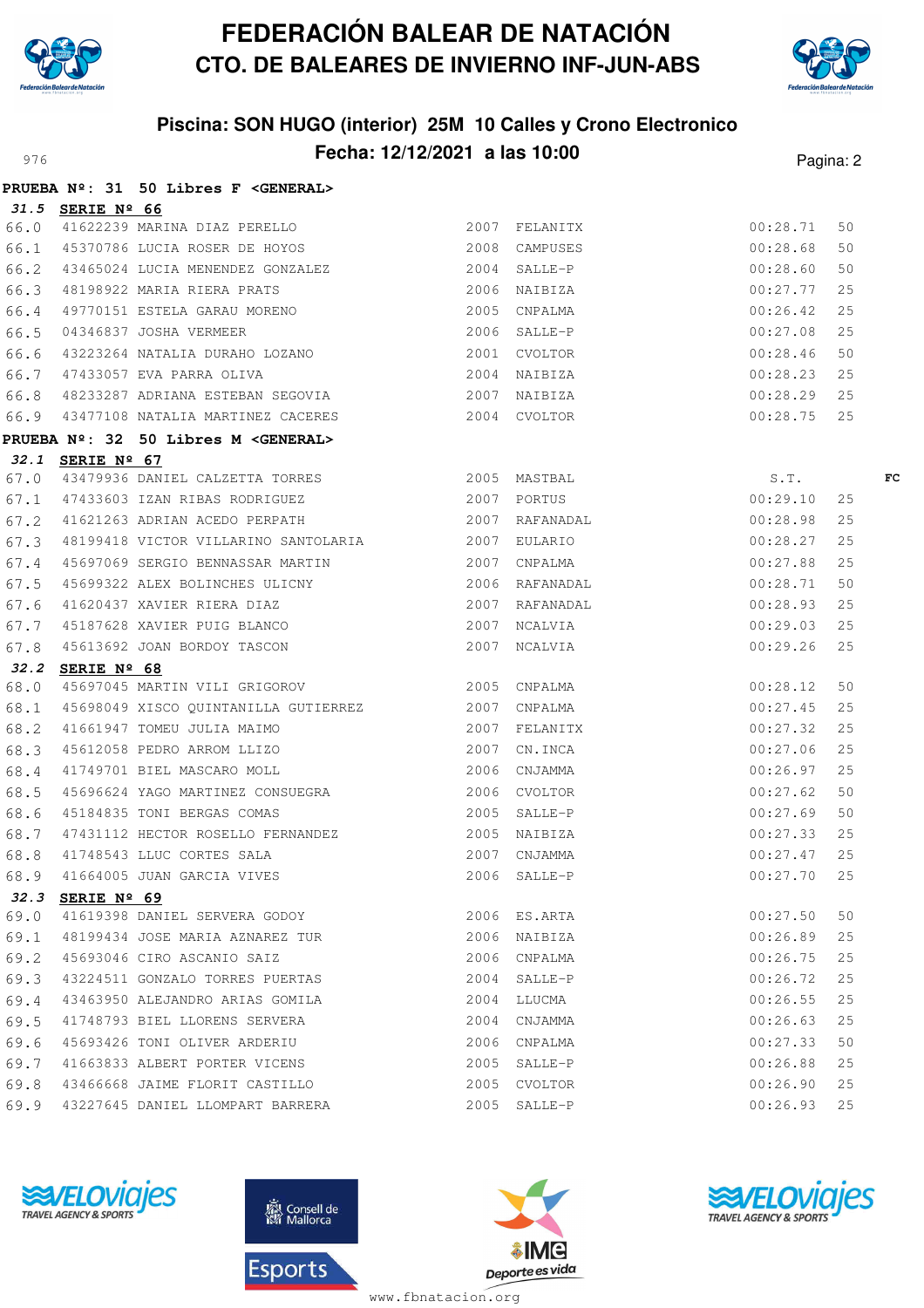

**PRUEBA Nº: 32 50 Libres M <GENERAL>**

# **FEDERACIÓN BALEAR DE NATACIÓN CTO. DE BALEARES DE INVIERNO INF-JUN-ABS**



## **Piscina: SON HUGO (interior) 25M 10 Calles y Crono Electronico** Pagina: **Fecha: 12/12/2021 a las 10:00** Pagina: 3

|      |                  | FRUEDA Nº. 32 JU LIDIES M \GENERALY                                                                                                                                                                                                                  |      |               |          |    |    |
|------|------------------|------------------------------------------------------------------------------------------------------------------------------------------------------------------------------------------------------------------------------------------------------|------|---------------|----------|----|----|
|      | 32.4 SERIE Nº 70 |                                                                                                                                                                                                                                                      |      |               |          |    |    |
| 70.0 |                  |                                                                                                                                                                                                                                                      |      |               | 00:26.40 | 25 |    |
| 70.1 |                  |                                                                                                                                                                                                                                                      |      |               | 00:26.78 | 50 |    |
| 70.2 |                  | 45693738 JAUME PONS SANTAMARIA 2006                                                                                                                                                                                                                  |      | CNMURO        | 00:26.51 | 50 |    |
| 70.3 |                  | 47409903 DAVID MEDINA CARDENAS 2004                                                                                                                                                                                                                  |      | NAIBIZA       | 00:26.33 | 50 |    |
| 70.4 |                  |                                                                                                                                                                                                                                                      |      |               | 00:25.45 | 25 |    |
| 70.5 |                  | 47430056 DOROTEO SESMERO RIERA 2004 EULARIO<br>43463962 HUGO GUERRERO LOPEZ 2005 SALLE-P                                                                                                                                                             |      |               | 00:26.14 | 50 |    |
| 70.6 |                  | 43232272 JORGE SABATER ESPINOSA 2006                                                                                                                                                                                                                 |      | SALLE-P       | 00:25.89 | 25 |    |
| 70.7 |                  |                                                                                                                                                                                                                                                      |      |               | 00:26.69 | 50 |    |
| 70.8 |                  |                                                                                                                                                                                                                                                      |      |               | 00:26.80 | 50 |    |
| 70.9 |                  |                                                                                                                                                                                                                                                      |      |               | 00:26.44 | 25 |    |
|      | 32.5 SERIE Nº 71 | 2006 SALLE-P<br>46392195 MIGUEL ANGEL SUÑER AMENGUAL<br>09897080 ALEX EMERY SACH<br>45188997 LLUC ZANIN BARCELO<br>2007 NCALVIA<br>2007 NCALVIA<br>2007 NCALVIA<br>2007 NCALVIA<br>2007 NCALVIA<br>2007 NCALVIA<br>2007 NCALVIA<br>45186330 VICTOR T |      |               |          |    |    |
| 71.0 |                  |                                                                                                                                                                                                                                                      |      |               | 00:25.24 | 25 |    |
| 71.1 |                  |                                                                                                                                                                                                                                                      |      |               | 00:25.13 | 25 |    |
| 71.2 |                  |                                                                                                                                                                                                                                                      |      |               | 00:25.05 | 25 |    |
| 71.3 |                  | 45185810 SANTIAGO SALES LLINAS (1999)<br>45187625 SERGI PUIG BLANCO (2003)<br>43469832 JAUME SASTRE GALARZO (2000)                                                                                                                                   |      | CVOLTOR       | 00:24.61 | 25 |    |
| 71.4 |                  |                                                                                                                                                                                                                                                      |      | CVOLTOR       | 00:24.54 | 25 |    |
| 71.5 |                  |                                                                                                                                                                                                                                                      |      | 2000 CNPALMA  | 00:24.59 | 25 |    |
| 71.6 |                  | 59288243 PETRE OLIVIER JESUS 2006                                                                                                                                                                                                                    |      | CAMPUSES      | 00:24.69 | 25 |    |
| 71.7 |                  | 48199417 IVAN VILLARINO SANTOLARIA 2005                                                                                                                                                                                                              |      | EULARIO       | 00:25.67 | 50 |    |
| 71.8 |                  |                                                                                                                                                                                                                                                      |      |               | 00:25.23 | 25 |    |
| 71.9 |                  | 45370659 ALEJANDRO GOMEZ MILLAN 2005 CAMPUSES<br>46392450 GERARD FALCO GUILLEM 2001 SALLE-P<br><b>SERIE Nº 72</b><br>43199949 KEVIN RUIZ BIOJO 2002 SALLE-P<br>73003854 CARLOS GARZARÁN AMO 1990 CNPALMA<br>43213329 SERGIO FUSTER POORE 1999        |      |               | 00:25.29 | 25 |    |
| 32.6 |                  |                                                                                                                                                                                                                                                      |      |               |          |    |    |
| 72.0 |                  |                                                                                                                                                                                                                                                      |      |               | 00:24.26 | 25 |    |
| 72.1 |                  |                                                                                                                                                                                                                                                      |      |               | 00:24.66 | 50 |    |
| 72.2 |                  |                                                                                                                                                                                                                                                      |      |               | 00:24.52 | 50 |    |
| 72.3 |                  |                                                                                                                                                                                                                                                      |      |               | 00:23.78 | 25 |    |
| 72.4 |                  | 43205973 SALVADOR REYNES VALLVERDU 2002                                                                                                                                                                                                              |      | CNPALMA       | 00:23.68 | 50 |    |
| 72.5 |                  | 43483056 JOSEP CASTRO TORRENS                                                                                                                                                                                                                        | 2005 | CAMPUSES      | 00:23.32 | 25 |    |
| 72.6 |                  |                                                                                                                                                                                                                                                      |      | CNPALMA       | 00:24.41 | 50 |    |
| 72.7 |                  | 43205972 JOAN REYNES VALLVERDU 1997<br>43478908 ADRIA SARD PUIGROS 2001<br>43476153 MATEU VENY OLIVER 2002<br>43470663 MARCOS SANGUEL 2007                                                                                                           |      | CNPALMA       | 00:23.93 | 25 |    |
| 72.8 |                  |                                                                                                                                                                                                                                                      |      | CNPALMA       | 00:24.75 | 50 |    |
| 72.9 |                  | 43470663 MARCOS SANCHEZ GONZALEZ                                                                                                                                                                                                                     | 2004 | SALLE-P       | 00:25.10 | 50 |    |
|      |                  | PRUEBA Nº: 33 200 Espalda F <general></general>                                                                                                                                                                                                      |      |               |          |    |    |
|      | 33.1 SERIE Nº 73 |                                                                                                                                                                                                                                                      |      |               |          |    |    |
| 73.2 |                  | 49774243 AMALIA COLL COMPANY                                                                                                                                                                                                                         |      | 2009 CNPALMA  | 02:49.32 | 25 |    |
| 73.3 |                  | 49868938 JULIA LLABRES PEDRET                                                                                                                                                                                                                        | 2009 | SALLE-P       | 02:46.66 | 25 |    |
| 73.4 |                  | 41692085 ARIADNA REUS SANS                                                                                                                                                                                                                           |      | 2007 CN.INCA  | 02:39.50 | 25 |    |
| 73.5 |                  | 49919717 ERIKA HERREROS LOPEZ                                                                                                                                                                                                                        |      | 2007 SALLE-P  | 02:45.08 | 50 |    |
| 73.6 |                  | 08424482 SIENNA STEINFELDT                                                                                                                                                                                                                           |      | 2009 CAMPUSES | 02:48.18 | 25 |    |
| 73.7 |                  | 45614381 MARTA RUBIO BUJOSA                                                                                                                                                                                                                          | 2005 | CNPALMA       | S.T.     |    | FC |







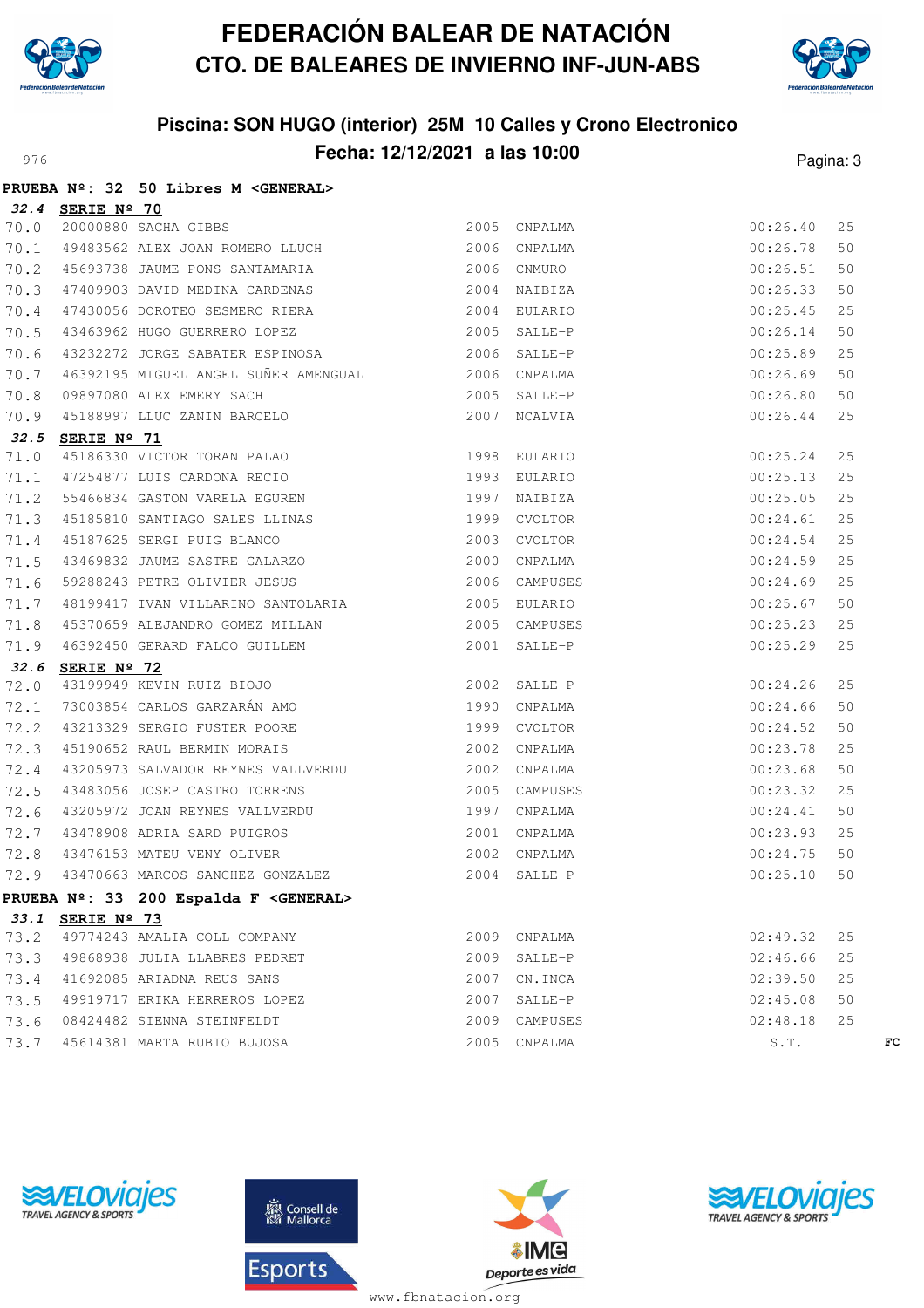



## **Piscina: SON HUGO (interior) 25M 10 Calles y Crono Electronico** Pagina: **Fecha: 12/12/2021 a las 10:00** Pagina: 4

|      |                  | PRUEBA Nº: 33 200 Espalda F < GENERAL>                                                                                                                                                                                    |      |              |               |    |    |
|------|------------------|---------------------------------------------------------------------------------------------------------------------------------------------------------------------------------------------------------------------------|------|--------------|---------------|----|----|
|      | 33.2 SERIE Nº 74 |                                                                                                                                                                                                                           |      |              |               |    |    |
|      |                  |                                                                                                                                                                                                                           |      |              | 02:37.58      | 25 |    |
|      |                  |                                                                                                                                                                                                                           |      |              | 02:36.15      | 25 |    |
|      |                  | 33.2 SERIE Nº 74<br>74.1 46390465 BLANCA JAUME BRAVO 2008 MASTBAL<br>74.2 46394475 LAURA CASTAÑER NOGUERA 2009 CVOLTOR<br>74.3 45614889 MARIA REINA MORENO 2007 SALLE-P<br>74.4 45614949 JULIA MOREY REBASSA 2006 SALLE-P |      |              | 02:34.41      | 25 |    |
|      |                  |                                                                                                                                                                                                                           |      |              | 02:36.94      | 50 |    |
|      |                  |                                                                                                                                                                                                                           |      |              | 02:33.93      | 25 |    |
|      |                  |                                                                                                                                                                                                                           |      |              | 02:35.82      | 25 |    |
|      |                  | 19.5 43481556 AINA TOMAS TOMAS (2008 CAMPUSES 2008 CAMPUSES 14.6 45691319 BEATRIZ GIJON CASTRO (2009 SALLE-P                                                                                                              |      |              | 02:41.15      | 50 |    |
|      | 33.3 SERIE Nº 75 |                                                                                                                                                                                                                           |      |              |               |    |    |
| 75.0 |                  | 41622760 ANGELS MARTI GINARD 2006 ES.ARTA                                                                                                                                                                                 |      |              | 02:30.26      | 25 |    |
| 75.1 |                  | 45193826 Mª VICTORIA CAÑADILLAS SMOLOVA 2008 CNPALMA                                                                                                                                                                      |      |              | 02:29.30      | 50 |    |
|      |                  | 75.2 49923806 MARIONA MANRESA MALBERTI 2006 SALLE-P                                                                                                                                                                       |      |              | 02:22.96      | 25 |    |
|      |                  | 75.3 43164284 MELANI COSTA SCHMID                                                                                                                                                                                         |      | 1989 CNPALMA | 02:14.18      | 25 |    |
| 75.4 |                  | 43466614 MARTA MARIA GUASP BAUZA 2004                                                                                                                                                                                     |      | CVOLTOR      | 02:12.09      | 25 |    |
| 75.5 |                  | 49923805 MARTINA MANRESA MALBERTI 2005 SALLE-P                                                                                                                                                                            |      |              | 02:17.76      | 50 |    |
|      |                  |                                                                                                                                                                                                                           |      |              | 02:22.68      | 25 |    |
|      |                  | 1918<br>1920 1007 CNPALMA<br>1920 100690446 LUNA CHIMA<br>1920 1007 CAMPUSES<br>1920 1006 2007 2006 CNPALMA                                                                                                               |      |              | $02:23.26$ 25 |    |    |
|      |                  |                                                                                                                                                                                                                           |      |              | 02:26.22 25   |    |    |
|      |                  | 75.9 45193097 JOANA MARIA SIERRA RIERA 2008 CAMPUSES                                                                                                                                                                      |      |              | 02:31.12      | 25 |    |
|      |                  | PRUEBA Nº: 34 200 Espalda M <general></general>                                                                                                                                                                           |      |              |               |    |    |
|      |                  | 34.1 SERIE Nº 76<br>76.2 43467664 HUGO MORENO BONET 2007 NAIBIZA                                                                                                                                                          |      |              |               |    |    |
|      |                  |                                                                                                                                                                                                                           |      |              | 02:19.70      | 25 |    |
|      |                  | 76.3 43473869 JAVIER LOPEZ GUILLEN 2006 CN.INCA                                                                                                                                                                           |      |              | 02:13.97      | 25 |    |
|      |                  | 76.4 43233522 ALFONSO REINA MORENO                                                                                                                                                                                        |      | 2005 SALLE-P | 02:09.03      | 25 |    |
|      |                  | 76.5 45691572 ANDREAS CARRASCAL GUILCHENKO 2006 CNPALMA                                                                                                                                                                   |      |              | $02:10.23$ 25 |    |    |
|      |                  | 76.6 41663863 TOMEU BONET BONET 2007 CNPALMA<br>76.7 45192573 NICOLAS BLAS STÜDE 2007 SALLE-P                                                                                                                             |      |              | 02:18.30      | 25 |    |
|      |                  |                                                                                                                                                                                                                           |      |              | 02:30.81      | 25 |    |
|      |                  | PRUEBA Nº: 35 100 Estilos F <general></general>                                                                                                                                                                           |      |              |               |    |    |
|      | 35.1 SERIE Nº 77 |                                                                                                                                                                                                                           |      |              |               |    |    |
|      |                  | 77.2 43475268 MARTA CHUN ROCA SANCHEZ 2005 CVOLTOR                                                                                                                                                                        |      |              | S.T.          |    | FC |
|      |                  | 77.3 49481006 LUCIA MOYA JIMENEZ 2007 NCALVIA                                                                                                                                                                             |      | 01:16.76     |               | 25 |    |
|      |                  | 77.4 45691103 PAULA COLOMAR CARRASCO                                                                                                                                                                                      |      | 2004 CNPALMA | 01:12.82      | 25 |    |
|      |                  | 77.5 42391264 ANNA GENOVA RADEVA                                                                                                                                                                                          |      | 2007 CNPALMA | 01:16.22 25   |    |    |
| 77.6 |                  | 49770151 ESTELA GARAU MORENO                                                                                                                                                                                              | 2005 | CNPALMA      | S.T.          |    | FC |
|      | 35.2 SERIE Nº 78 |                                                                                                                                                                                                                           |      |              |               |    |    |
| 78.2 |                  | 41622239 MARINA DIAZ PERELLO                                                                                                                                                                                              | 2007 | FELANITX     | 01:11.53      | 25 |    |
| 78.3 |                  | 41543011 FRANCETTE GOMEZ CAMPINS                                                                                                                                                                                          | 2005 | CNPALMA      | 01:09.99      | 25 |    |
| 78.4 |                  | 43466209 ALEJANDRA RUIZ MARTIN                                                                                                                                                                                            | 2003 | CVOLTOR      | 01:06.62      | 25 |    |
| 78.5 |                  | 43235046 PAULA GAYA BISQUERRA                                                                                                                                                                                             | 2005 | CNPALMA      | 01:08.45      | 25 |    |
| 78.6 |                  | 48199273 VIOLETA CUBERO SOLER                                                                                                                                                                                             |      | 2006 NAIBIZA | 01:11.15      | 25 |    |
| 78.7 |                  | 45184053 AINA TOMAS HERNANDEZ                                                                                                                                                                                             |      | 2004 CNPALMA | 01:11.54      | 25 |    |







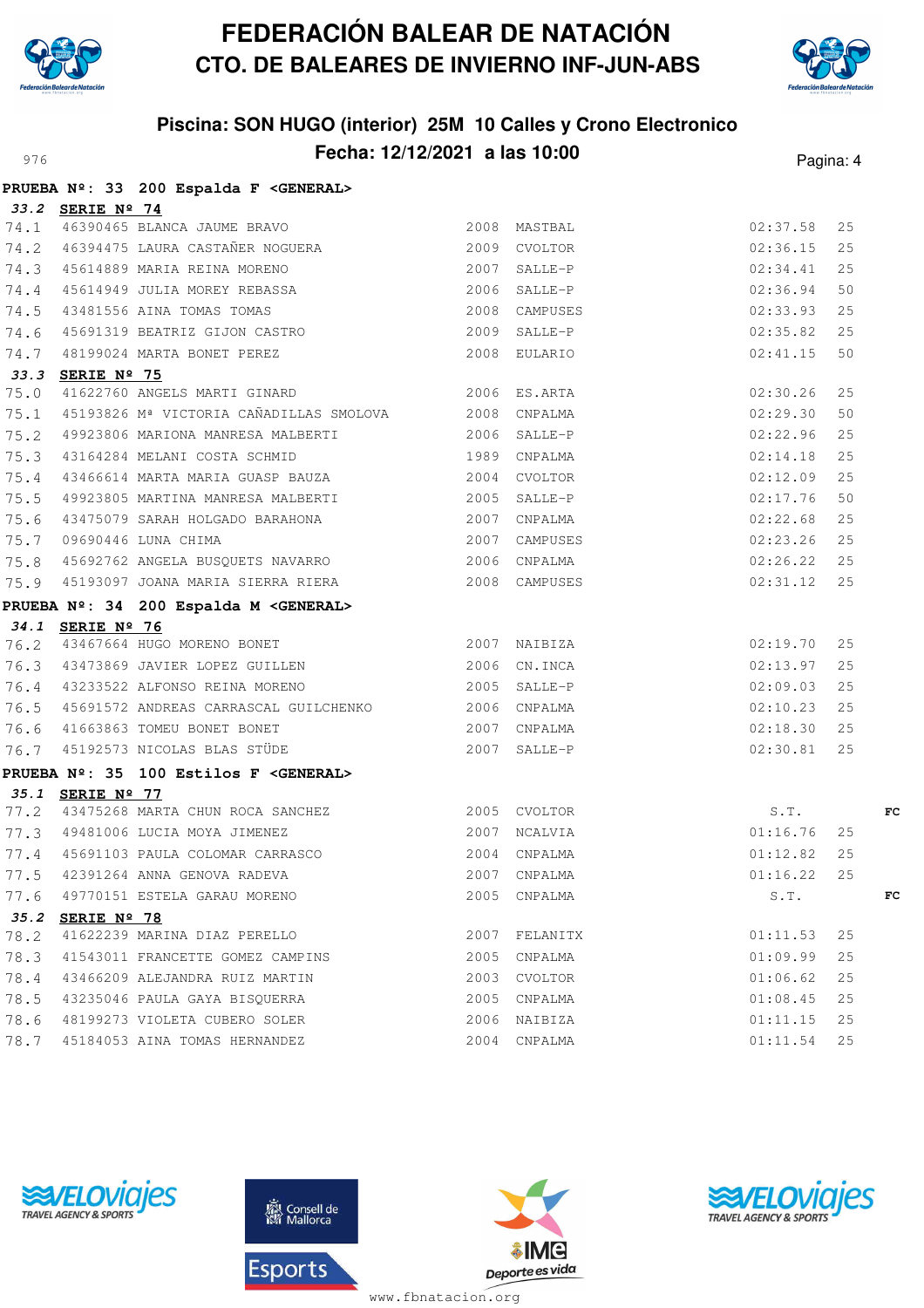



# **Piscina: SON HUGO (interior) 25M 10 Calles y Crono Electronico** Pagina: 5

|              |                      | PRUEBA Nº: 36 100 Estilos M <general></general>              |              |              |                      |          |
|--------------|----------------------|--------------------------------------------------------------|--------------|--------------|----------------------|----------|
|              | 36.1 SERIE Nº 79     |                                                              |              |              |                      |          |
| 79.1         |                      | 45696311 JAUME VALLESPIR TORAN 2006 CN.INCA                  |              |              | 01:05.39             | 25       |
| 79.2         |                      | 47432065 DAMIAN PAEZ TORRENT 1997 CNPALMA                    |              |              | 01:04.71             | 25       |
|              |                      | 79.3 41749255 ERIK MASSIP MESQUIDA                           | 2001 CNJAMMA |              | 01:03.23             | 25       |
| 79.4         |                      | 47409850 MARC TORRES VEGA                                    | 2004 NAIBIZA |              | 01:02.85             | 25       |
| 79.5         |                      | 47409903 DAVID MEDINA CARDENAS 2004 NAIBIZA                  |              |              | 01:02.88             | 25       |
| 79.6         |                      |                                                              |              |              | 01:03.54             | 25       |
| 79.7         |                      | 43234633 POL PEREZ MACARRO                                   | 2002 CVOLTOR |              | 01:05.09             | 25       |
|              |                      | PRUEBA Nº: 37 1500 Libres F <general></general>              |              |              |                      |          |
|              | 37.1 SERIE Nº 80     |                                                              |              |              |                      |          |
| 80.2         |                      | 41709410 MARTA JULIA MARTORELL 2007 FELANITX                 |              |              | 20:08.62             | 50       |
|              |                      | 80.3 49925382 ALEXANDRA SANDIN POLO                          |              | 2004 SALLE-P | 18:47.79             | 25       |
| 80.4         |                      | 46393032 CAROLINA HEREDIA BLANCO 2005 SALLE-P                |              |              | 18:18.01             | 25       |
|              |                      | 80.5 43479700 AGNES MAYOL SERRA                              | 2007 SALLE-P |              | 18:46.04             | 25       |
| 80.6         |                      |                                                              |              |              | 19:38.83             | 25       |
|              |                      | PRUEBA Nº: 38 800 Libres M <general></general>               |              |              |                      |          |
| 38.1         | SERIE Nº 81          |                                                              |              |              |                      |          |
| 81.1         |                      | 47433258 MARC VALLVE PALERM 2007 NAIBIZA                     |              |              | 09:52.37             | 25       |
|              |                      | 81.2 48199742 MARCOS GARCIA IZQUIERDO 2006 NAIBIZA           |              |              | 09:13.15             | 25       |
|              |                      | 81.3 45699211 SAMUEL DIAZ GUERRERO                           |              | 2003 CNPALMA | 09:03.38             | 50       |
| 81.4         |                      | 43222608 JON PIÑEIRO AMONDARAIN 2000 CNPALMA                 |              |              | 08:32.93             | 50       |
| 81.5         |                      | 43214090 JOAN SASTRE RODRIGUEZ 2004 CVOLTOR                  |              |              | 08:59.24             | 50       |
| 81.6         |                      |                                                              |              |              | 08:56.49             | 25       |
| 81.7         |                      |                                                              |              |              | 09:46.46             | 25       |
|              |                      | PRUEBA Nº: 39 100 Mariposa F <general></general>             |              |              |                      |          |
|              | 39.1 SERIE Nº 82     | 46394475 LAURA CASTAÑER NOGUERA 2009 CVOLTOR                 |              |              |                      |          |
| 82.1         |                      | 03086067 AITANA BRIGUGLIO                                    | 2006 SALLE-P |              | 01:17.94             | 25       |
| 82.2         |                      |                                                              |              |              | 01:12.39             | 25       |
| 82.3         |                      | 01009114 ANIA CRISTINA BUCIU                                 |              | 2007 LLUCMA  | 01:11.93             | 50<br>25 |
| 82.4<br>82.5 |                      |                                                              |              | 2009 SALLE-P | 01:10.81<br>01:10.88 | 25       |
|              |                      | 49928381 LUCIA SANTHA FERENCZI<br>48199024 MARTA BONET PEREZ |              | 2008 EULARIO | 01:11.95             | 25       |
| 82.6         |                      | 82.7 45370765 AINA FERNANDEZ BERTH 2008 CVOLTOR              |              |              | $01:14.76$ 25        |          |
| 39.2         | SERIE $N^{\circ}$ 83 |                                                              |              |              |                      |          |
| 83.1         |                      | 43470221 ADELA GARRIDO MORENO                                | 2006         | CNPALMA      | 01:10.56             | 25       |
| 83.2         |                      | 45189605 MARINA PONS RAMON                                   | 2006         | CNPALMA      | 01:09.90             | 25       |
| 83.3         |                      | 41664031 SOFIA BARRIOS GIORNO                                | 2005         | CNPALMA      | 01:09.68             | 25       |
| 83.4         |                      | 45187152 AITANA ROMAN ANDUJAR                                | 2002         | CNPALMA      | 01:09.33             | 50       |
| 83.5         |                      | 46394473 NEREA CASTAÑER NOGUERA                              | 2003         | CVOLTOR      | 01:10.20             | 50       |
| 83.6         |                      | 45614991 ELISABETH ABAD NUÑEZ                                | 2008         | CNPALMA      | 01:09.82             | 25       |
| 83.7         |                      | 49868937 CARLA LLABRES PEDRET                                | 2006         | SALLE-P      | 01:09.91             | 25       |
| 83.8         |                      | 41662594 ESTHER PENALVA CAÑELLAS                             | 2007         | SALLE-P      | 01:11.27             | 50       |







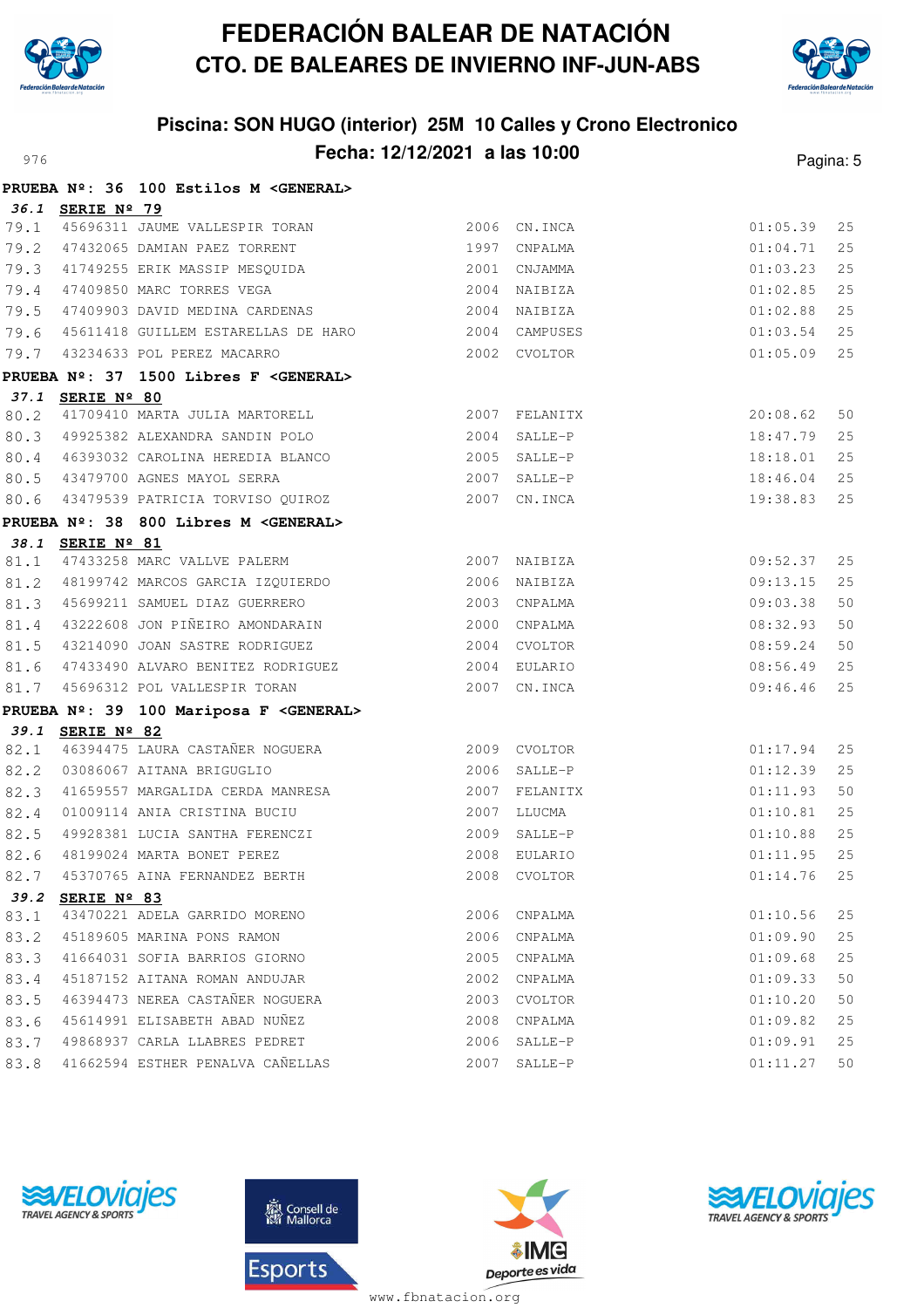



## **Piscina: SON HUGO (interior) 25M 10 Calles y Crono Electronico** Pagina: 6 **Fecha: 12/12/2021 a las 10:00** Pagina: 6

|      |                  | PRUEBA Nº: 39 100 Mariposa F <general></general>                                                                                                                                          |      |               |          |    |    |
|------|------------------|-------------------------------------------------------------------------------------------------------------------------------------------------------------------------------------------|------|---------------|----------|----|----|
|      | 39.3 SERIE Nº 84 |                                                                                                                                                                                           |      |               |          |    |    |
|      |                  | 84.0 43466209 ALEJANDRA RUIZ MARTIN 2003 CVOLTOR                                                                                                                                          |      |               | 01:08.21 | 25 |    |
|      |                  | 84.1 78223022 KIARA TORRICO RUIZ<br>84.2 48198922 MARIA RIERA PRATS 2006 NAIBIZA<br>84.3 43205846 MARIA TORRENS CALVO 1998 CNPALMA                                                        |      |               | 01:06.83 | 25 |    |
|      |                  |                                                                                                                                                                                           |      |               | 01:06.49 | 25 |    |
|      |                  |                                                                                                                                                                                           |      |               | 01:05.51 | 25 |    |
|      |                  | 84.4 45614441 CLAUDIA NUÑEZ LLADO 2005 CNPALMA                                                                                                                                            |      |               | 01:01.92 | 25 |    |
|      |                  | 84.5 43465024 LUCIA MENENDEZ GONZALEZ<br>84.6 45614381 MARTA RUBIO BUJOSA 2005 CNPALMA<br>84.7 54878548 CATALINA FOURCADE 2003 EULARIO<br>84.8 46389239 LEYRE LUMBRERAS ROJO 2006 SALLE-P |      |               | 01:04.93 | 25 |    |
|      |                  |                                                                                                                                                                                           |      |               | 01:05.81 | 25 |    |
|      |                  |                                                                                                                                                                                           |      |               | 01:06.69 | 25 |    |
|      |                  |                                                                                                                                                                                           |      |               | 01:07.68 | 25 |    |
|      |                  | 84.9 43573918 NADIA CORRADINI KOPECKA 2005 SALLE-P                                                                                                                                        |      |               | 01:09.27 | 50 |    |
|      |                  | PRUEBA Nº: 40 100 Mariposa M <general></general>                                                                                                                                          |      |               |          |    |    |
|      | 40.1 SERIE Nº 85 |                                                                                                                                                                                           |      |               |          |    |    |
|      |                  | 85.0 43470663 MARCOS SANCHEZ GONZALEZ 2004 SALLE-P                                                                                                                                        |      |               | S.T.     |    | FC |
|      |                  | 85.1 47433603 IZAN RIBAS RODRIGUEZ<br>85.2 43466668 JAIME FLORIT CASTILLO 2005 CVOLTOR<br>85.3 07704218 DENIS MOLNAR 2004 CNPALMA                                                         |      |               | 01:08.47 | 25 |    |
|      |                  |                                                                                                                                                                                           |      |               | 01:03.90 | 25 |    |
|      |                  |                                                                                                                                                                                           |      |               | 01:03.06 | 25 |    |
|      |                  |                                                                                                                                                                                           |      |               | 01:02.30 | 50 |    |
|      |                  | 85.5 43476590 OLIVER TOLEDO PANIAGUA (2007 MASTBAL)<br>85.6 49483562 ALEX JOAN ROMERO LLUCH (2006 CNPALMA                                                                                 |      |               | 01:02.81 | 50 |    |
|      |                  |                                                                                                                                                                                           |      |               | 01:03.37 | 25 |    |
|      |                  | 85.7 43466210 MARCOS RUIZ MARTIN 2005 CVOLTOR                                                                                                                                             |      |               | 01:04.36 | 25 |    |
|      |                  | 85.8 45185607 LLUIS VICENS BUJOSA 2005 CNPALMA                                                                                                                                            |      |               | S.T.     |    | FC |
|      | 40.2 SERIE Nº 86 |                                                                                                                                                                                           |      |               |          |    |    |
|      |                  |                                                                                                                                                                                           |      |               | 01:00.64 | 50 |    |
|      |                  |                                                                                                                                                                                           |      |               | 00:59.19 | 50 |    |
|      |                  |                                                                                                                                                                                           |      |               | 00:58.29 | 50 |    |
|      |                  |                                                                                                                                                                                           |      |               | 00:57.78 | 50 |    |
|      |                  | 86.4 46392451 MARC FALCO GUILLEM 2003 SALLE-P<br>86.5 47406107 ANGEL ESTEBAN SEGOVIA 2004 NAIBIZA                                                                                         |      |               | 00:55.80 | 25 |    |
|      |                  |                                                                                                                                                                                           |      |               | 00:57.46 | 50 |    |
|      |                  | 86.6 43222608 JON PIÑEIRO AMONDARAIN 2000 CNPALMA                                                                                                                                         |      |               | 00:56.82 | 25 |    |
|      |                  | 86.7 43473869 JAVIER LOPEZ GUILLEN 2006 CN.INCA                                                                                                                                           |      |               | 00:57.29 | 25 |    |
|      |                  | 86.8 73003854 CARLOS GARZARÁN AMO<br>1990 CNPALMA                                                                                                                                         |      |               | 00:58.19 | 25 |    |
|      |                  | 86.9 45611418 GUILLEM ESTARELLAS DE HARO                                                                                                                                                  |      | 2004 CAMPUSES | 01:00.43 | 25 |    |
|      |                  | PRUEBA Nº: 41 50 Espalda F <general></general>                                                                                                                                            |      |               |          |    |    |
|      | 41.1 SERIE Nº 87 |                                                                                                                                                                                           |      |               |          |    |    |
|      |                  | 87.0 49868938 JULIA LLABRES PEDRET                                                                                                                                                        |      | 2009 SALLE-P  | 00:36.79 | 25 |    |
|      |                  | 87.1 49481006 LUCIA MOYA JIMENEZ                                                                                                                                                          |      | 2007 NCALVIA  | 00:34.98 | 25 |    |
|      |                  | 87.2 45696080 CLAUDIA AMENGUAL CAMPINS                                                                                                                                                    |      | 2005 CN. INCA | 00:34.40 | 25 |    |
|      |                  | 87.3 45614381 MARTA RUBIO BUJOSA                                                                                                                                                          |      | 2005 CNPALMA  | 00:32.90 | 25 |    |
| 87.4 |                  | 09690446 LUNA CHIMA                                                                                                                                                                       |      | 2007 CAMPUSES | 00:33.40 | 50 |    |
| 87.5 |                  | 43205846 MARTA TORRENS CALVO                                                                                                                                                              |      | 1998 CNPALMA  | 00:33.61 | 50 |    |
| 87.6 |                  | 01009114 ANIA CRISTINA BUCIU                                                                                                                                                              |      | 2007 LLUCMA   | 00:33.40 | 25 |    |
| 87.7 |                  | 43471829 ELSA MARTINEZ ESTEVA                                                                                                                                                             | 2007 | SALLE-P       | 00:35.51 | 50 |    |
| 87.8 |                  | 49774243 AMALIA COLL COMPANY                                                                                                                                                              |      | 2009 CNPALMA  | 00:36.73 | 25 |    |







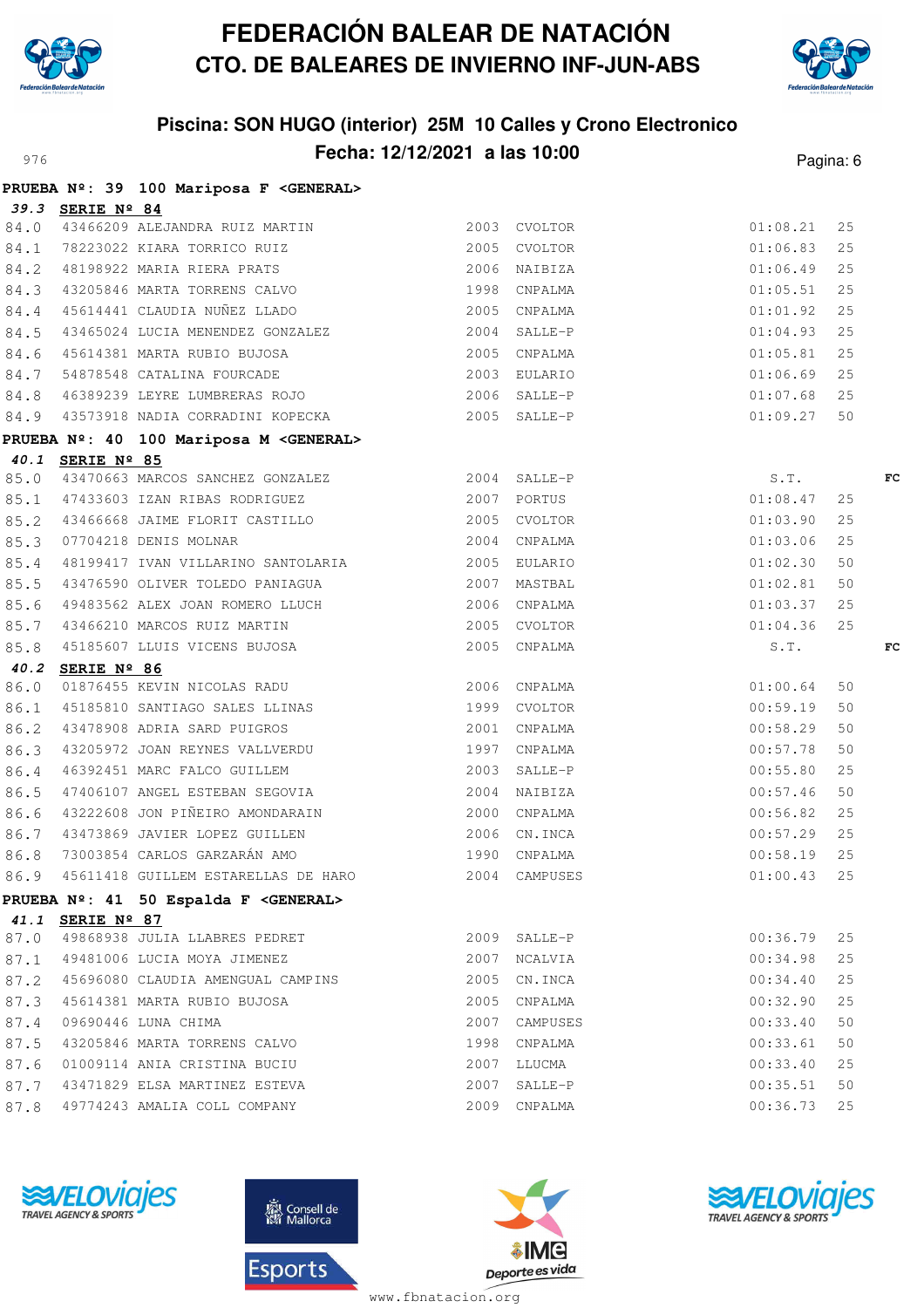



### **Piscina: SON HUGO (interior) 25M 10 Calles y Crono Electronico** Pagina: **Fecha: 12/12/2021 a las 10:00** Pagina: 7

|      |                  | PRUEBA Nº: 41 50 Espalda F < GENERAL>                                                                                                          |              |               |               |    |    |
|------|------------------|------------------------------------------------------------------------------------------------------------------------------------------------|--------------|---------------|---------------|----|----|
|      | 41.2 SERIE Nº 88 |                                                                                                                                                |              |               |               |    |    |
|      |                  | 98.0 43216891 LAURA SASTRE COLOM 1997 CN.INCA<br>88.1 48199273 VIOLETA CUBERO SOLER 2006 NAIBIZA                                               |              |               | 00:32.34      | 25 |    |
|      |                  |                                                                                                                                                |              |               | 00:31.77      | 25 |    |
|      |                  | 88.2 45692762 ANGELA BUSQUETS NAVARRO 2006 CNPALMA                                                                                             |              |               | $00:31.66$ 25 |    |    |
|      |                  | 88.3 49923806 MARIONA MANRESA MALBERTI 2006 SALLE-P                                                                                            |              |               | $00:30.53$ 25 |    |    |
|      |                  | 88.4 43466614 MARTA MARIA GUASP BAUZA 2004 CVOLTOR                                                                                             |              |               | $00:29.35$ 25 |    |    |
|      |                  | 88.5 01579553 ESTELLA LLUM TONRATH 2007 CAMPUSES                                                                                               |              |               | $00:29.93$ 25 |    |    |
|      |                  | 88.6 41622760 ANGELS MARTI GINARD 2006 ES.ARTA                                                                                                 |              |               | $00:31.28$ 25 |    |    |
|      |                  | 88.7 43465024 LUCIA MENENDEZ GONZALEZ 62004 SALLE-P                                                                                            |              |               | $00:31.77$ 25 |    |    |
|      |                  | 88.8 43467318 GABRIELA VELASCO ROCHON 2005 CAMPUSES                                                                                            |              |               | $00:31.87$ 25 |    |    |
|      |                  | PRUEBA Nº: 42 50 Espalda M <general></general>                                                                                                 |              |               |               |    |    |
|      | 42.1 SERIE Nº 89 |                                                                                                                                                |              |               |               |    |    |
|      |                  |                                                                                                                                                |              |               | S.T.          |    | FC |
|      |                  | 89.2 45693046 CIRO ASCANIO SAIZ<br>89.3 45612058 PEDRO ARROM LLIZO 2007 CN.INCA                                                                |              |               | 00:32.78      | 25 |    |
|      |                  | 89.4 41619398 DANIEL SERVERA GODOY                                                                                                             |              | 2006 ES.ARTA  | 00:32.31      | 50 |    |
|      |                  | 89.5 43476877 VICTOR CASTAÑER HERNANDEZ 2006 CNPALMA                                                                                           |              |               | 00:33.68      | 50 |    |
|      |                  |                                                                                                                                                |              |               | 00:33.04      | 25 |    |
|      |                  | 89.6 45192768 MARC CASTRO ARQUES 2007 CAMPUSES<br>89.7 41663863 TOMEU BONET BONET 2007 CNPALMA                                                 |              |               | S.T.          |    | FC |
|      | 42.2 SERIE Nº 90 |                                                                                                                                                |              |               |               |    |    |
|      |                  | 90.2 SERIE N <sup>2</sup> SU<br>90.2 45693738 JAUME PONS SANTAMARIA 2006 CNMURO                                                                |              |               | 00:31.32      | 50 |    |
|      |                  | 90.3 43476153 MATEU VENY OLIVER 2002 CNPALMA<br>90.4 45187625 SERGI PUIG BLANCO 2003 CVOLTOR<br>90.5 43213329 SERGIO FUSTER POORE 1999 CVOLTOR |              |               | 00:29.41      | 50 |    |
|      |                  |                                                                                                                                                |              |               | 00:28.01      | 50 |    |
|      |                  |                                                                                                                                                |              |               | 00:29.20 50   |    |    |
|      |                  | 90.6 43469832 JAUME SASTRE GALARZO                                                                                                             |              | 2000 CNPALMA  | 00:29.07 25   |    |    |
|      |                  | 90.7 43463962 HUGO GUERRERO LOPEZ 2005 SALLE-P                                                                                                 |              |               | 00:31.83      | 50 |    |
|      |                  | PRUEBA Nº: 43 100 Braza F <general></general>                                                                                                  |              |               |               |    |    |
|      | 43.1 SERIE Nº 91 |                                                                                                                                                |              |               |               |    |    |
|      |                  | 91.2 45697729 PAULA MELIS FERRER 2009 CNPALMA                                                                                                  |              |               | 01:28.23      | 25 |    |
|      |                  | 91.3 48231700 VICTORIA RAMON IGLESIA 62009 EULARIO                                                                                             |              |               | 01:27.03      | 25 |    |
|      |                  | 91.4  41662209 CELIA ROSSELLO BRUGAROLAS  2008 CNPALMA                                                                                         |              |               | 01:24.77 25   |    |    |
|      |                  | 91.5 45184949 CLAUDIA FRANCO ROSSELLO                                                                                                          | 2008 CNPALMA |               | 01:27.24      | 50 |    |
|      |                  |                                                                                                                                                |              |               | 01:28.14      | 25 |    |
|      |                  |                                                                                                                                                |              |               | S.T.          |    | FC |
| 43.2 | SERIE Nº 92      |                                                                                                                                                |              |               |               |    |    |
| 92.1 |                  | 42391264 ANNA GENOVA RADEVA                                                                                                                    |              | 2007 CNPALMA  | 01:24.53      | 25 |    |
|      |                  | 92.2 48232179 AITANA ALCANTARA MARCELO                                                                                                         |              | 2007 EULARIO  | 01:24.01      | 25 |    |
|      |                  | 92.3 49609931 ALBA PASCUAL SABANIEL                                                                                                            |              | 2009 SALLE-P  | 01:23.86      | 25 |    |
| 92.4 |                  | 43474950 NOA MARTINEZ COUSELO                                                                                                                  |              | 2006 CVOLTOR  | 01:23.58      | 50 |    |
| 92.5 |                  | 49770993 ERIKA BAYON BUENO                                                                                                                     |              | 2008 CVOLTOR  | 01:23.14      | 25 |    |
| 92.6 |                  | 45370786 LUCIA ROSER DE HOYOS                                                                                                                  |              | 2008 CAMPUSES | 01:23.98      | 25 |    |
| 92.7 |                  | 43467319 MAR VELASCO ROCHON                                                                                                                    |              | 2007 CAMPUSES | 01:24.37      | 25 |    |







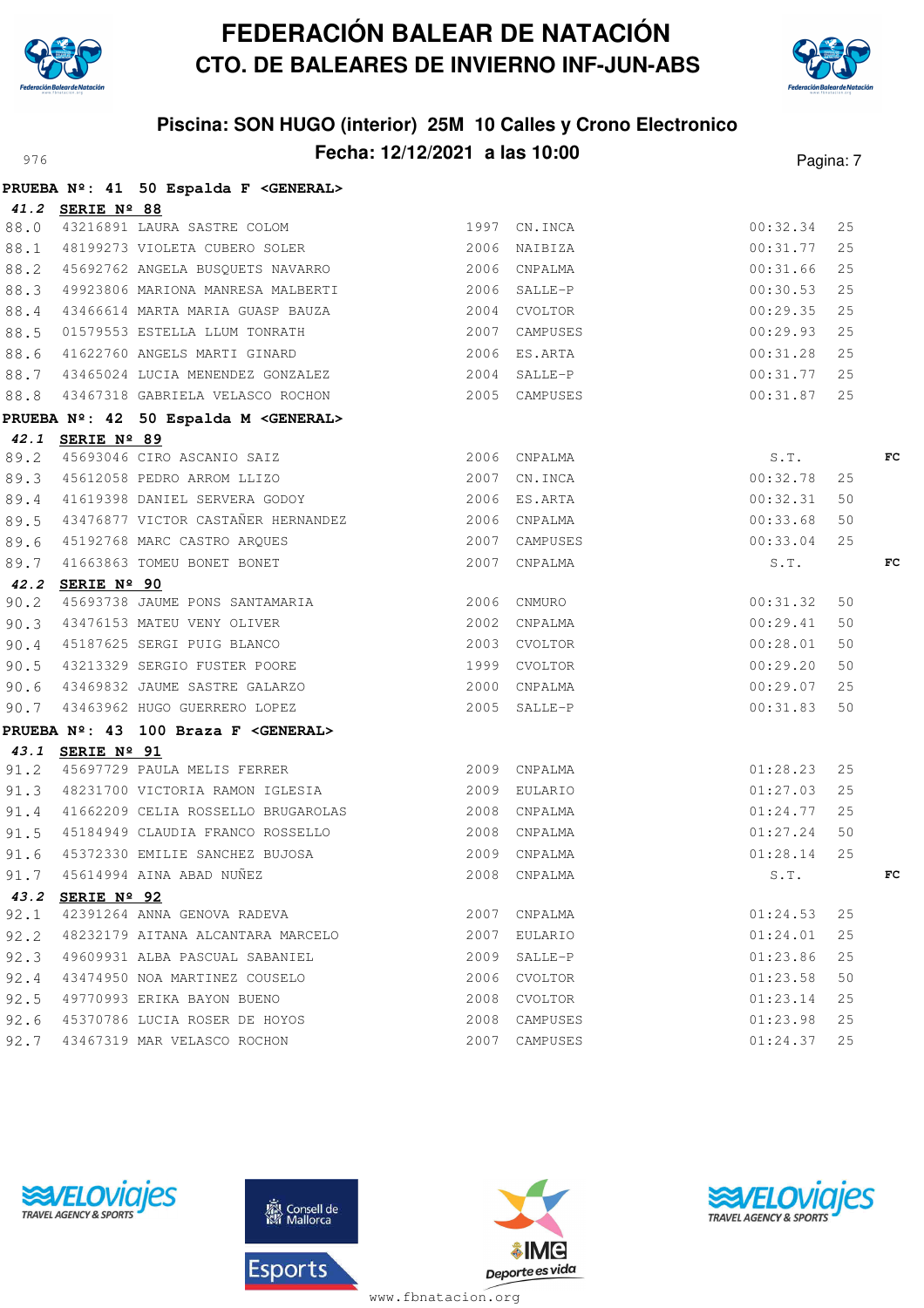



## **Piscina: SON HUGO (interior) 25M 10 Calles y Crono Electronico** Pagina: 8

|      |                    | PRUEBA Nº: 43 100 Braza F < GENERAL>                                                                                                                                                                                                   |                |                             |               |    |    |
|------|--------------------|----------------------------------------------------------------------------------------------------------------------------------------------------------------------------------------------------------------------------------------|----------------|-----------------------------|---------------|----|----|
|      |                    | 43.3 SERIE Nº 93<br>93.0 41692086 LAIA REUS SANS 2009 CN.INCA<br>93.1 45691103 PAULA COLOMAR CARRASCO 2004 CNPALMA                                                                                                                     |                |                             |               |    |    |
|      |                    |                                                                                                                                                                                                                                        |                |                             | 01:21.27      | 25 |    |
|      |                    |                                                                                                                                                                                                                                        |                |                             | 01:19.52      | 25 |    |
|      |                    | 93.2 43477108 NATALIA MARTINEZ CACERES 2004 CVOLTOR                                                                                                                                                                                    |                |                             | 01:18.15      | 25 |    |
|      |                    | 93.3 43473466 CLAUDIA GELABERT RUBIO 2007 CNPALMA                                                                                                                                                                                      |                |                             | 01:16.15      | 25 |    |
|      |                    |                                                                                                                                                                                                                                        |                |                             | 01:10.41      | 25 |    |
|      |                    | 93.4 43235046 PAULA GAYA BISQUERRA<br>93.5 49481148 EMMA FRAGA MORRONDO 2007 SALLE-P<br>93.6 41543010 CARME GOMEZ CAMPINS 2003 CNPALMA<br>93.7 45184053 AINA TOMAS HERNANDEZ 2004 CNPALMA                                              |                |                             | 01:16.02      | 25 |    |
|      |                    |                                                                                                                                                                                                                                        |                |                             | 01:17.05      | 25 |    |
|      |                    |                                                                                                                                                                                                                                        |                |                             | 01:18.54      | 25 |    |
|      |                    |                                                                                                                                                                                                                                        |                |                             |               |    |    |
|      |                    | 93.8 45697330 MARIA DE LLUCH GONZALEZ CAPLLONCH 2007 SALLE-P (1:19.97 25<br>93.9 49410436 NEREA PADILLA ORTIZ 2005 EULARIO (1:21.67 25                                                                                                 |                |                             |               |    |    |
|      |                    | PRUEBA Nº: 44 100 Braza M < GENERAL>                                                                                                                                                                                                   |                |                             |               |    |    |
|      | 44.1 SERIE Nº 94   |                                                                                                                                                                                                                                        |                |                             |               |    |    |
|      |                    | 94.1 46392195 MIGUEL ANGEL SUÑER AMENGUAL 6 2006 CNPALMA 63.T.<br>194.2 48199418 VICTOR VILLARINO SANTOLARIA 2007 EULARIO 62007 EULARIO 61:15.88 25                                                                                    |                |                             |               |    | FC |
|      |                    | 94.2 48199418 VICTOR VILLARINO SANTOLARIA 62007 EULARIO                                                                                                                                                                                |                |                             |               |    |    |
|      |                    |                                                                                                                                                                                                                                        |                |                             | 01:16.68      | 50 |    |
|      |                    |                                                                                                                                                                                                                                        |                |                             | 01:14.00      | 25 |    |
|      |                    | 94.3 41664334 MARC TOMAS MORCILLO 2006 CVOLTOR<br>94.4 20000880 SACHA GIBBS 2005 CNPALMA<br>94.5 43470583 PAU REY GARCIA 2007 NCALVIA                                                                                                  |                |                             | 01:14.11      | 25 |    |
|      |                    |                                                                                                                                                                                                                                        |                |                             | 01:14.90      | 25 |    |
|      |                    | 94.6 45192656 GERARD DOMENECH DE LA IGLESIA 2007 CAMPUSES<br>94.7 45613692 JOAN BORDOY TASCON 2007 NCALVIA                                                                                                                             |                |                             | 01:17.22      | 25 |    |
|      | 44.2 SERIE Nº 95   |                                                                                                                                                                                                                                        |                |                             |               |    |    |
| 95.1 |                    | 49922759 JAVIER HERNANDEZ VILLAR 2007 MASTBAL                                                                                                                                                                                          |                |                             | 01:11.18      | 25 |    |
|      |                    |                                                                                                                                                                                                                                        |                |                             |               | 25 |    |
|      |                    | 95.1 49922759 JAVIEA RENVANUEL VIERAN.<br>95.2 46392450 GERARD FALCO GUILLEM 2001 SALLE-P 01:09.63 2<br>95.3 47409850 MARC TORRES VEGA 2004 NAIBIZA 01:11.46 5<br>95.4 43466374 NESTOR SIQUIER RIPOLL 2004 CNPALMA 01:07.44<br>95.5 43 |                |                             |               | 50 |    |
|      |                    |                                                                                                                                                                                                                                        |                |                             |               | 50 |    |
|      |                    |                                                                                                                                                                                                                                        |                |                             |               | 25 |    |
|      |                    |                                                                                                                                                                                                                                        |                |                             | $01:09.58$ 25 |    |    |
|      |                    | 95.7 45696311 JAUME VALLESPIR TORAN 2006 CN.INCA<br>95.8 45614938 GUILLEM FEMENIA CRESPI 2005 SALLE-P                                                                                                                                  |                |                             | 01:10.43      | 25 |    |
|      |                    |                                                                                                                                                                                                                                        |                |                             | 01:12.93      | 25 |    |
|      |                    | PRUEBA Nº: 45 4x50 Estilos F <general></general>                                                                                                                                                                                       |                |                             |               |    |    |
|      | 45.1 SERIE Nº 96   |                                                                                                                                                                                                                                        |                |                             |               |    |    |
|      | 96.3 00848         | SALLE-P GENERAL <eq.b> SALLE-P GENERAL S.T. FO</eq.b>                                                                                                                                                                                  |                |                             |               |    |    |
|      | 96.4 01243 CN.INCA |                                                                                                                                                                                                                                        |                | CN.INCA GENERAL 02:08.58 25 |               |    |    |
| 96.5 | 00056              | CNPALMA GENERAL <eo.b></eo.b>                                                                                                                                                                                                          | CNPALMA        | GENERAL                     | S.T.          |    | FC |
| 96.6 | 01268              | CAMPUSES                                                                                                                                                                                                                               | CAMPUSES       | GENERAL                     | S.T.          |    |    |
| 45.2 | SERIE Nº 97        |                                                                                                                                                                                                                                        |                |                             |               |    |    |
| 97.2 | 00877              | <b>CVOLTOR</b>                                                                                                                                                                                                                         | <b>CVOLTOR</b> | GENERAL                     | 02:06.29      | 25 |    |
| 97.3 | 00895              | EULARIO                                                                                                                                                                                                                                | EULARIO        | GENERAL                     | 02:01.18      | 25 |    |
| 97.4 | 00056              | CNPALMA                                                                                                                                                                                                                                | CNPALMA        | GENERAL                     | 01:56.92      | 25 |    |
| 97.5 | 00848              | SALLE-P                                                                                                                                                                                                                                | SALLE-P        | GENERAL                     | 02:00.09      | 25 |    |
| 97.6 | 00499              | NAIBIZA                                                                                                                                                                                                                                | NAIBIZA        | GENERAL                     | 02:05.92      | 25 |    |





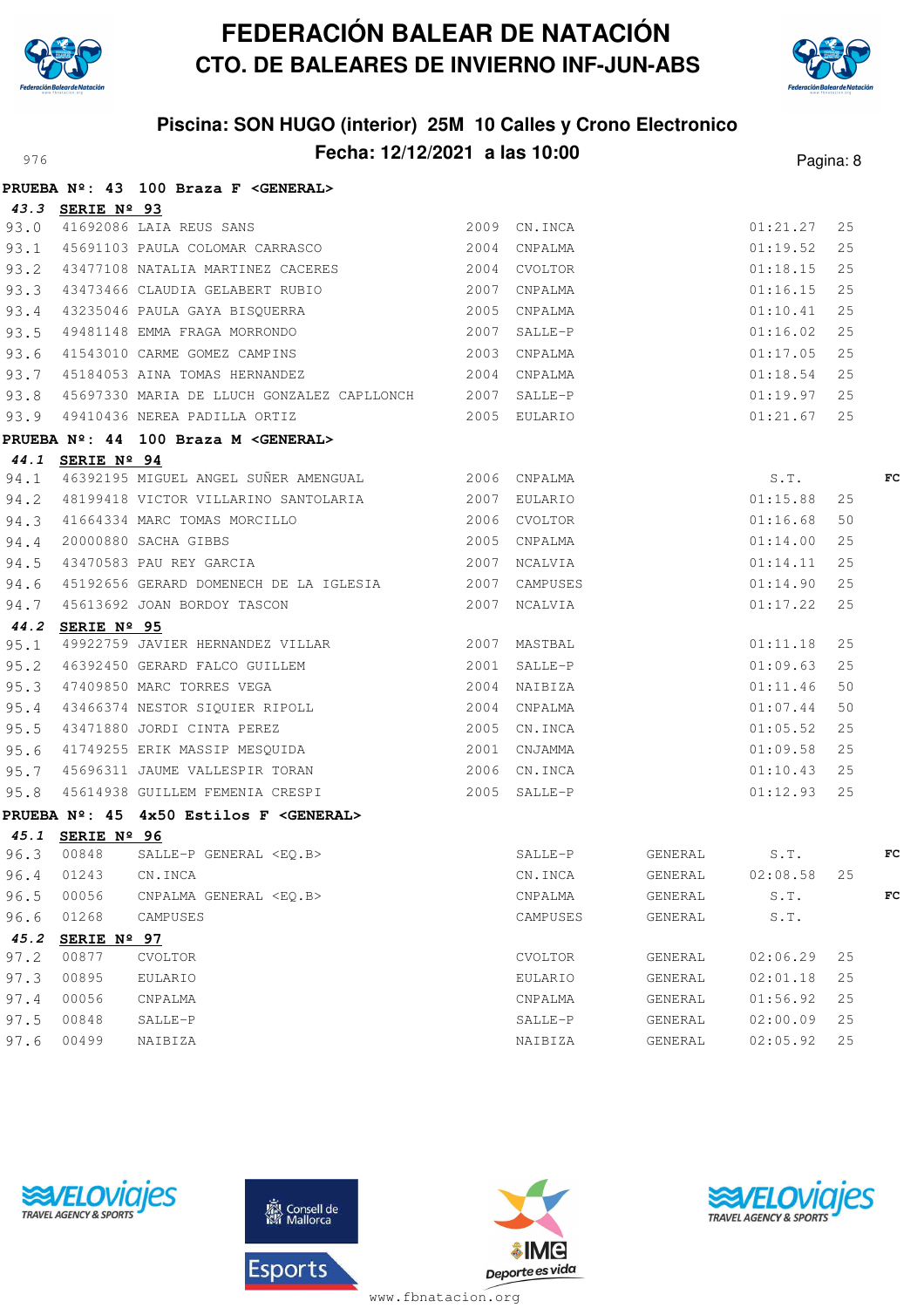

**46.1 SERIE Nº 98**

# **FEDERACIÓN BALEAR DE NATACIÓN CTO. DE BALEARES DE INVIERNO INF-JUN-ABS**



### **Piscina: SON HUGO (interior) 25M 10 Calles y Crono Electronico** Pecha: 12/12/2021 a las 10:00<br>
Pagina: 9

|  |  |  | PRUEBA Nº: 46 4x50 Estilos M <general></general> |
|--|--|--|--------------------------------------------------|
|  |  |  |                                                  |

| 70.1 | JERIE N- JO          |                               |          |         |          |    |     |
|------|----------------------|-------------------------------|----------|---------|----------|----|-----|
| 98.2 | 01268                | CAMPUSES                      | CAMPUSES | GENERAL | S.T.     |    |     |
| 98.3 | 00848                | SALLE-P GENERAL <eo.b></eo.b> | SALLE-P  | GENERAL | S.T.     |    | FC. |
| 98.4 | 00895                | EULARIO                       | EULARIO  | GENERAL | 01:56.94 | 25 |     |
| 98.5 | 00056                | CNPALMA GENERAL <eo.b></eo.b> | CNPALMA  | GENERAL | S.T.     |    | FC  |
| 98.6 | 01095                | CNJAMMA                       | CNJAMMA  | GENERAL | S.T.     |    |     |
| 46.2 | SERIE $N^{\circ}$ 99 |                               |          |         |          |    |     |
| 99.2 | 01243                | CN.INCA                       | CN.INCA  | GENERAL | 01:53.94 | 25 |     |
| 99.3 | 00848                | SALLE-P                       | SALLE-P  | GENERAL | 01:49.38 | 25 |     |
| 99.4 | 00877                | <b>CVOLTOR</b>                | CVOLTOR  | GENERAL | 01:45.52 | 50 |     |
| 99.5 | 00056                | CNPALMA                       | CNPALMA  | GENERAL | 01:47.86 | 50 |     |
| 99.6 | 00499                | NAIBIZA                       | NAIBIZA  | GENERAL | 01:52.88 | 25 |     |
|      |                      |                               |          |         |          |    |     |





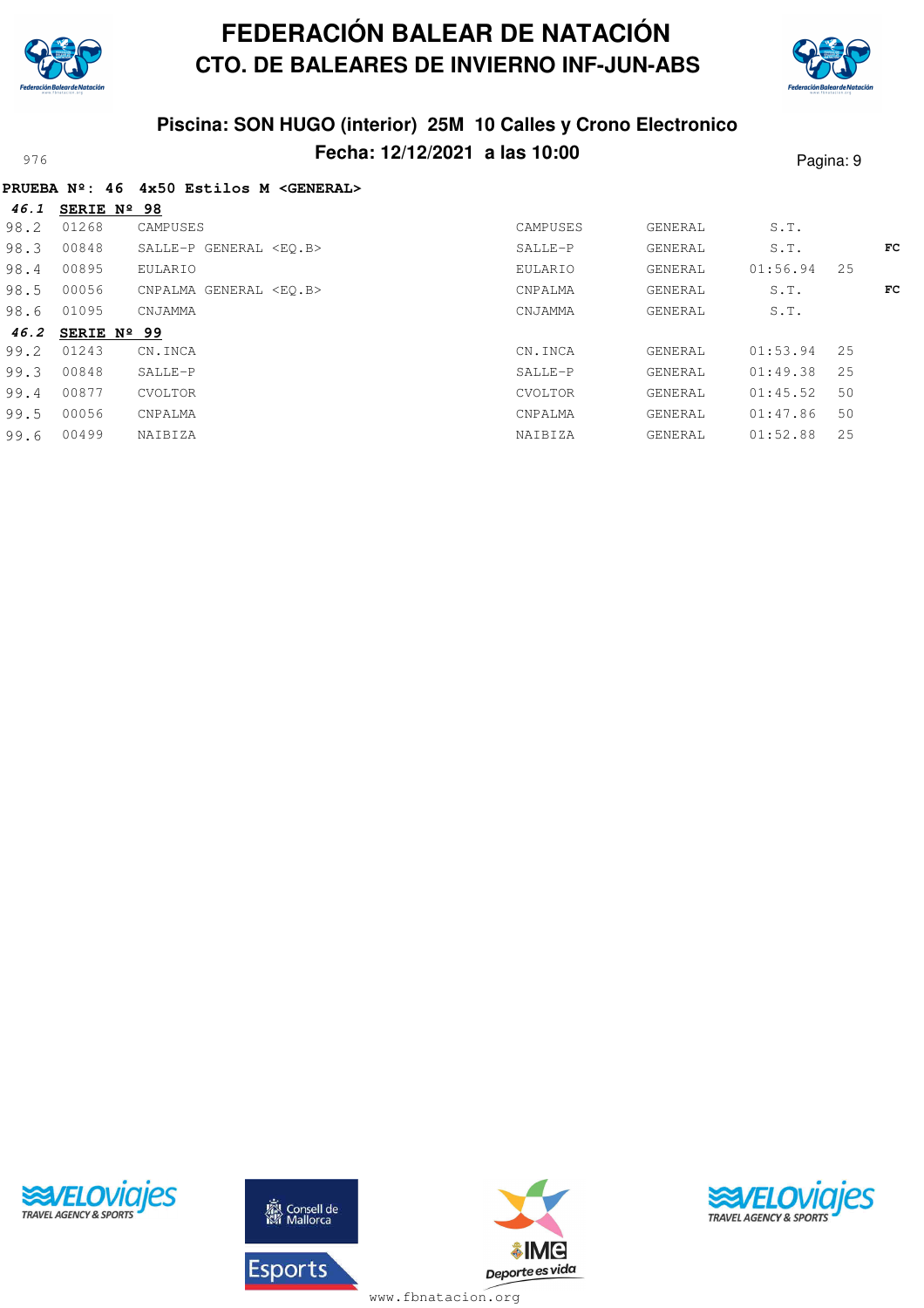



# **Piscina: SON HUGO (interior) 25M 10 Calles y Crono Electronico** Pagina: 12/12/2021 **a las 16:30** Pagina: 1

|                   | PRUEBA Nº: 47 400 Estilos M <general></general>                                 |                |                              |                      |          |
|-------------------|---------------------------------------------------------------------------------|----------------|------------------------------|----------------------|----------|
| 47.1 SERIE Nº 100 |                                                                                 |                |                              |                      |          |
|                   | 100.0 43470583 PAU REY GARCIA                                                   |                | 2007 NCALVIA                 | 05:17.49             | 25       |
|                   | 100.1 45611299 JUAN MANUEL NUÑEZ BALDOMIR<br>$\,$ 2005 CNPALMA                  |                |                              | 05:07.29             | 25       |
|                   | 100.2 47433490 ALVARO BENITEZ RODRIGUEZ                                         |                | 2004 EULARIO                 | 04:59.29             | 25       |
|                   | 100.3 01876455 KEVIN NICOLAS RADU                                               | 2006 CNPALMA   |                              | 04:51.50             | 50       |
|                   | 100.4 43466374 NESTOR SIQUIER RIPOLL                                            | 2004           | CNPALMA                      | 04:45.41             | 50       |
|                   | 100.5 45699211 SAMUEL DIAZ GUERRERO                                             |                | 2003 CNPALMA                 | 04:39.47             | 25       |
|                   | 100.6 49922759 JAVIER HERNANDEZ VILLAR                                          |                | 2007 MASTBAL                 | 04:55.60             | 25       |
|                   | 100.7 43466210 MARCOS RUIZ MARTIN                                               |                | 2005 CVOLTOR                 | 05:08.10             | 50       |
|                   | 100.8 45187470 URIEL HARO PEREZ                                                 | 2005 CAMPUSES  |                              | 05:12.45             | 25       |
|                   | 100.9 48199418 VICTOR VILLARINO SANTOLARIA 2007 EULARIO                         |                |                              | 05:24.87             | 25       |
|                   | PRUEBA Nº: 48 400 Estilos F < GENERAL>                                          |                |                              |                      |          |
| 48.1 SERIE Nº 101 |                                                                                 |                |                              |                      |          |
|                   | 101.2 49868938 JULIA LLABRES PEDRET                                             |                | 2009 SALLE-P                 | 05:54.03             | 25       |
|                   | 101.3 43233035 LAURA SIMO PEREZ                                                 | $2005$ SALLE-P |                              | 05:34.85             | 25       |
|                   | 101.4 43479539 PATRICIA TORVISO QUIROZ<br>101 5 41692086 LAIA REUS SANS         |                | 2007 CN.INCA                 | 05:26.36             | 25       |
|                   |                                                                                 |                | 2009 CN.INCA                 | 05:26.71             | 25       |
|                   | 101.6 49614755 NEUS MARCO ESCRIBANO                                             |                | 2009 SALLE-P                 | 05:46.84             | 25       |
|                   | 101.7 08424482 SIENNA STEINFELDT                                                |                | 2009 CAMPUSES                | 05:58.51             | 25       |
| 48.2 SERIE Nº 102 |                                                                                 |                |                              |                      |          |
|                   | 102.2 41543010 CARME GOMEZ CAMPINS                                              |                | 2003 CNPALMA                 | 05:25.44             | 25<br>50 |
|                   | 102.3 78223022 KIARA TORRICO RUIZ<br>102.4 45189605 MARINA PONS RAMON           |                | 2005 CVOLTOR<br>2006 CNPALMA | 05:27.08<br>05:11.93 | 25       |
|                   | 102.5 41543011 FRANCETTE GOMEZ CAMPINS                                          |                | 2005 CNPALMA                 | 05:12.06             | 25       |
|                   |                                                                                 |                | 2007 CNPALMA                 | 05:28.30             | 50       |
|                   | 102.6 43473466 CLAUDIA GELABERT RUBIO<br>102.7 41662594 ESTHER PENALVA CAÑELLAS | $2007$ SALLE-P |                              | 05:31.90             | 50       |
|                   |                                                                                 |                |                              |                      |          |
|                   | PRUEBA Nº: 49 50 Espalda M < GENERAL><br>FINAL                                  |                |                              |                      |          |
| 49.1 SERIE Nº 103 |                                                                                 |                |                              |                      |          |
| 50.1 SERIE Nº 104 | PRUEBA Nº: 50 50 Espalda F <general><br/>FINAL</general>                        |                |                              |                      |          |
|                   | PRUEBA Nº: 51 200 Libres M < GENERAL>                                           |                |                              |                      |          |
| 51.1 SERIE Nº 105 |                                                                                 |                |                              |                      |          |
|                   | 105.0 41661947 TOMEU JULIA MAIMO                                                |                | 2007 FELANITX                | $02:15.81$ 25        |          |
|                   | 105.1 47433258 MARC VALLVE PALERM                                               |                | 2007 NAIBIZA                 | 02:13.09             | 25       |
|                   | 105.2 45185607 LLUIS VICENS BUJOSA                                              |                | 2005 CNPALMA                 | 02:09.89             | 25       |
|                   | 105.3 41663863 TOMEU BONET BONET                                                |                | 2007 CNPALMA                 | 02:08.21             | 25       |
|                   | 105.4 43224511 GONZALO TORRES PUERTAS                                           |                | 2004 SALLE-P                 | 02:10.78             | 50       |
|                   | 105.5 45184835 TONI BERGAS COMAS                                                |                | 2005 SALLE-P                 | 02:11.37             | 50       |
|                   | 105.6 43460901 JAVIER HOLGADO BARAHONA                                          | 2005           | CNPALMA                      | 02:08.65             | 25       |
|                   | 105.7 45614938 GUILLEM FEMENIA CRESPI 2005 SALLE-P                              |                |                              | 02:09.98             | 25       |
|                   | 105.8 45192656 GERARD DOMENECH DE LA IGLESIA 2007 CAMPUSES                      |                |                              | 02:15.80             | 25       |
|                   | 105.9 45696312 POL VALLESPIR TORAN                                              |                | 2007 CN.INCA                 | 02:15.90             | 25       |







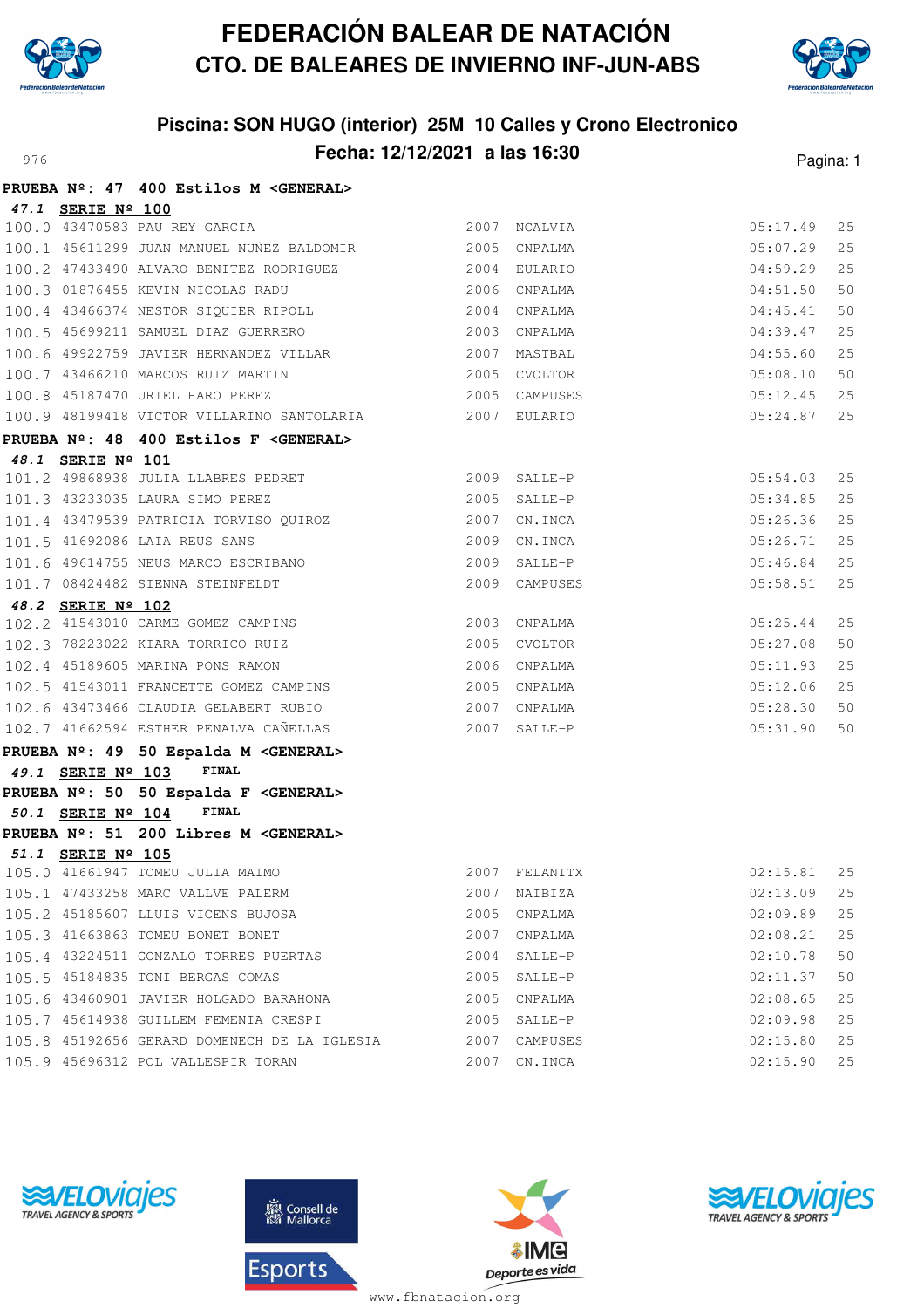



## **Piscina: SON HUGO (interior) 25M 10 Calles y Crono Electronico** Pagina: 2



|                   | PRUEBA Nº: 51 200 Libres M <general></general>                                                                                                                                                       |               |                      |          |
|-------------------|------------------------------------------------------------------------------------------------------------------------------------------------------------------------------------------------------|---------------|----------------------|----------|
| 51.2 SERIE Nº 106 |                                                                                                                                                                                                      |               |                      |          |
|                   | 106.0 45188997 LLUC ZANIN BARCELO<br>106.0 45188997 LLUC ZANIN BARCELO 2007 NCALVIA<br>106.1 47430056 DOROTEO SESMERO RIERA 2004 EULARIO                                                             |               | 02:08.40             | 50       |
|                   |                                                                                                                                                                                                      |               | 02:04.09             | 25       |
|                   | 106.2 48233533 ANDRES ROMERO PRIETO 2004 NAIBIZA                                                                                                                                                     |               | 02:03.86             | 25       |
|                   | 106.3 45691572 ANDREAS CARRASCAL GUILCHENKO 2006 CNPALMA                                                                                                                                             |               | 02:03.42             | 25       |
|                   | 2006 SALLE-P<br>106.4 41664005 JUAN GARCIA VIVES                                                                                                                                                     |               | 02:05.66             | 50       |
|                   | 106.5 48199434 JOSE MARIA AZNAREZ TUR 2006 NAIBIZA                                                                                                                                                   |               | 02:06.36             | 50       |
|                   |                                                                                                                                                                                                      |               | 02:03.81             | 25       |
|                   |                                                                                                                                                                                                      |               | 02:04.05             | 25       |
|                   |                                                                                                                                                                                                      |               | 02:04.33             | 25       |
|                   | 106.6 59288243 PETRE OLIVIER JESUS 2006 CAMPUSES<br>106.7 48199742 MARCOS GARCIA IZQUIERDO 2006 NAIBIZA<br>106.8 07704218 DENIS MOLNAR 2004 CNPALMA<br>106.9 43467664 HUGO MORENO BONET 2007 NAIBIZA |               | 02:07.00             | 25       |
|                   |                                                                                                                                                                                                      |               |                      |          |
|                   |                                                                                                                                                                                                      |               | 01:58.87             | 25       |
|                   | 51.3 SERIE Nº 107<br>107.0 09897080 ALEX EMERY SACH 2005 SALLE-P<br>107.1 43483056 JOSEP CASTRO TORRENS 2005 CAMPUSES                                                                                |               | 02:00.58             | 50       |
|                   | 107.2 47406107 ANGEL ESTEBAN SEGOVIA 2004 NAIBIZA                                                                                                                                                    |               | 01:55.84             | 25       |
|                   | 107.3 43214090 JOAN SASTRE RODRIGUEZ 2004 CVOLTOR                                                                                                                                                    |               | 01:53.43             | 25       |
|                   | 107.4 43470663 MARCOS SANCHEZ GONZALEZ 2004 SALLE-P<br>107.5 43222608 JON PIÑEIRO AMONDARAIN 2000 CNPALMA<br>107.6 45190652 RAUL BERMIN MORAIS 2002 CNPALMA                                          |               | 01:51.86             | 25       |
|                   |                                                                                                                                                                                                      |               | 01:53.14             | 25       |
|                   |                                                                                                                                                                                                      |               | 01:55.25             | 25       |
|                   | 107.7 43232272 JORGE SABATER ESPINOSA 2006 SALLE-P<br>107.8 43233522 ALFONSO REINA MORENO 2005 SALLE-P<br>107.9 45370659 ALEJANDRO GOMEZ MILLAN 2005 CAMPUSES                                        |               | 01:56.71             | 25       |
|                   |                                                                                                                                                                                                      |               | 01:58.57             | 25       |
|                   |                                                                                                                                                                                                      |               | 02:01.05             | 25       |
|                   | PRUEBA Nº: 52 200 Libres F <general></general>                                                                                                                                                       |               |                      |          |
| 52.1 SERIE Nº 108 | 108.2 45372330 EMILIE SANCHEZ BUJOSA 2009 CNPALMA                                                                                                                                                    |               |                      |          |
|                   |                                                                                                                                                                                                      |               | 02:31.41             | 25       |
|                   | 108.3 49484379 LLUCIA AVELLA FONTCUBERTA 2009 CNPALMA                                                                                                                                                |               | 02:28.71             | 25       |
|                   | 108.4 49614755 NEUS MARCO ESCRIBANO 2009 SALLE-P<br>108.5 49771820 CARMEN ESTARELLAS MALBERTI 2008 SALLE-P                                                                                           |               | 02:28.22<br>02:28.38 | 25<br>25 |
|                   |                                                                                                                                                                                                      |               | 02:31.10             | 25       |
|                   |                                                                                                                                                                                                      |               | S.T.                 | FC       |
| 52.2 SERIE Nº 109 |                                                                                                                                                                                                      |               |                      |          |
|                   |                                                                                                                                                                                                      | 02:25.42      |                      |          |
|                   | 109.2 41692085 ARIADNA REUS SANS<br>109.3 45614994 AINA ABAD NUÑEZ (2008 COPALMA ) 2008 COPALMA (22.55 25                                                                                            |               |                      |          |
|                   | 109.4 41659557 MARGALIDA CERDA MANRESA                                                                                                                                                               | 2007 FELANITX | 02:21.78             | 25       |
|                   | 109.5 45614889 MARIA REINA MORENO                                                                                                                                                                    | 2007 SALLE-P  | 02:22.37             | 25       |
|                   | 109.6 49481006 LUCIA MOYA JIMENEZ                                                                                                                                                                    | 2007 NCALVIA  | 02:24.90             | 25       |
|                   | 109.7 45614991 ELISABETH ABAD NUÑEZ                                                                                                                                                                  | 2008 CNPALMA  | 02:25.66             | 25       |
| 52.3 SERIE Nº 110 |                                                                                                                                                                                                      |               |                      |          |
|                   | 110.0 46388014 AINA THOMAS TABERNER 2006 CNPALMA                                                                                                                                                     |               | 02:20.87             | 25       |
|                   | 110.1 45193826 Mª VICTORIA CAÑADILLAS SMOLOVA 2008 CNPALMA                                                                                                                                           |               | 02:22.86             | 50       |
|                   | 110.2 49410260 CLAUDIA BASILIO FERNANDEZ                                                                                                                                                             | 2005 EULARIO  | 02:19.94             | 25       |
|                   | 110.3 45692762 ANGELA BUSQUETS NAVARRO                                                                                                                                                               | 2006 CNPALMA  | $02:18.61$ 25        |          |
|                   | 110.4 46393032 CAROLINA HEREDIA BLANCO                                                                                                                                                               | 2005 SALLE-P  | 02:20.72             | 50       |
|                   | 110.5 48230531 JIMENA GARCIA DE DIOS                                                                                                                                                                 | 2008 EULARIO  | 02:18.56             | 25       |
|                   | 110.6 47431743 MARIA JUAN MARI                                                                                                                                                                       | 2005 NAIBIZA  | 02:18.65             | 25       |
|                   | 110.7 43481556 AINA TOMAS TOMAS                                                                                                                                                                      | 2008 CAMPUSES | 02:20.18             | 25       |







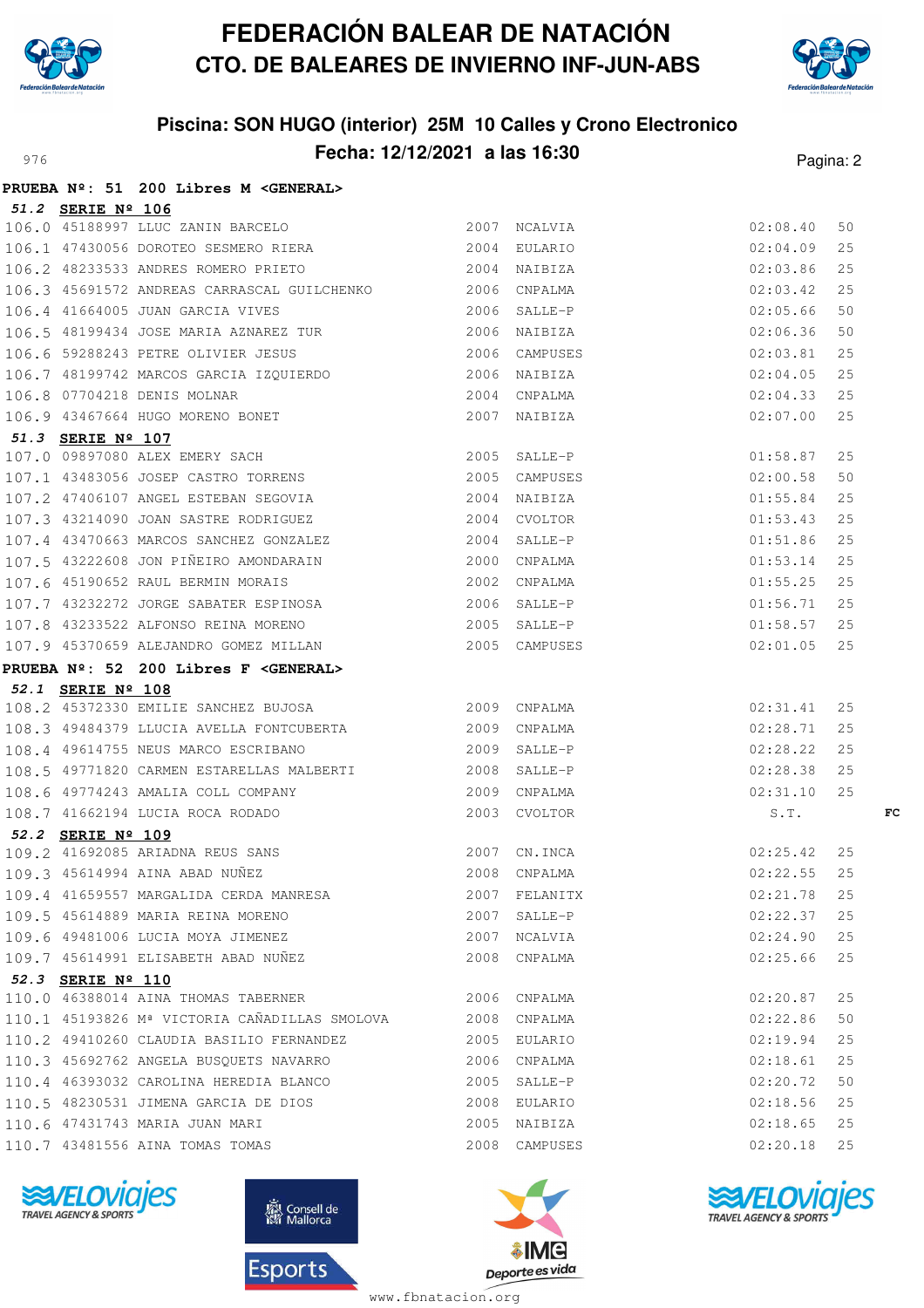



## **Piscina: SON HUGO (interior) 25M 10 Calles y Crono Electronico** Pagina: **Fecha: 12/12/2021 a las 16:30** Pagina: 3

|                   | PRUEBA Nº: 52 200 Libres F <general></general>          |               |          |    |
|-------------------|---------------------------------------------------------|---------------|----------|----|
| 52.3 SERIE Nº 110 |                                                         |               |          |    |
|                   | 110.8 48231123 PAULA PEREZ MULAS                        | 2007 EULARIO  | 02:20.77 | 25 |
|                   | 110.9 49410044 PATRICIA QUIROS TUR                      | 2007 NAIBIZA  | 02:21.56 | 25 |
| 52.4 SERIE Nº 111 |                                                         |               |          |    |
|                   | 111.0 43229623 SARA GIRALDO PEDROTE                     | 2005 CAMPUSES | 02:17.44 | 25 |
|                   | 111.1 49925383 MARTA SANDIN POLO                        | 2007 SALLE-P  | 02:19.78 | 50 |
|                   | 111.2 45691319 BEATRIZ GIJON CASTRO                     | 2009 SALLE-P  | 02:16.59 | 25 |
|                   | 111.3 45370786 LUCIA ROSER DE HOYOS                     | 2008 CAMPUSES | 02:15.87 | 25 |
|                   | 111.4 45614949 JULIA MOREY REBASSA                      | 2006 SALLE-P  | 02:16.56 | 50 |
|                   | 111.5 41664031 SOFIA BARRIOS GIORNO                     | 2005 CNPALMA  | 02:15.20 | 25 |
|                   | 2007 SALLE-P<br>111.6 43479700 AGNES MAYOL SERRA        |               | 02:16.33 | 25 |
|                   | 111.7 47433057 EVA PARRA OLIVA                          | 2004 NAIBIZA  | 02:16.99 | 25 |
|                   | 111.8 43467319 MAR VELASCO ROCHON 2007 CAMPUSES         |               | 02:17.34 | 25 |
|                   | 111.9 45193097 JOANA MARIA SIERRA RIERA                 | 2008 CAMPUSES | 02:17.92 | 25 |
| 52.5 SERIE Nº 112 |                                                         |               |          |    |
|                   | 112.0 48233287 ADRIANA ESTEBAN SEGOVIA 2007 NAIBIZA     |               | 02:12.85 | 25 |
|                   | 112.1 49868937 CARLA LLABRES PEDRET 2006 SALLE-P        |               | 02:12.54 | 50 |
|                   | 112.2 01579553 ESTELLA LLUM TONRATH 2007 CAMPUSES       |               | 02:07.22 | 25 |
|                   | 112.3 43466614 MARTA MARIA GUASP BAUZA 2004 CVOLTOR     |               | 02:06.69 | 50 |
|                   | 112.4 43164284 MELANI COSTA SCHMID<br>1989 CNPALMA      |               | 01:59.50 | 25 |
|                   | 112.5 49923805 MARTINA MANRESA MALBERTI 40005 SALLE-P   |               | 02:03.95 | 25 |
|                   | 112.6 49770151 ESTELA GARAU MORENO 2005 CNPALMA         |               | 02:05.61 | 25 |
|                   | 112.7 04346837 JOSHA VERMEER<br>2006 SALLE-P            |               | 02:08.97 | 25 |
|                   | 112.8 43475079 SARAH HOLGADO BARAHONA 2007 CNPALMA      |               | 02:12.95 | 50 |
|                   | 112.9 43470221 ADELA GARRIDO MORENO 2006 CNPALMA        |               | 02:13.25 | 25 |
|                   | PRUEBA Nº: 53 100 Mariposa M < GENERAL>                 |               |          |    |
| 53.1 SERIE Nº 113 | <b>FINAL</b>                                            |               |          |    |
|                   | 113.4 45698049 XISCO QUINTANILLA GUTIERREZ 2007 CNPALMA |               | S.T.     | FC |
|                   | PRUEBA Nº: 54 100 Mariposa F < GENERAL>                 |               |          |    |
| 54.1 SERIE Nº 114 | FINAL                                                   |               |          |    |
|                   | PRUEBA Nº: 55 100 Braza M < GENERAL>                    |               |          |    |
| 55.1 SERIE Nº 115 | <b>FINAL</b>                                            |               |          |    |
|                   | 115.4 45697069 SERGIO BENNASSAR MARTIN 2007 CNPALMA     |               | S.T.     | FC |
|                   | PRUEBA Nº: 56 100 Braza F < GENERAL>                    |               |          |    |
| 56.1 SERIE Nº 116 | FINAL                                                   |               |          |    |
|                   | PRUEBA Nº: 57 100 Estilos M < GENERAL>                  |               |          |    |
| 57.1 SERIE Nº 117 | <b>FINAL</b>                                            |               |          |    |